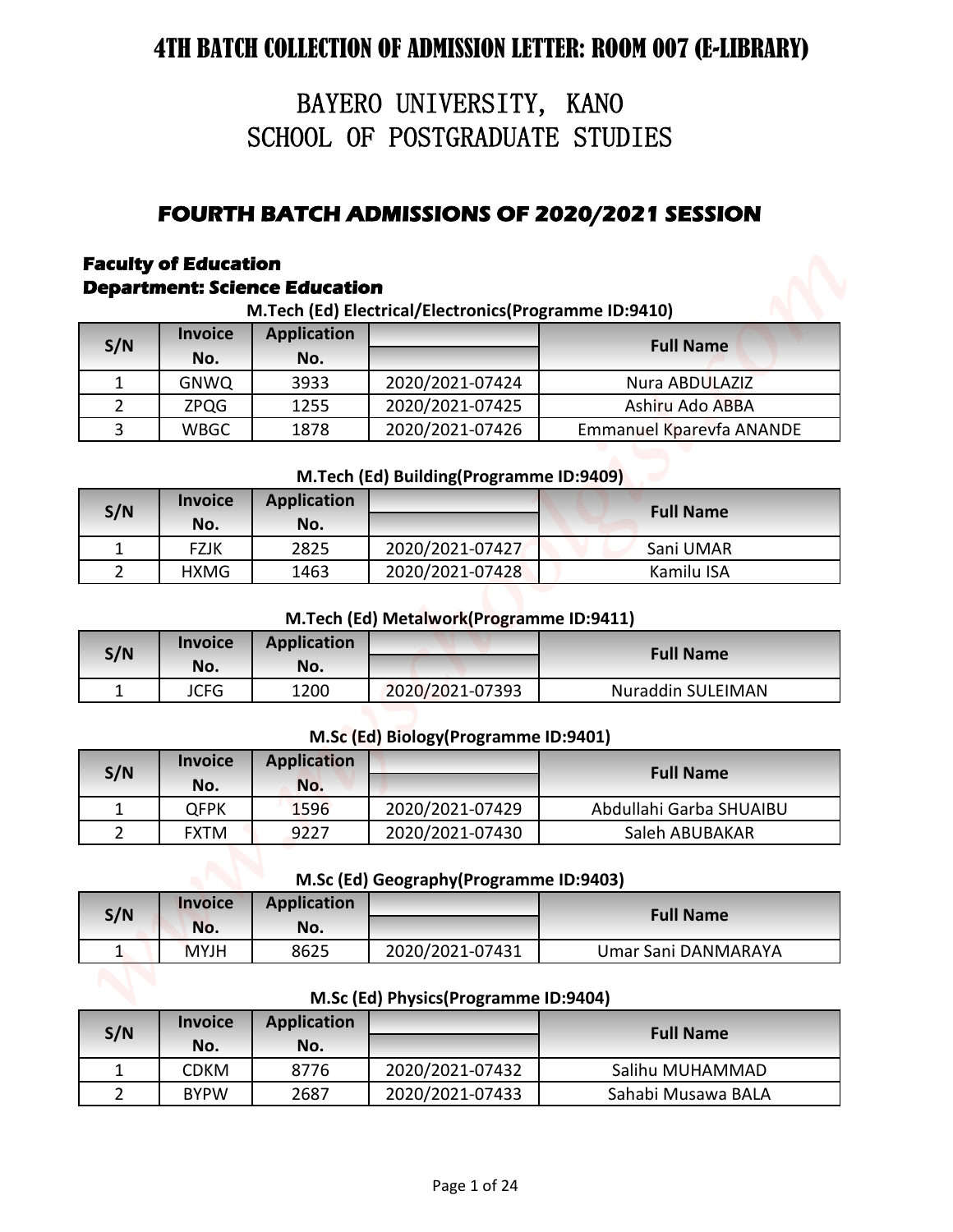|                |                                                |                                      |                                                              | Postgraduate Diploma in Science and Technology Education (Programme ID:9406) |
|----------------|------------------------------------------------|--------------------------------------|--------------------------------------------------------------|------------------------------------------------------------------------------|
| S/N            | <b>Invoice</b>                                 | <b>Application</b>                   |                                                              | <b>Full Name</b>                                                             |
|                | No.                                            | No.                                  |                                                              |                                                                              |
| $\mathbf{1}$   | <b>FKZM</b>                                    | 8792                                 | 2020/2021-07699                                              | Ahmed ABUBAKAR                                                               |
| $\overline{2}$ | THWK                                           | 8811                                 | 2020/2021-07700                                              | Fauziyya Ali SAAD                                                            |
|                |                                                |                                      | M.Sc (Ed) Chemistry (Programme ID:9402)                      |                                                                              |
|                | <b>Invoice</b>                                 | <b>Application</b>                   |                                                              |                                                                              |
| S/N            | No.                                            | No.                                  |                                                              | <b>Full Name</b>                                                             |
| $\mathbf{1}$   | ZLBJ                                           | 9300                                 | 2020/2021-07434                                              | Muhammad Nyalun HAMISU                                                       |
|                | <b>Department: Education</b><br><b>Invoice</b> | <b>Application</b>                   | M.Ed Education(Programme ID:9108)                            |                                                                              |
| S/N            | No.                                            | No.                                  |                                                              | <b>Full Name</b>                                                             |
| 1              | <b>HYBJ</b>                                    | 9159                                 | 2020/2021-07435                                              | Shaawa HASSAN                                                                |
| $\overline{2}$ | <b>LZBP</b>                                    | 8562                                 | 2020/2021-07763                                              | <b>Ismail Muhammad KABIRU</b>                                                |
| S/N            | <b>Invoice</b><br>No.                          | <b>Application</b><br>No.            | M.Ed Education(Programme ID:9108)<br><b>Full Name</b>        | <b>Programme Applied For</b><br>Prog_id_1                                    |
| $\mathbf{1}$   | <b>CJTD</b>                                    | 768                                  | 2020/2021-07764                                              | Haladu AMINU                                                                 |
|                | <b>Invoice</b>                                 | <b>Application</b>                   | <b>Postgraduate Diploma in Education (Programme ID:9111)</b> |                                                                              |
| S/N            | No.                                            | No.                                  |                                                              | <b>Full Name</b>                                                             |
| $\mathbf{1}$   | <b>WBDF</b>                                    | 9120                                 | 2020/2021-07697                                              | Fatima Sani MAUDE                                                            |
|                | <b>Invoice</b>                                 | <b>Application</b>                   | Postgraduate Diploma in Teaching and Reading (Programme ID:  |                                                                              |
| S/N            | No.                                            | No.                                  |                                                              | <b>Full Name</b>                                                             |
| $\mathbf{1}$   | <b>KWNH</b>                                    | 9264                                 | 2020/2021-07698                                              | Fadila Sabiu ADO                                                             |
|                |                                                | <b>Department: Special Education</b> | M.(Ed) in Special Education (Programme ID:9508)              |                                                                              |
|                | <b>Invoice</b>                                 | <b>Application</b>                   |                                                              | <b>Full Name</b>                                                             |
| S/N            | No.                                            | No.                                  |                                                              |                                                                              |
|                |                                                | 5361                                 | 2020/2021-07436                                              | Jamilu ABUBAKAR                                                              |
| $\vert$ 1      | <b>BFCX</b>                                    |                                      |                                                              |                                                                              |
|                |                                                |                                      | M.(Ed) in Special Education (Programme ID:9508)              |                                                                              |
|                | <b>Invoice</b>                                 | <b>Application</b>                   |                                                              |                                                                              |
| S/N            | No.                                            | No.                                  |                                                              | <b>Full Name</b>                                                             |

### **Postgraduate Diploma in Science and Technology Education (Programme ID:9406)**

#### **M.Sc (Ed) Chemistry(Programme ID:9402)**

| S/N | <i><b>Invoice</b></i> | <b>Application</b> |                 | <b>Full Name</b>       |
|-----|-----------------------|--------------------|-----------------|------------------------|
|     | No.                   | No.                |                 |                        |
|     | ZLBJ                  | 9300               | 2020/2021-07434 | Muhammad Nyalun HAMISU |

### **Department: Education**

#### **M.Ed Education(Programme ID:9108)**

| S/N | <b>Invoice</b><br>No. | <b>Application</b><br>No. |                 | <b>Full Name</b>       |
|-----|-----------------------|---------------------------|-----------------|------------------------|
|     | <b>HYBJ</b>           | 9159                      | 2020/2021-07435 | Shaawa HASSAN          |
|     | LZBP                  | 8562                      | 2020/2021-07763 | Ismail Muhammad KABIRU |

#### **M.Ed Education(Programme ID:9108)**

| <b>Application</b><br><b>Invoice</b><br>S/N |      | <b>Full Name</b> | <b>Programme Applied For</b> |              |
|---------------------------------------------|------|------------------|------------------------------|--------------|
|                                             | No.  | No.              |                              | Prog_id_1    |
|                                             | CJTD | 768              | 2020/2021-07764              | Haladu AMINU |

#### **Postgraduate Diploma in Education (Programme ID:9111)**

| S/N | <b>Invoice</b><br>No. | <b>Application</b><br>No. |                 | <b>Full Name</b>  |
|-----|-----------------------|---------------------------|-----------------|-------------------|
|     | WBDF                  | 9120                      | 2020/2021-07697 | Fatima Sani MAUDE |

#### **Postgraduate Diploma in Teaching and Reading (Programme ID: )**

| S/N | <b>Invoice</b><br>No. | <b>Application</b><br>No. |                 | <b>Full Name</b> |
|-----|-----------------------|---------------------------|-----------------|------------------|
| -   | <b>KWNH</b>           | 9264                      | 2020/2021-07698 | Fadila Sabiu ADO |

### **Department: Special Education**

**M.(Ed) in Special Education (Programme ID:9508)**

| S/N | <b>Invoice</b><br>No. | <b>Application</b><br>No. |                 | <b>Full Name</b> |
|-----|-----------------------|---------------------------|-----------------|------------------|
| -   | <b>BFCX</b>           | 5361                      | 2020/2021-07436 | Jamilu ABUBAKAR  |

#### **M.(Ed) in Special Education (Programme ID:9508)**

| S/N | <b>Invoice</b> | <b>Application</b> |                 | <b>Full Name</b> |
|-----|----------------|--------------------|-----------------|------------------|
|     | No.            | No.                |                 |                  |
|     | _KHR           | 9047               | 2020/2021-07437 | Khadija MUHAMMAD |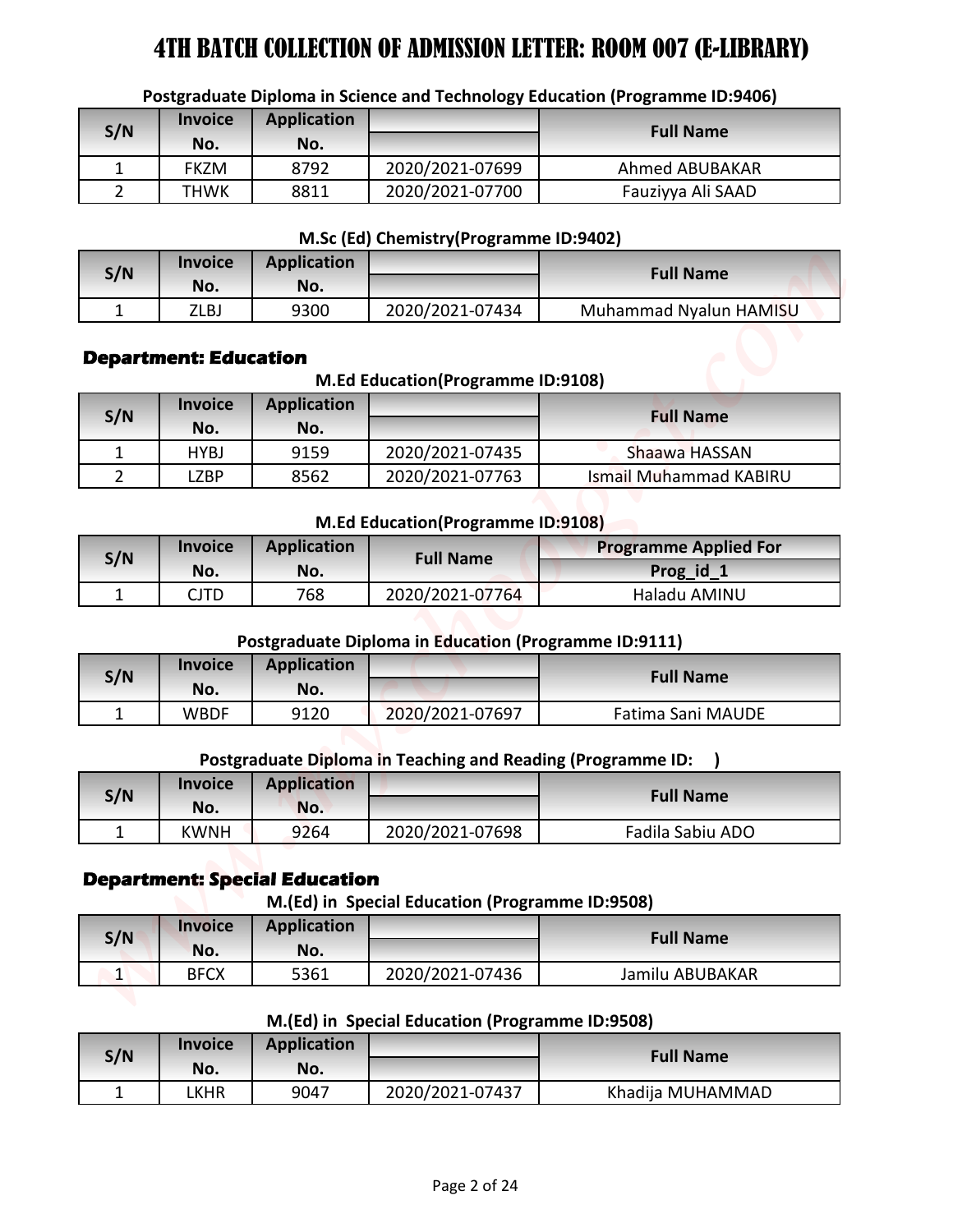| S/N | <b>Invoice</b><br>No. | <b>Application</b><br>No. |                 | <b>Full Name</b>          |  |  |
|-----|-----------------------|---------------------------|-----------------|---------------------------|--|--|
|     | <b>RZKB</b>           | 9016                      | 2020/2021-07701 | Amina Shuaib BALA         |  |  |
|     | DFKX                  | 9224                      | 2020/2021-07377 | <b>Bashir Baban GARBA</b> |  |  |

#### **Postgraduate Diploma in Special Education and Rehabilitation**

#### **Department: Adult Education and Community Services**

| S/N | <b>Invoice</b><br>No. | <b>Application</b><br>No. |                 | <b>Full Name</b>     |
|-----|-----------------------|---------------------------|-----------------|----------------------|
|     | <b>HPXV</b>           | 9154                      | 2020/2021-07395 | Ali Abdulrahman SAAD |

#### **M.Ed Adult Education (Programme ID:9010)**

| S/N | <b>Invoice</b><br>No. | <b>Application</b><br>No. |                 | <b>Full Name</b>    |
|-----|-----------------------|---------------------------|-----------------|---------------------|
|     | LPDC                  | 3235                      | 2020/2021-07438 | Abdulaziz ABDULLAHI |

#### **M.Ed Adult Education (Programme ID:9007)**

| S/N | <b>Invoice</b><br>No. | <b>Application</b><br>No. |                 | <b>Full Name</b>    |
|-----|-----------------------|---------------------------|-----------------|---------------------|
|     | HMNX                  | 2244                      | 2020/2021-07439 | Farida Danjani MUSA |

#### **Masters in Community Development(Programme ID:9017)**

|                |                       |                           | Postgraduate Diploma in Special Education and Rehabilitation                                               |                                                                           |
|----------------|-----------------------|---------------------------|------------------------------------------------------------------------------------------------------------|---------------------------------------------------------------------------|
| S/N            | <b>Invoice</b>        | <b>Application</b>        |                                                                                                            | <b>Full Name</b>                                                          |
|                | No.                   | No.                       |                                                                                                            |                                                                           |
| $\mathbf{1}$   | <b>RZKB</b>           | 9016                      | 2020/2021-07701                                                                                            | Amina Shuaib BALA                                                         |
| $\overline{2}$ | <b>DFKX</b>           | 9224                      | 2020/2021-07377                                                                                            | Bashir Baban GARBA                                                        |
|                |                       |                           | <b>Department: Adult Education and Community Services</b><br>Ph.D Adult Education (Programme ID:9013)      |                                                                           |
| S/N            | <b>Invoice</b>        | <b>Application</b>        |                                                                                                            | <b>Full Name</b>                                                          |
|                | No.                   | No.                       |                                                                                                            |                                                                           |
| $\mathbf{1}$   | <b>HPXV</b>           | 9154                      | 2020/2021-07395                                                                                            | Ali Abdulrahman SAAD                                                      |
|                |                       |                           | M.Ed Adult Education (Programme ID:9010)                                                                   |                                                                           |
| S/N            | <b>Invoice</b>        | <b>Application</b>        |                                                                                                            | <b>Full Name</b>                                                          |
|                | No.                   | No.                       |                                                                                                            |                                                                           |
| $\mathbf{1}$   | <b>LPDC</b>           | 3235                      | 2020/2021-07438                                                                                            | <b>Abdulaziz ABDULLAHI</b>                                                |
|                |                       |                           | M.Ed Adult Education (Programme ID:9007)                                                                   |                                                                           |
| S/N            | <b>Invoice</b><br>No. | <b>Application</b><br>No. |                                                                                                            | <b>Full Name</b>                                                          |
| $\mathbf{1}$   | <b>HMNX</b>           | 2244                      | 2020/2021-07439                                                                                            | Farida Danjani MUSA                                                       |
| S/N            | <b>Invoice</b><br>No. | <b>Application</b><br>No. | <b>Masters in Community Development (Programme ID:9017)</b>                                                | <b>Full Name</b>                                                          |
| $\mathbf{1}$   | <b>LWPV</b>           | 9067                      | 2020/2021-07440                                                                                            | Salisu Aliyu MUSA                                                         |
| $\overline{2}$ | QXNT                  | 9256                      | 2020/2021-07441                                                                                            | Khomein Abdullahi JIBRIL                                                  |
| $\overline{3}$ | <b>MVKD</b>           | 9216                      | 2020/2021-07442                                                                                            | Nura Nafiu IDRIS                                                          |
|                |                       |                           |                                                                                                            | Postgraduate Diploma in Adult and Non Formal Education(Programme ID:9018) |
| S/N            | <b>Invoice</b><br>No. | <b>Application</b><br>No. |                                                                                                            | <b>Full Name</b>                                                          |
| $\mathbf{1}$   | <b>PXCB</b>           | 9053                      | 2020/2021-07702                                                                                            | Paul CHRISTOPHER                                                          |
| $\overline{2}$ | <b>FJCL</b>           | 9098                      | 2020/2021-07703                                                                                            | Aisha Zubairu ABDULHAMID                                                  |
|                |                       |                           | <b>Department: Physical and Health Education</b><br>Ph.D Physical and Health Education (Programme ID:9311) |                                                                           |
| S/N            | <b>Invoice</b><br>No. | <b>Application</b><br>No. |                                                                                                            | <b>Full Name</b>                                                          |
| $\mathbf{1}$   | <b>LHQJ</b>           | 7825                      | 2020/2021-07396                                                                                            | Dare Sunday OLAOYE                                                        |
|                |                       |                           | M.Sc (Ed) Physical and Health Education (Programme ID:9304)                                                |                                                                           |
|                | Invoice               | <b>Application</b>        |                                                                                                            |                                                                           |
| S/N            | No.                   | No.                       |                                                                                                            | <b>Full Name</b>                                                          |

#### **Postgraduate Diploma in Adult and Non Formal Education(Programme ID:9018)**

| S/N | <b>Invoice</b><br>No. | <b>Application</b><br>No. |                 | <b>Full Name</b>         |
|-----|-----------------------|---------------------------|-----------------|--------------------------|
|     | <b>PXCB</b>           | 9053                      | 2020/2021-07702 | <b>Paul CHRISTOPHER</b>  |
|     | <b>FJCL</b>           | 9098                      | 2020/2021-07703 | Aisha Zubairu ABDULHAMID |

### **Department: Physical and Health Education**

#### **Ph.D Physical and Health Education (Programme ID:9311)**

| S/N | <b>Invoice</b><br>No. | <b>Application</b><br>No. |                 | <b>Full Name</b>   |
|-----|-----------------------|---------------------------|-----------------|--------------------|
|     | <b>LHQJ</b>           | 7825                      | 2020/2021-07396 | Dare Sunday OLAOYE |

#### **M.Sc (Ed) Physical and Health Education (Programme ID:9304)**

| S/N | <b>Invoice</b> | <b>Application</b> | <b>Full Name</b> |
|-----|----------------|--------------------|------------------|
|     | No.            | No.                |                  |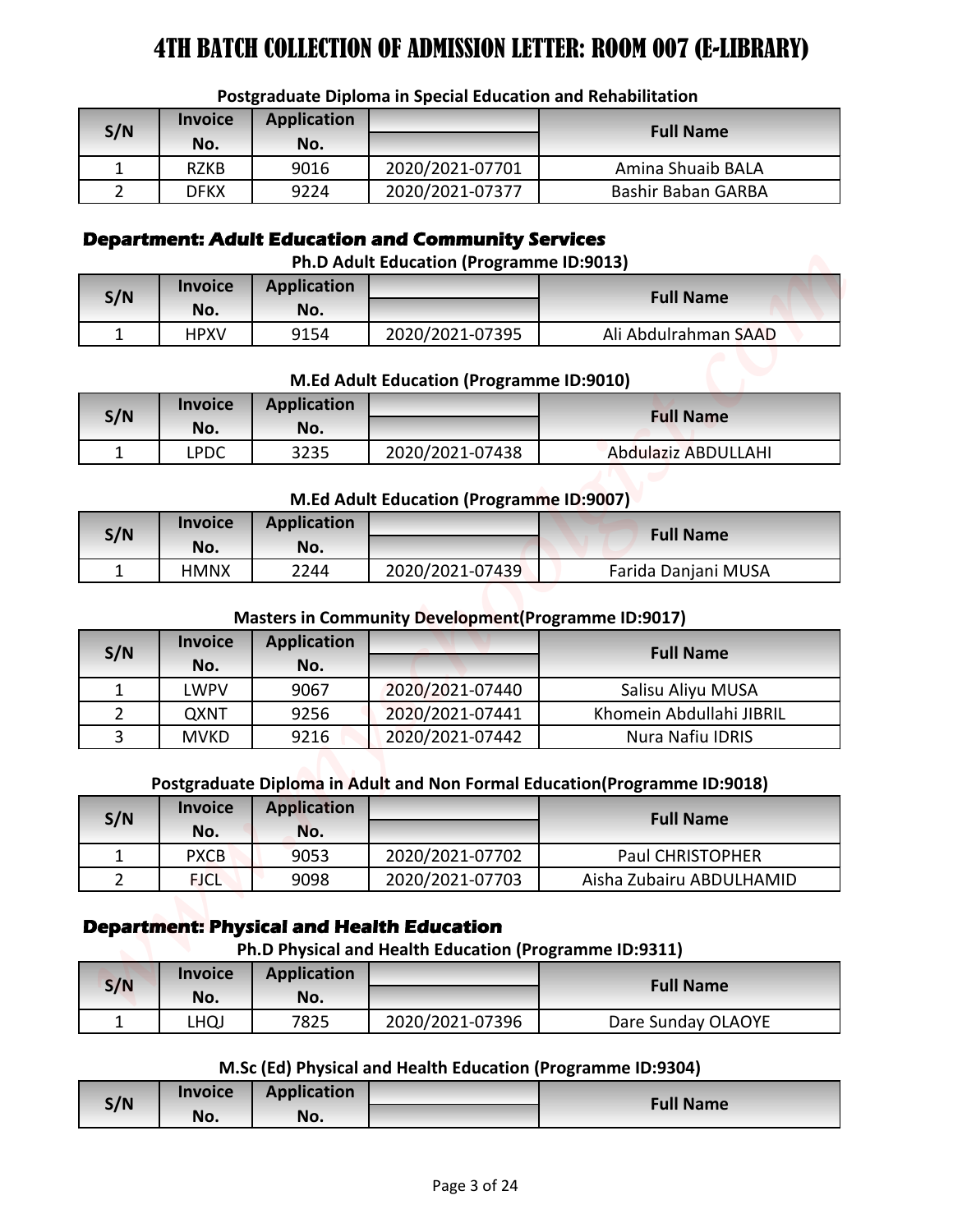|   | <b>BQNZ</b> | 7319 | 2020/2021-07443 | Nasibatu JIBRIL          |
|---|-------------|------|-----------------|--------------------------|
|   | JTMF        | 8442 | 2020/2021-07444 | Muhammad Yakubu MUNKAILA |
|   | VTZG        | 8815 | 2020/2021-07445 | Saidu MUSTAPHA           |
| 4 | <b>MWRD</b> | 8256 | 2020/2021-07446 | Yalwaji YUSUF            |
|   | VYXF        | 8203 | 2020/2021-07447 | Salman Kabir ISHAQ       |

#### **M.Sc Recreation and Sports Tourism Management(Programme ID:9308)**

| S/N | <b>Application</b><br><b>Invoice</b><br><b>Full Name</b> |      | <b>Programme Applied For</b> |                                |
|-----|----------------------------------------------------------|------|------------------------------|--------------------------------|
|     | No.                                                      | No.  |                              | Prog_id_                       |
|     | 7WKM                                                     | 3599 | 2020/2021-07765              | <b>Bello Muhammed GWAGWADA</b> |

#### **Masters in Public Health Education(Programme ID:9317)**

| S/N | <b>Invoice</b> | <b>Application</b> |                 | <b>Full Name</b>           |  |
|-----|----------------|--------------------|-----------------|----------------------------|--|
|     | No.            | No.                |                 |                            |  |
|     | <b>DFBC</b>    | 9307               | 2020/2021-07448 | <b>Hadiza ABUBAKAR</b>     |  |
|     | <b>YFHC</b>    | 5493               | 2020/2021-07449 | Samira Ahmed ABUBAKAR      |  |
| २   | <b>GHDY</b>    | 6175               | 2020/2021-07450 | Abdulrahman Fatah EKEKHIDE |  |
|     | <b>RLNX</b>    | 8955               | 2020/2021-07451 | Ibrahim Gamawa MOHAMMED    |  |

#### **Masters in Community Health Education(Programme ID:9319)**

| S/N | <b>Invoice</b><br>No. | <b>Application</b><br>No. |                 | <b>Full Name</b>      |
|-----|-----------------------|---------------------------|-----------------|-----------------------|
|     | CVNQ                  | 8689                      | 2020/2021-07452 | Ibrahim Ismail YAHAYA |

#### **Postgraduate Diploma in Health Education (Programme ID:9309)**

| S/N | <b>Invoice</b><br>No. | <b>Application</b><br>No. |                 | <b>Full Name</b>        |
|-----|-----------------------|---------------------------|-----------------|-------------------------|
|     | <b>NZFY</b>           | 9146                      | 2020/2021-07704 | Ibrahim Muhammad DAHIRU |
|     | RJLT                  | 9305                      | 2020/2021-07705 | Mujaheed Ahmed AMINU    |

### **Department: Library and Information Science**

#### **Masters in Information Management (Programme ID:9203)**

| $\mathbf{1}$                   | <b>BQNZ</b>                | 7319                      | 2020/2021-07443                                                                                                    | Nasibatu JIBRIL                                                   |
|--------------------------------|----------------------------|---------------------------|--------------------------------------------------------------------------------------------------------------------|-------------------------------------------------------------------|
| $\overline{2}$                 | <b>JTMF</b>                | 8442                      | 2020/2021-07444                                                                                                    | Muhammad Yakubu MUNKAILA                                          |
| 3                              | <b>VTZG</b>                | 8815                      | 2020/2021-07445                                                                                                    | Saidu MUSTAPHA                                                    |
| 4                              | <b>MWRD</b>                | 8256                      | 2020/2021-07446                                                                                                    | Yalwaji YUSUF                                                     |
| 5                              | <b>VYXF</b>                | 8203                      | 2020/2021-07447                                                                                                    | Salman Kabir ISHAQ                                                |
|                                |                            |                           |                                                                                                                    | M.Sc Recreation and Sports Tourism Management (Programme ID:9308) |
|                                | <b>Invoice</b>             | <b>Application</b>        |                                                                                                                    | <b>Programme Applied For</b>                                      |
| S/N                            | No.                        | No.                       | <b>Full Name</b>                                                                                                   | Prog id 1                                                         |
| $\mathbf{1}$                   | ZWKM                       | 3599                      | 2020/2021-07765                                                                                                    | <b>Bello Muhammed GWAGWADA</b>                                    |
| S/N                            | <b>Invoice</b>             | <b>Application</b>        | <b>Masters in Public Health Education (Programme ID:9317)</b>                                                      | <b>Full Name</b>                                                  |
|                                | No.                        | No.                       |                                                                                                                    |                                                                   |
| $\mathbf{1}$                   | <b>DFBC</b>                | 9307                      | 2020/2021-07448                                                                                                    | <b>Hadiza ABUBAKAR</b>                                            |
| $\overline{2}$                 | <b>YFHC</b>                | 5493                      | 2020/2021-07449                                                                                                    | Samira Ahmed ABUBAKAR                                             |
| 3                              | <b>GHDY</b>                | 6175                      | 2020/2021-07450                                                                                                    | Abdulrahman Fatah EKEKHIDE                                        |
| 4                              | <b>RLNX</b>                | 8955                      | 2020/2021-07451                                                                                                    | Ibrahim Gamawa MOHAMMED                                           |
|                                |                            |                           | <b>Masters in Community Health Education (Programme ID:9319)</b>                                                   |                                                                   |
| S/N                            | <b>Invoice</b><br>No.      | <b>Application</b><br>No. |                                                                                                                    | <b>Full Name</b>                                                  |
| $\mathbf{1}$                   | <b>CVNQ</b>                | 8689                      | 2020/2021-07452                                                                                                    | <b>Ibrahim Ismail YAHAYA</b>                                      |
|                                | <b>Invoice</b>             | <b>Application</b>        | Postgraduate Diploma in Health Education (Programme ID:9309)                                                       |                                                                   |
| S/N                            | No.                        | No.                       |                                                                                                                    | <b>Full Name</b>                                                  |
|                                | <b>NZFY</b>                | 9146                      | 2020/2021-07704                                                                                                    | Ibrahim Muhammad DAHIRU                                           |
|                                |                            |                           |                                                                                                                    |                                                                   |
| $\mathbf{1}$<br>$\overline{2}$ | <b>RJLT</b>                | 9305                      | 2020/2021-07705                                                                                                    | Mujaheed Ahmed AMINU                                              |
|                                | <b>Invoice</b>             |                           | <b>Department: Library and Information Science</b><br><b>Masters in Information Management (Programme ID:9203)</b> |                                                                   |
| S/N                            | No.                        | <b>Application</b><br>No. |                                                                                                                    | <b>Full Name</b>                                                  |
| $\mathbf{1}$                   | <b>NWRF</b>                | 321                       | 2020/2021-07453                                                                                                    | Muhammad Inuwa SALEH                                              |
| $\overline{2}$                 | <b>XQRT</b>                | 9087                      | 2020/2021-07454                                                                                                    | Fatima Inuwa ISAH                                                 |
| $\overline{3}$                 | <b>VGKH</b>                | 9095                      | 2020/2021-07455                                                                                                    | Amina Effiong ITITA                                               |
| $\overline{4}$                 | <b>JRNZ</b>                | 9179                      | 2020/2021-07456                                                                                                    | <b>Timothy Msugh UZA</b>                                          |
| 5 <sub>1</sub>                 | <b>RJGD</b>                | 6822                      | 2020/2021-07457                                                                                                    | Abdullahi SULEIMAN                                                |
| 6                              | <b>NLKY</b>                | 8710                      | 2020/2021-07458                                                                                                    | Ghali SALISU                                                      |
| $\overline{7}$                 |                            | 8680                      | 2020/2021-07459                                                                                                    | Auwal Adamu SHAMAKI                                               |
| 8                              | <b>MNQX</b><br><b>HPBF</b> | 8749                      |                                                                                                                    |                                                                   |
| 9                              | <b>LVCP</b>                | 8855                      | 2020/2021-07460<br>2020/2021-07461                                                                                 | Babangida HUSSAINI<br>Kamaladeen SULEIMAN                         |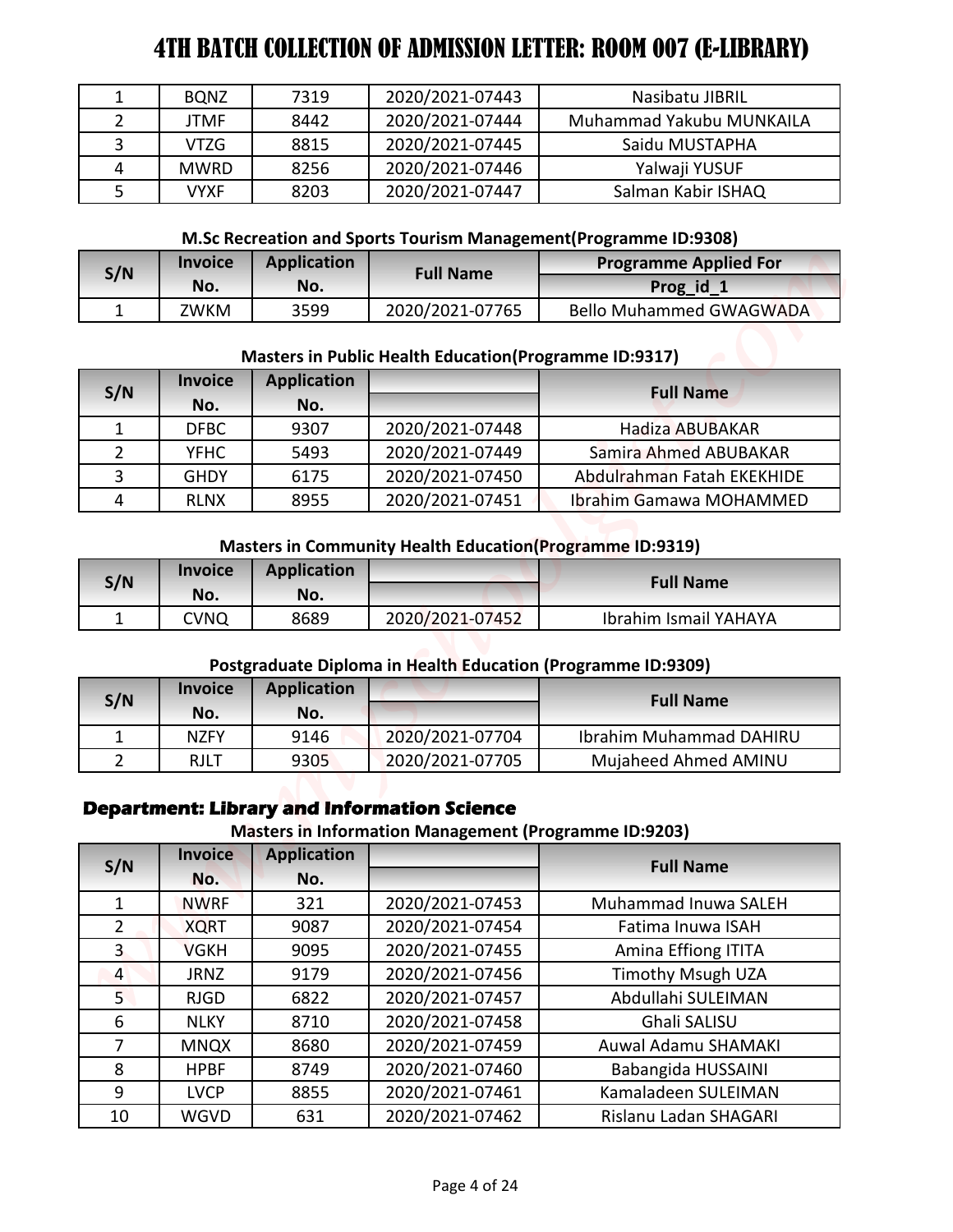### **Faculty of Arts and Islamic Studies Department: Islamic Studies and Sharia**

**Postgraduate Diploma in Islamic Studies and Shariah (Programme ID:3303)**

| S/N | <b>Invoice</b><br>No. | <b>Application</b><br>No. |                 | <b>Full Name</b>      |
|-----|-----------------------|---------------------------|-----------------|-----------------------|
|     | WQTZ                  | 8823                      | 2020/2021-07708 | Asmau Rabiu ADAM      |
|     | <b>HZYG</b>           | 7358                      | 2020/2021-07709 | Zubaida Umar MAISHANU |

#### **Department: History**

#### **M.A History(Programme ID:3202)**

| S/N | <b>Invoice</b><br>No. | <b>Application</b><br>No. |                 | <b>Full Name</b>               |
|-----|-----------------------|---------------------------|-----------------|--------------------------------|
|     | TCLG                  | 9188                      | 2020/2021-07464 | <b>Yazdad Hassan ABDULLAHI</b> |

#### **Masters in Development Studies (Programme ID:3203)**

|                     |                                                                   | <b>Faculty of Arts and Islamic Studies</b>    |                                                           |                                                                         |
|---------------------|-------------------------------------------------------------------|-----------------------------------------------|-----------------------------------------------------------|-------------------------------------------------------------------------|
|                     |                                                                   | <b>Department: Islamic Studies and Sharia</b> |                                                           |                                                                         |
|                     | <b>Invoice</b>                                                    | <b>Application</b>                            |                                                           | Postgraduate Diploma in Islamic Studies and Shariah (Programme ID:3303) |
| S/N                 | No.                                                               | No.                                           |                                                           | <b>Full Name</b>                                                        |
| 1                   | <b>WQTZ</b>                                                       | 8823                                          | 2020/2021-07708                                           | Asmau Rabiu ADAM                                                        |
| $\overline{2}$      | <b>HZYG</b>                                                       | 7358                                          | 2020/2021-07709                                           | Zubaida Umar MAISHANU                                                   |
|                     |                                                                   |                                               |                                                           |                                                                         |
|                     | <b>Department: History</b>                                        |                                               |                                                           |                                                                         |
|                     |                                                                   |                                               | M.A History(Programme ID:3202)                            |                                                                         |
| S/N                 | <b>Invoice</b>                                                    | <b>Application</b>                            |                                                           | <b>Full Name</b>                                                        |
|                     | No.                                                               | No.                                           |                                                           |                                                                         |
| $\mathbf{1}$        | <b>TCLG</b>                                                       | 9188                                          | 2020/2021-07464                                           | Yazdad Hassan ABDULLAHI                                                 |
|                     |                                                                   |                                               |                                                           |                                                                         |
|                     |                                                                   |                                               | <b>Masters in Development Studies (Programme ID:3203)</b> |                                                                         |
| S/N                 | <b>Invoice</b>                                                    | <b>Application</b>                            |                                                           | <b>Full Name</b>                                                        |
|                     | No.                                                               | No.                                           |                                                           |                                                                         |
| $\mathbf{1}$        | <b>TLRD</b>                                                       | 9008                                          | 2020/2021-07465                                           | Amatullah Auwal SALIHU                                                  |
| $\overline{2}$<br>3 | <b>LMKG</b><br><b>TMCH</b>                                        | 9041<br>9045                                  | 2020/2021-07466<br>2020/2021-07467                        | Kabir Musa KAITA<br><b>Yusuf Muhammad SANI</b>                          |
| 4                   | <b>RQVP</b>                                                       | 9054                                          | 2020/2021-07468                                           | Lawan Abubakar SADIQ                                                    |
| 5                   | <b>BQWX</b>                                                       | 9171                                          | 2020/2021-07469                                           | Umar Sulaiman UMAR                                                      |
| 6                   | <b>VMNX</b>                                                       | 9172                                          | 2020/2021-07470                                           | <b>Usman IBRAHIM</b>                                                    |
| 7                   | ZKDC                                                              | 9217                                          | 2020/2021-07471                                           | Amina Umar DANSULEKA                                                    |
|                     |                                                                   |                                               |                                                           |                                                                         |
|                     |                                                                   |                                               |                                                           | Postgraduate Diploma in Development Studies (Programme ID:3204)         |
|                     | <b>Invoice</b>                                                    | <b>Application</b>                            |                                                           | <b>Full Name</b>                                                        |
| S/N                 | No.                                                               | No.                                           |                                                           |                                                                         |
| 1                   | <b>DTRF</b>                                                       | 9275                                          | 2020/2021-07706                                           | Adamu Mohammed MOHAMMED                                                 |
| $2^{\circ}$         | <b>JGYH</b>                                                       | 8982                                          | 2020/2021-07707                                           | John Cletus AMGAH                                                       |
|                     | <b>Faculty of Social Sciences</b><br><b>Department: Sociology</b> |                                               | Ph.D Sociology(Criminology)(Programme ID:15415)           |                                                                         |
| S/N                 | <b>Invoice</b>                                                    | <b>Application</b>                            |                                                           | <b>Full Name</b>                                                        |
|                     | No.                                                               | No.                                           |                                                           |                                                                         |
|                     | <b>XYZK</b>                                                       | 9129                                          | 2020/2021-07397                                           | Muhammed Ibrahim BOJUDE                                                 |
| $\vert$ 1           |                                                                   |                                               |                                                           |                                                                         |
|                     |                                                                   |                                               |                                                           |                                                                         |
|                     |                                                                   |                                               | M.Sc Sociology (Medical Sociology) (Programme ID:15409)   |                                                                         |
| S/N                 | <b>Invoice</b><br>No.                                             | <b>Application</b><br>No.                     |                                                           | <b>Full Name</b>                                                        |

#### **Postgraduate Diploma in Development Studies(Programme ID:3204)**

| S/N | <b>Invoice</b> | <b>Application</b> |                 | <b>Full Name</b>        |  |
|-----|----------------|--------------------|-----------------|-------------------------|--|
|     | No.            | No.                |                 |                         |  |
|     | DTRF           | 9275               | 2020/2021-07706 | Adamu Mohammed MOHAMMED |  |
|     | JGYH           | 8982               | 2020/2021-07707 | John Cletus AMGAH       |  |

### **Faculty of Social Sciences Department: Sociology**

**Ph.D Sociology(Criminology)(Programme ID:15415)**

| S/N | <b>Invoice</b><br>No. | <b>Application</b><br>No. |                 | <b>Full Name</b>        |
|-----|-----------------------|---------------------------|-----------------|-------------------------|
|     | XYZK                  | 9129                      | 2020/2021-07397 | Muhammed Ibrahim BOJUDE |

#### **M.Sc Sociology(Medical Sociology)(Programme ID:15409)**

| S/N | <b>Invoice</b> | <b>Application</b> |                 | <b>Full Name</b>      |
|-----|----------------|--------------------|-----------------|-----------------------|
|     | No.            | No.                |                 |                       |
|     | QNZR           | 2050               | 2020/2021-07472 | Musa Abolaji SULEIMAN |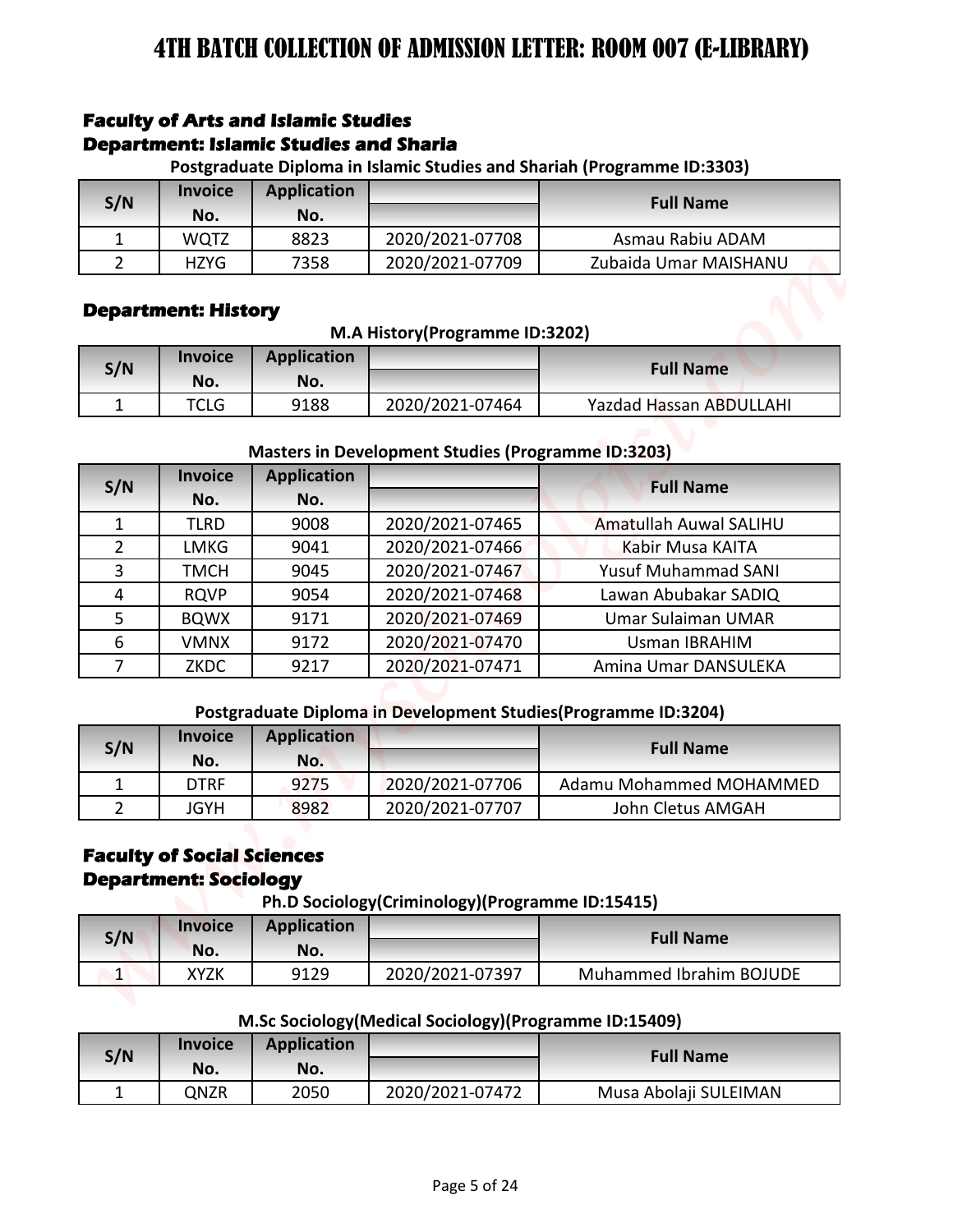#### **Masters in Crime Management Prevention and Control (Programme ID:15411)**

| S/N | <b>Invoice</b><br>No. | <b>Application</b><br>No. |                 | <b>Full Name</b>      |
|-----|-----------------------|---------------------------|-----------------|-----------------------|
|     |                       |                           |                 |                       |
|     | VDQZ                  | 8843                      | 2020/2021-07473 | Muftahu Yusif DANJAJI |

#### **Masters in Social Work(Programme ID:15419)**

| S/N | <b>Invoice</b><br>No. | <b>Application</b><br>No. |                 | <b>Full Name</b>    |
|-----|-----------------------|---------------------------|-----------------|---------------------|
|     | GNCK                  | 9093                      | 2020/2021-07474 | Dahiru Rufai SANUSI |

# **Postgraduate Diploma in Crime Management Prevention and Control**

| S/N | <b>Invoice</b> | <b>Application</b> |                 | <b>Full Name</b>       |
|-----|----------------|--------------------|-----------------|------------------------|
|     | No.            | No.                |                 |                        |
| -   | XFK.           | 9199               | 2020/2021-07711 | Yusuf Ibrahim MUHAMMAD |

#### **Department: Economics**

**Ph.D Economics(Programme ID:15211)**

| S/N | <b>Invoice</b><br>No. | <b>Application</b><br>No. |                 | <b>Full Name</b> |
|-----|-----------------------|---------------------------|-----------------|------------------|
|     | ZYLG                  | 9197                      | 2020/2021-07398 | Anas SANDA       |

#### **M.Sc Economics(Programme ID:15202)**

| S/N | <b>Invoice</b><br>No. | <b>Application</b><br>No. |                 | <b>Full Name</b>    |
|-----|-----------------------|---------------------------|-----------------|---------------------|
|     | <b>WDXZ</b>           | 2848                      | 2020/2021-07475 | Zakari Nasiru YUSUF |
|     | ZVJC                  | 9077                      | 2020/2021-07476 | Yakubu ZAKARI       |

#### **Masters in Health Economics (Programme ID:15205)**

|                       |                            |                    |                                                         | Masters in Crime Management Prevention and Control (Programme ID:15411) |
|-----------------------|----------------------------|--------------------|---------------------------------------------------------|-------------------------------------------------------------------------|
| S/N                   | <b>Invoice</b>             | <b>Application</b> |                                                         | <b>Full Name</b>                                                        |
|                       | No.                        | No.                |                                                         |                                                                         |
| $\mathbf{1}$          | <b>VDQZ</b>                | 8843               | 2020/2021-07473                                         | Muftahu Yusif DANJAJI                                                   |
|                       |                            |                    | <b>Masters in Social Work(Programme ID:15419)</b>       |                                                                         |
| S/N                   | <b>Invoice</b>             | <b>Application</b> |                                                         | <b>Full Name</b>                                                        |
|                       | No.                        | No.                |                                                         |                                                                         |
| 1                     | <b>GNCK</b>                | 9093               | 2020/2021-07474                                         | Dahiru Rufai SANUSI                                                     |
|                       |                            |                    |                                                         | Postgraduate Diploma in Crime Management Prevention and Control         |
|                       | <b>Invoice</b>             | <b>Application</b> |                                                         |                                                                         |
| S/N                   | No.                        | No.                |                                                         | <b>Full Name</b>                                                        |
| $\mathbf{1}$          | <b>XFKJ</b>                | 9199               | 2020/2021-07711                                         | Yusuf Ibrahim MUHAMMAD                                                  |
|                       | No.                        | No.                |                                                         |                                                                         |
| S/N                   | <b>Invoice</b>             | <b>Application</b> |                                                         | <b>Full Name</b>                                                        |
| 1                     | <b>ZYLG</b>                | 9197               | 2020/2021-07398                                         | Anas SANDA                                                              |
|                       |                            |                    | M.Sc Economics(Programme ID:15202)                      |                                                                         |
| S/N                   | <b>Invoice</b>             | <b>Application</b> |                                                         | <b>Full Name</b>                                                        |
|                       | No.                        | No.                |                                                         |                                                                         |
|                       | <b>WDXZ</b>                | 2848               | 2020/2021-07475                                         | Zakari Nasiru YUSUF                                                     |
| 1                     |                            |                    | 2020/2021-07476                                         | Yakubu ZAKARI                                                           |
| $\overline{2}$        | ZVJC                       | 9077               |                                                         |                                                                         |
|                       |                            |                    |                                                         |                                                                         |
|                       | <b>Invoice</b>             | <b>Application</b> | <b>Masters in Health Economics (Programme ID:15205)</b> |                                                                         |
|                       | No.                        | No.                |                                                         | <b>Full Name</b>                                                        |
| 1                     | <b>PWVD</b>                | 9176               | 2020/2021-07477                                         | Adewumi Adewale SOLOMON                                                 |
| $\overline{2}$        | <b>PGQR</b>                | 9046               | 2020/2021-07478                                         | Kamal Usman DEDERI                                                      |
| $\overline{3}$        | <b>HQVC</b>                | 9055               | 2020/2021-07479                                         | Isra Ismail MUHAMMAD                                                    |
| S/N<br>$\overline{4}$ | <b>PHTJ</b>                | 9084               | 2020/2021-07480                                         | Rahab Charles AMAZA                                                     |
| 5                     | <b>DVZT</b>                | 9100               | 2020/2021-07481                                         | <b>Grace ARABS</b>                                                      |
| 6                     | <b>NPTV</b>                | 9139               | 2020/2021-07482                                         | Muriana OLOTU                                                           |
| $\overline{7}$        | <b>TPYJ</b>                | 9155               | 2020/2021-07483                                         | Olalekan Ambrose MEBANIDU                                               |
| 8 <sup>°</sup>        | <b>NLZK</b>                | 9233               | 2020/2021-07484                                         | Aliyu SHAMSUDEEN                                                        |
| 9 <sup>°</sup>        | <b>TMCK</b>                | 9235               | 2020/2021-07485                                         | <b>Bashir ABBA</b>                                                      |
| 10                    | <b>LXGK</b>                | 4828               | 2020/2021-07486                                         | <b>Ibrahim Mohammed BARDE</b>                                           |
| 11<br>12              | <b>DZFV</b><br><b>DQVG</b> | 3633<br>3563       | 2020/2021-07487<br>2020/2021-07488                      | Fatima Adamu MUHAMMAD<br>Ayinde Muyideen GIWA                           |

#### **Postgraduate Diploma in Health Economics (Programme ID:15207)**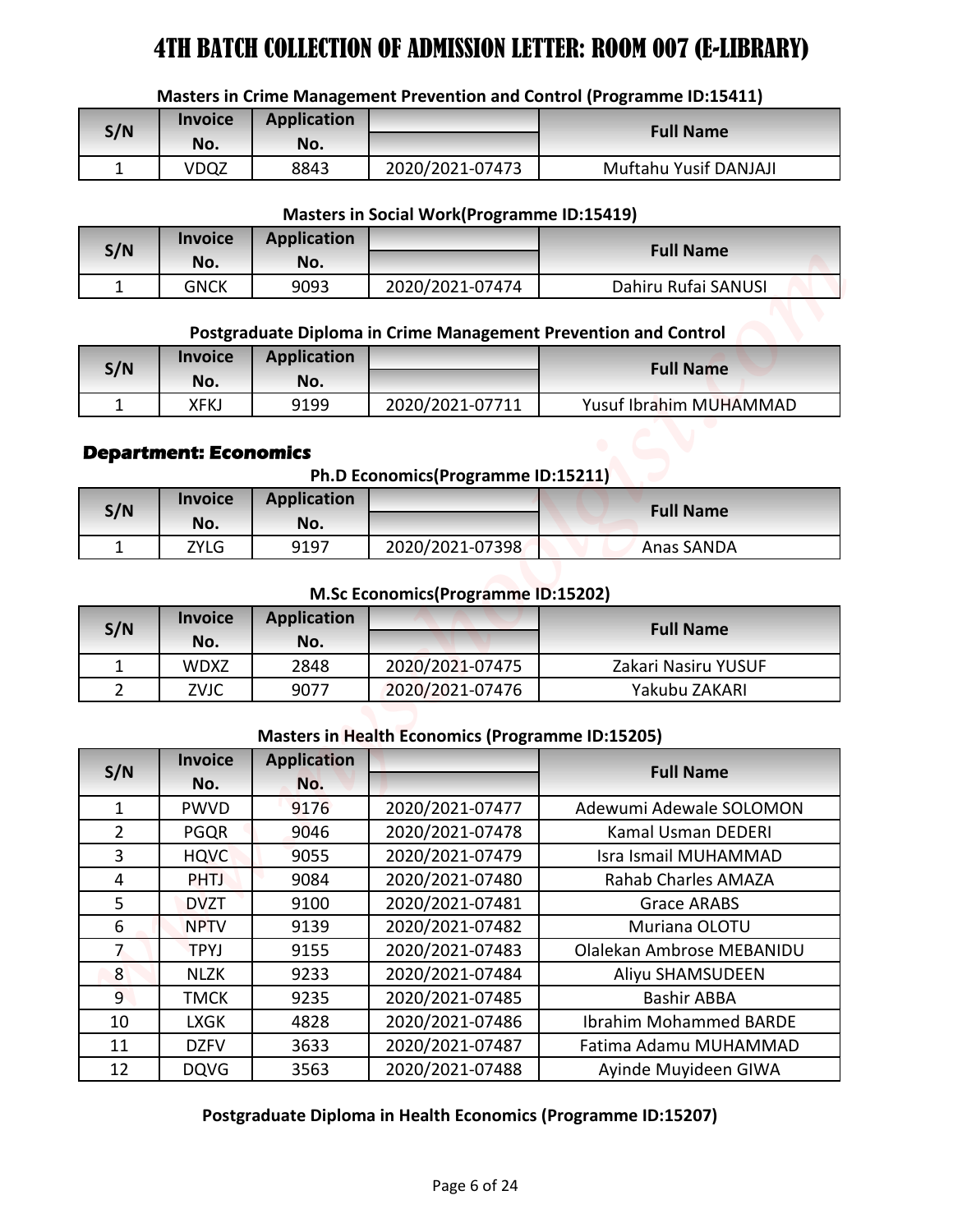| S/N | <b>Invoice</b><br>No. | Application<br>No. |                 | <b>Full Name</b> |
|-----|-----------------------|--------------------|-----------------|------------------|
|     | <b>BTNR</b>           | 9032               | 2020/2021-07710 | Dauda MAGAJI     |

### **Department: Political Science**

#### **Ph.D Political Science(Programme ID:15318)**

| S/N | <b>Invoice</b><br>No. | <b>Application</b><br>No. |                 | <b>Full Name</b>       |
|-----|-----------------------|---------------------------|-----------------|------------------------|
|     | <b>PNVX</b>           | 9286                      | 2020/2021-07399 | Rogers Wazakari ROLAND |
|     | <b>PVZJ</b>           | 9271                      | 2020/2021-07400 | Yoila YAKUBU           |

#### **Masters in International Studies and Diplomacy (Programme ID:15317)**

| S/N            | <b>Invoice</b>                | <b>Application</b>                    |                                                               | <b>Full Name</b>                                                    |
|----------------|-------------------------------|---------------------------------------|---------------------------------------------------------------|---------------------------------------------------------------------|
|                | No.                           | No.                                   |                                                               |                                                                     |
| $\mathbf{1}$   | <b>BTNR</b>                   | 9032                                  | 2020/2021-07710                                               | Dauda MAGAJI                                                        |
|                |                               | <b>Department: Political Science</b>  |                                                               |                                                                     |
|                | <b>Invoice</b>                | <b>Application</b>                    | Ph.D Political Science(Programme ID:15318)                    |                                                                     |
| S/N            | No.                           | No.                                   |                                                               | <b>Full Name</b>                                                    |
| $\mathbf{1}$   | <b>PNVX</b>                   | 9286                                  | 2020/2021-07399                                               | Rogers Wazakari ROLAND                                              |
| $\overline{2}$ | <b>PVZJ</b>                   | 9271                                  | 2020/2021-07400                                               | Yoila YAKUBU                                                        |
|                |                               |                                       |                                                               |                                                                     |
|                |                               |                                       |                                                               | Masters in International Studies and Diplomacy (Programme ID:15317) |
| S/N            | <b>Invoice</b>                | <b>Application</b>                    |                                                               | <b>Full Name</b>                                                    |
|                | No.                           | No.                                   |                                                               |                                                                     |
| $\mathbf{1}$   | <b>TPYM</b>                   | 9269                                  | 2020/2021-07489                                               | Ado Abdullahi ABDULLAHI                                             |
| $\overline{2}$ | <b>QFWP</b>                   | 9270                                  | 2020/2021-07490                                               | Abdulrasheed Usman ISAH                                             |
| 3              | <b>YBFW</b>                   | 9272                                  | 2020/2021-07491                                               | <b>Mohammed Umar BASHAR</b>                                         |
| 4              | <b>VMQP</b>                   | 9012                                  | 2020/2021-07492                                               | Zakari MOHAMMED                                                     |
| 5              | <b>PMVH</b>                   | 9099                                  | 2020/2021-07493                                               | Muktar Mohammad DANKADAIM                                           |
| 6              | <b>MXFK</b>                   | 9255                                  | 2020/2021-07494                                               | Hadiza Bala IBRAHIM                                                 |
| $\overline{7}$ | <b>DPVF</b>                   | 9288                                  | 2020/2021-07495                                               | Salisu YUSUF                                                        |
| 8              | <b>XLIC</b>                   | 7744                                  | 2020/2021-07496                                               | <b>Bilkisu Abubakar ABDULFATAH</b>                                  |
|                |                               |                                       | Masters in Conflict and Security Studies (Programme ID:15326) |                                                                     |
|                | <b>Invoice</b>                | <b>Application</b>                    |                                                               |                                                                     |
| S/N            | No.                           | No.                                   |                                                               | <b>Full Name</b>                                                    |
| $\mathbf{1}$   | <b>WMCJ</b>                   | 9248                                  | 2020/2021-07497                                               | Zara Ummi DABANA                                                    |
| $\overline{2}$ | <b>LPBM</b>                   | 9206                                  | 2020/2021-07498                                               | Shamsu Gwarzo SANI                                                  |
| 3              | <b>CFWV</b>                   | 9252                                  | 2020/2021-07499                                               | <b>Baffa Musa SHEHU</b>                                             |
| $\overline{4}$ | <b>QCFR</b>                   | 9297                                  | 2020/2021-07500                                               | Abdullahi Halidu LIMAN                                              |
|                |                               |                                       |                                                               |                                                                     |
|                |                               |                                       |                                                               | Postgraduate Diploma in International Relations(Programme ID:15327) |
|                | <b>Invoice</b>                | <b>Application</b>                    |                                                               | <b>Full Name</b>                                                    |
|                |                               | No.                                   |                                                               |                                                                     |
| S/N            | No.                           | 4113                                  | 2020/2021-07712                                               | Miriam BURBWA                                                       |
| $\mathbf{1}$   | <b>RLKB</b>                   |                                       |                                                               |                                                                     |
| $\overline{2}$ | <b>HBVK</b>                   | 5243                                  | 2020/2021-07713                                               | <b>Juliet Anulika AGUNANNE</b>                                      |
| $\overline{3}$ | <b>HRYJ</b>                   | 6850                                  | 2020/2021-07714                                               | Aishatu AUDU                                                        |
| $\overline{4}$ | <b>CYNG</b>                   | 8290                                  | 2020/2021-07715                                               | Abubakar Abubakar SHAAIBU                                           |
|                |                               |                                       |                                                               |                                                                     |
|                |                               | <b>Faculty of Management Sciences</b> |                                                               |                                                                     |
|                | <b>Department: Accounting</b> |                                       |                                                               |                                                                     |
| S/N            | <b>Invoice</b>                | <b>Application</b>                    | Ph.D Accounting(Programme ID:15009)                           | <b>Full Name</b>                                                    |

#### **Masters in Conflict and Security Studies(Programme ID:15326)**

| S/N | <b>Invoice</b> | <b>Application</b> |                 | <b>Full Name</b>       |
|-----|----------------|--------------------|-----------------|------------------------|
|     | No.            | No.                |                 |                        |
|     | <b>WMCJ</b>    | 9248               | 2020/2021-07497 | Zara Ummi DABANA       |
|     | LPBM           | 9206               | 2020/2021-07498 | Shamsu Gwarzo SANI     |
|     | <b>CFWV</b>    | 9252               | 2020/2021-07499 | Baffa Musa SHEHU       |
| 4   | QCFR           | 9297               | 2020/2021-07500 | Abdullahi Halidu LIMAN |

### **Postgraduate Diploma in International Relations(Programme ID:15327)**

| S/N | <b>Invoice</b> | <b>Application</b> |                 | <b>Full Name</b>               |
|-----|----------------|--------------------|-----------------|--------------------------------|
|     | No.            | No.                |                 |                                |
|     | <b>RLKB</b>    | 4113               | 2020/2021-07712 | Miriam BURBWA                  |
|     | <b>HBVK</b>    | 5243               | 2020/2021-07713 | <b>Juliet Anulika AGUNANNE</b> |
|     | <b>HRYJ</b>    | 6850               | 2020/2021-07714 | Aishatu AUDU                   |
| 4   | <b>CYNG</b>    | 8290               | 2020/2021-07715 | Abubakar Abubakar SHAAIBU      |

# **Faculty of Management Sciences Department: Accounting**

**Ph.D Accounting(Programme ID:15009)**

|     |                |                    | --<br>- |                  |
|-----|----------------|--------------------|---------|------------------|
| S/N | <b>Invoice</b> | <b>Application</b> |         | <b>Full Name</b> |
|     | No.            | No.                |         |                  |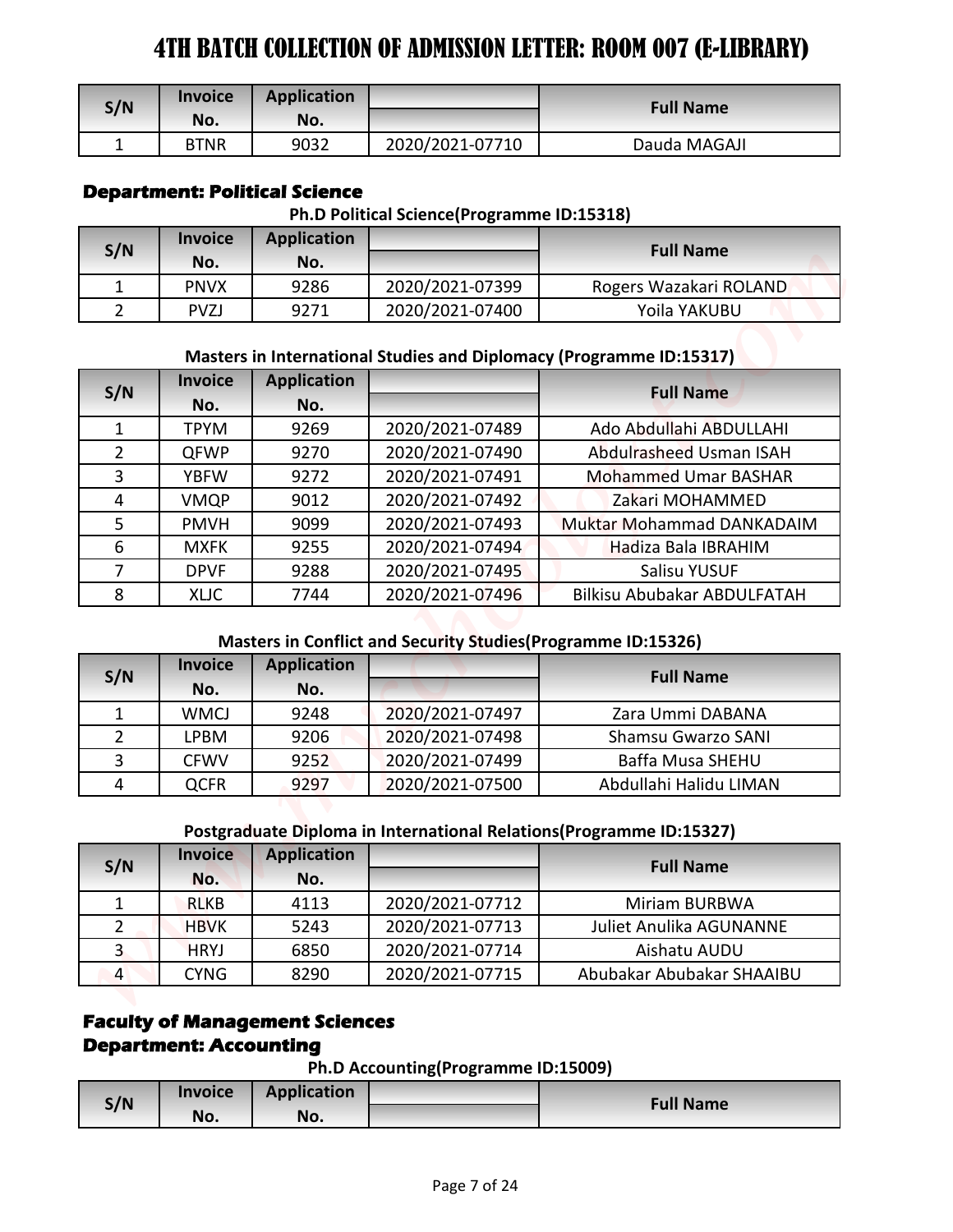| ΣНΚ<br>--<br>ັ | 2020/2021<br>$-07401$<br>9107<br>$-1$<br>'UL | JSMAN<br>Amınu |
|----------------|----------------------------------------------|----------------|
|----------------|----------------------------------------------|----------------|

#### **M.Sc Accounting(Programme ID:15002)**

| S/N | <b>Invoice</b><br>No. | Application<br>No. |                 | <b>Full Name</b> |
|-----|-----------------------|--------------------|-----------------|------------------|
|     | <b>RDZQ</b>           | 9296               | 2020/2021-07501 | Maryam ARMAYAU   |

#### **Masters in Accounting and Financial Management (Programme ID:15005)**

| $\mathbf{1}$        | <b>CDHK</b>                | 9107               | 2020/2021-07401                     | Aminu USMAN                                                                                    |
|---------------------|----------------------------|--------------------|-------------------------------------|------------------------------------------------------------------------------------------------|
|                     |                            |                    | M.Sc Accounting(Programme ID:15002) |                                                                                                |
| S/N                 | <b>Invoice</b>             | <b>Application</b> |                                     | <b>Full Name</b>                                                                               |
|                     | No.                        | No.                |                                     |                                                                                                |
| $\mathbf{1}$        | <b>RDZQ</b>                | 9296               | 2020/2021-07501                     | Maryam ARMAYAU                                                                                 |
|                     |                            |                    |                                     | Masters in Accounting and Financial Management (Programme ID:15005)                            |
| S/N                 | <b>Invoice</b>             | <b>Application</b> |                                     | <b>Full Name</b>                                                                               |
|                     | No.                        | No.                |                                     |                                                                                                |
| $\mathbf{1}$        | <b>TQVH</b>                | 9056               | 2020/2021-07502                     | Innocent ABU                                                                                   |
| $\overline{2}$      | <b>YBKP</b>                | 9010               | 2020/2021-07503                     | Ali Muhammad KUDUS                                                                             |
| 3                   | <b>TGMN</b>                | 9015               | 2020/2021-07504                     | Muhammad Raji MUHAMMAD                                                                         |
| 4                   | <b>VZLC</b>                | 9063               | 2020/2021-07505                     | Igbawase Austin AYILA                                                                          |
| 5                   | <b>TMNH</b>                | 9105               | 2020/2021-07506                     | <b>Babayo BAHIRA</b>                                                                           |
| 6                   | <b>KVHN</b>                | 9284               | 2020/2021-07507                     | <b>Ahmad Garba BASHIR</b>                                                                      |
| $\overline{7}$<br>8 | <b>YZTC</b><br><b>HQZK</b> | 8950<br>8994       | 2020/2021-07508<br>2020/2021-07509  | Bashir Abubakar RANO<br>Ismaila Ibrahim ADAMU                                                  |
| S/N                 | <b>Invoice</b>             | <b>Application</b> |                                     | <b>Masters in Taxation and Revenue Administration (Programme ID:15006)</b><br><b>Full Name</b> |
|                     | No.                        | No.                |                                     |                                                                                                |
| 1                   | <b>BFWP</b>                | 9142               | 2020/2021-07510                     | Alhassan ABDULLAHI                                                                             |
| $\overline{2}$      | <b>LTJP</b>                | 9079               | 2020/2021-07511                     | Abubakar JIBRIL                                                                                |
| 3                   | <b>ZYLK</b>                | 9078               | 2020/2021-07512                     | Nura MOHAMMAD                                                                                  |
| 4                   | <b>JBPX</b><br><b>LNYZ</b> | 9058<br>9150       | 2020/2021-07513<br>2020/2021-07514  | <b>Hadizat Garba ISAH</b><br>Mohammed Nami ABDULLAHI                                           |
| 5                   |                            |                    |                                     |                                                                                                |
|                     |                            |                    |                                     | Postgraduate Diploma in Accounting and Finance (Programme ID:15007)                            |
|                     | <b>Invoice</b>             | <b>Application</b> |                                     |                                                                                                |
| S/N                 | No.                        | No.                |                                     | <b>Full Name</b>                                                                               |
| $\mathbf{1}$        | <b>CGJF</b>                | 9287               | 2020/2021-07716                     | Adamu Musa YUSUF                                                                               |
| $\overline{2}$      | <b>JZPC</b>                | 9007               | 2020/2021-07717                     | Abdulrahman Muhammad ABUBAKAR                                                                  |
| $\overline{3}$      | <b>VKXJ</b>                | 9035               | 2020/2021-07718                     | Musa Samawa MUHAMMAD                                                                           |
| $\overline{4}$      | <b>FRCV</b>                | 9097               | 2020/2021-07719                     | Aghedo Areloegbe ABRAHAM                                                                       |
| 5                   | <b>KXLJ</b>                | 9214               | 2020/2021-07720                     | Muhammad Shamsuddeen IBRAHIM                                                                   |

#### **Masters in Taxation and Revenue Administration (Programme ID:15006)**

| S/N          | <b>Invoice</b> | <b>Application</b> |                 | <b>Full Name</b>          |
|--------------|----------------|--------------------|-----------------|---------------------------|
|              | No.            | No.                |                 |                           |
|              | <b>BFWP</b>    | 9142               | 2020/2021-07510 | Alhassan ABDULLAHI        |
| າ            | LTJP           | 9079               | 2020/2021-07511 | Abubakar JIBRIL           |
| $\mathbf{C}$ | <b>ZYLK</b>    | 9078               | 2020/2021-07512 | Nura MOHAMMAD             |
|              | <b>JBPX</b>    | 9058               | 2020/2021-07513 | <b>Hadizat Garba ISAH</b> |
|              | LNYZ           | 9150               | 2020/2021-07514 | Mohammed Nami ABDULLAHI   |

#### **Postgraduate Diploma in Accounting and Finance (Programme ID:15007)**

| S/N            | <b>Invoice</b> | <b>Application</b> |                 | <b>Full Name</b>              |
|----------------|----------------|--------------------|-----------------|-------------------------------|
|                | No.            | No.                |                 |                               |
|                | <b>CGJF</b>    | 9287               | 2020/2021-07716 | Adamu Musa YUSUF              |
| $\overline{2}$ | <b>JZPC</b>    | 9007               | 2020/2021-07717 | Abdulrahman Muhammad ABUBAKAR |
| 3              | <b>VKXJ</b>    | 9035               | 2020/2021-07718 | Musa Samawa MUHAMMAD          |
| $\overline{4}$ | <b>FRCV</b>    | 9097               | 2020/2021-07719 | Aghedo Areloegbe ABRAHAM      |
| 5              | <b>KXLJ</b>    | 9214               | 2020/2021-07720 | Muhammad Shamsuddeen IBRAHIM  |

### **Department: Banking and Finance**

| C/N | <b>Invoice</b> | <b>Application</b> | <b>Cull Name</b> |
|-----|----------------|--------------------|------------------|
|     |                |                    |                  |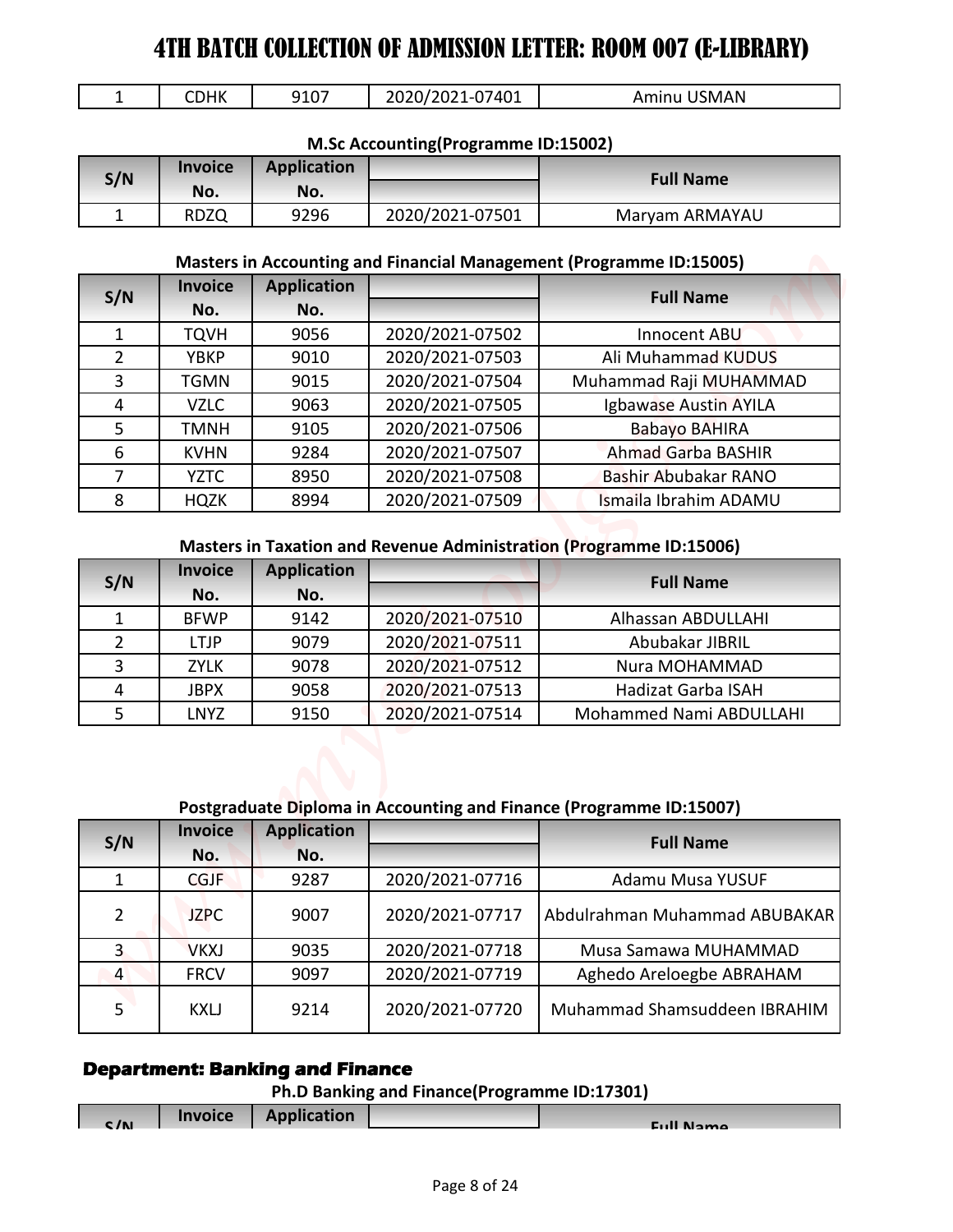| <b>J/IV</b> | No.         | No.  |                 | <b>FUILIVALLIC</b>  |
|-------------|-------------|------|-----------------|---------------------|
|             | <b>BGMT</b> | 9081 | 2020/2021-07402 | Salihu Mamman BADAR |

### **M.Sc Banking and Finance(Programme ID:17302)**

| S/N | <b>Invoice</b> | <b>Application</b> |                 | <b>Full Name</b>       |
|-----|----------------|--------------------|-----------------|------------------------|
|     | No.            | No.                |                 |                        |
|     | <b>BGHW</b>    | 9066               | 2020/2021-07515 | Hanniyi Omri TANZAMADO |

#### **Masters in Banking and Finance(Programme ID:17304)**

| S/N | <b>Invoice</b><br>No. | <b>Application</b><br>No. |                 | <b>Full Name</b>      |
|-----|-----------------------|---------------------------|-----------------|-----------------------|
|     | LBGV                  | 9031                      | 2020/2021-07516 | Kamalu Alhassan USMAN |
|     | <b>XMVJ</b>           | 9294                      | 2020/2021-07517 | Sylvia Chidalu MBAKWE |
| ્ર  | <b>XTBC</b>           | 9298                      | 2020/2021-07518 | Segun AFOLABI         |

#### **Postgraduate Diploma in Banking and Finance(Programme ID:17305)**

| S/N | <b>Invoice</b> | <b>Application</b> |                 | <b>Full Name</b>             |
|-----|----------------|--------------------|-----------------|------------------------------|
|     | No.            | No.                |                 |                              |
|     | _MDV           | 7714               | 2020/2021-07721 | <b>Ruth Chukwueze PHILIP</b> |

# **Department: Public Administration**

#### **Masters in Public Policy and Administration(Programme ID:15315)**

| J/ IV                            |                            |                                                  |                                                          | <b>FUILIVAILLE</b>                                              |
|----------------------------------|----------------------------|--------------------------------------------------|----------------------------------------------------------|-----------------------------------------------------------------|
|                                  | No.                        | No.                                              |                                                          |                                                                 |
| $\mathbf{1}$                     | <b>BGMT</b>                | 9081                                             | 2020/2021-07402                                          | Salihu Mamman BADAR                                             |
|                                  |                            |                                                  | M.Sc Banking and Finance(Programme ID:17302)             |                                                                 |
|                                  | <b>Invoice</b>             | <b>Application</b>                               |                                                          |                                                                 |
| S/N                              | No.                        | No.                                              |                                                          | <b>Full Name</b>                                                |
| $\mathbf{1}$                     | <b>BGHW</b>                | 9066                                             | 2020/2021-07515                                          | Hanniyi Omri TANZAMADO                                          |
|                                  |                            |                                                  |                                                          |                                                                 |
|                                  |                            |                                                  | Masters in Banking and Finance(Programme ID:17304)       |                                                                 |
| S/N                              | <b>Invoice</b>             | <b>Application</b>                               |                                                          | <b>Full Name</b>                                                |
|                                  | No.                        | No.                                              |                                                          |                                                                 |
| 1                                | <b>LBGV</b>                | 9031                                             | 2020/2021-07516                                          | Kamalu Alhassan USMAN                                           |
| $\overline{2}$                   | <b>XMVJ</b>                | 9294                                             | 2020/2021-07517                                          | Sylvia Chidalu MBAKWE                                           |
| $\overline{3}$                   | <b>XTBC</b>                | 9298                                             | 2020/2021-07518                                          | Segun AFOLABI                                                   |
|                                  |                            |                                                  |                                                          |                                                                 |
|                                  |                            |                                                  |                                                          | Postgraduate Diploma in Banking and Finance(Programme ID:17305) |
| S/N                              | <b>Invoice</b>             | <b>Application</b>                               |                                                          | <b>Full Name</b>                                                |
|                                  | No.                        | No.                                              |                                                          | <b>Ruth Chukwueze PHILIP</b>                                    |
| 1                                | <b>LMDV</b>                | 7714<br><b>Department: Public Administration</b> | 2020/2021-07721                                          | Masters in Public Policy and Administration(Programme ID:15315) |
| S/N                              | <b>Invoice</b>             | <b>Application</b>                               |                                                          | <b>Full Name</b>                                                |
|                                  | No.                        | No.                                              |                                                          |                                                                 |
| $\mathbf{1}$                     | <b>XMLT</b>                | 9225                                             | 2020/2021-07519                                          | Rabi Adamu SAULAWA                                              |
| $\overline{2}$                   | <b>FYRW</b>                | 9121                                             | 2020/2021-07520                                          | Jamila ADAMU                                                    |
| $\overline{3}$                   | <b>QPZT</b>                | 9104                                             | 2020/2021-07521                                          | Jamila Lawan BUHARI                                             |
| $\overline{4}$                   | <b>GQKW</b>                | 9122                                             | 2020/2021-07522                                          | Ladidi Hashim ALIYU                                             |
| 5                                | <b>GWCV</b>                | 9131                                             | 2020/2021-07523                                          | Mohammed UNUMOTSE                                               |
| 6<br>$\overline{7}$              | <b>WPLR</b>                | 9151                                             | 2020/2021-07524                                          | Muhammad Alga KASIM                                             |
| 8                                | <b>YCNT</b>                | 9183<br>9251                                     | 2020/2021-07525<br>2020/2021-07526                       | Nura Sani IBRAHIM<br>Ibrahim MUHAMMAD                           |
| 9                                | <b>GTQC</b><br><b>GKRC</b> | 9257                                             | 2020/2021-07527                                          | <b>Mohammed Mohammed SAGIR</b>                                  |
| 10                               | <b>YRHJ</b>                | 9292                                             | 2020/2021-07528                                          | Abdulazeez MOHAMMED                                             |
| 11                               | <b>VBGX</b>                | 8120                                             | 2020/2021-07529                                          | Hamdan Muhammad ABDULRAUF                                       |
| 12                               | <b>XHQM</b>                | 4493                                             | 2020/2021-07530                                          | Khadijah SALIHU                                                 |
|                                  |                            |                                                  |                                                          |                                                                 |
|                                  |                            |                                                  | Postgraduate Diploma in Public Policy and Administration |                                                                 |
| S/N                              | <b>Invoice</b>             | <b>Application</b>                               |                                                          | <b>Full Name</b>                                                |
|                                  | No.                        | No.                                              |                                                          |                                                                 |
| $\mathbf{1}$                     | <b>VYRD</b>                | 9080                                             | 2020/2021-07722                                          | <b>Buhari Dahiru YUSUF</b>                                      |
| $\overline{2}$<br>$\overline{3}$ | <b>QVRP</b><br><b>MQCV</b> | 9094<br>9118                                     | 2020/2021-07723<br>2020/2021-07724                       | Yakubu ISYAKU<br>Ahmed Abdullahi DARMA                          |

#### **Postgraduate Diploma in Public Policy and Administration**

| S/N | <b>Invoice</b> | <b>Application</b> |                 | <b>Full Name</b>           |
|-----|----------------|--------------------|-----------------|----------------------------|
|     | No.            | No.                |                 |                            |
|     | VYRD           | 9080               | 2020/2021-07722 | <b>Buhari Dahiru YUSUF</b> |
|     | <b>QVRP</b>    | 9094               | 2020/2021-07723 | Yakubu ISYAKU              |
| 3   | <b>MQCV</b>    | 9118               | 2020/2021-07724 | Ahmed Abdullahi DARMA      |
| 4   | <b>KFDN</b>    | 9166               | 2020/2021-07725 | Ibrahim IDRIS              |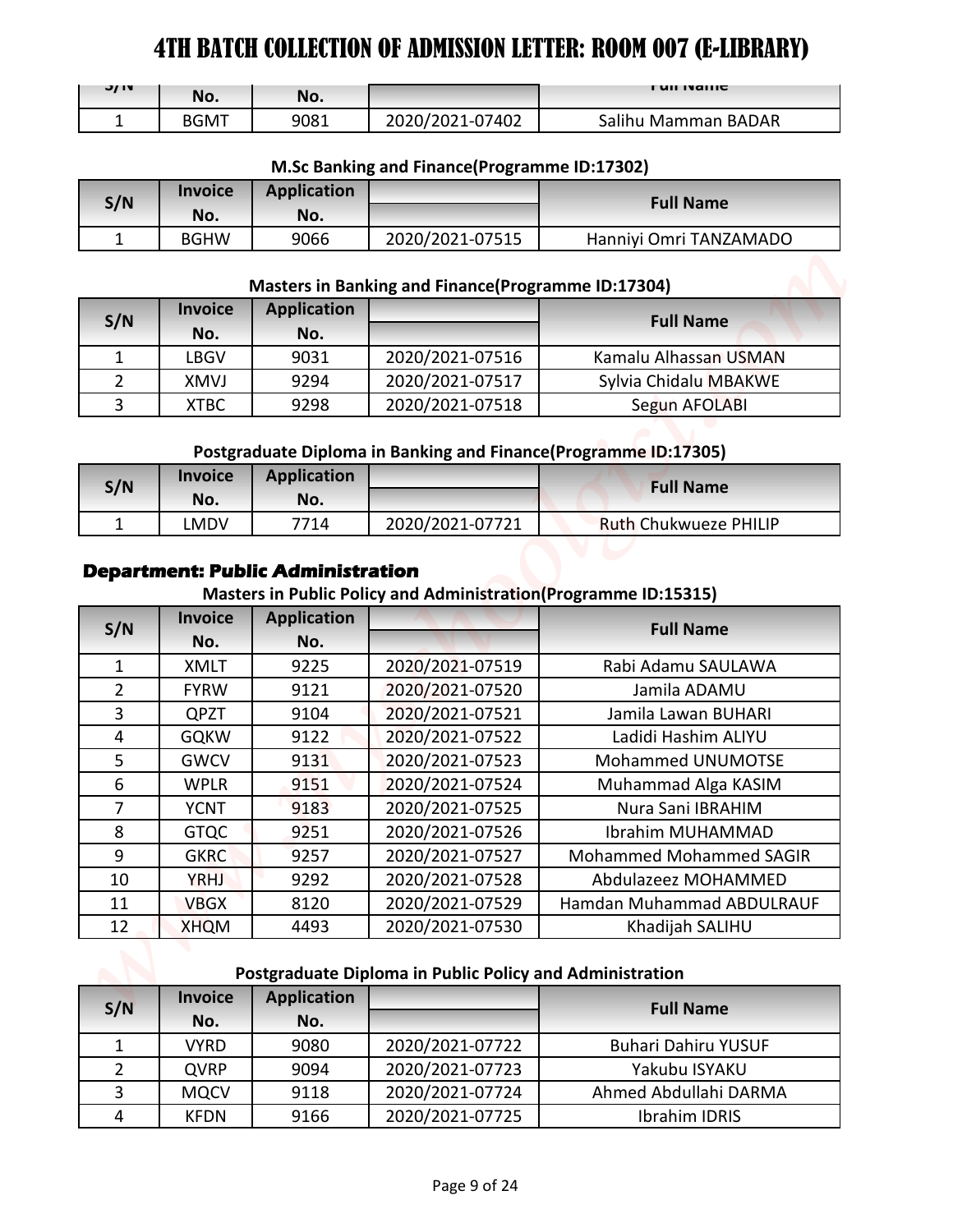| <b>IBRAHIM</b><br>Auc<br>∠∪<br>----<br>.<br>_____ | フレリ<br>ш.<br>LNLI |
|---------------------------------------------------|-------------------|
|---------------------------------------------------|-------------------|

| S/N | <b>Invoice</b> | <b>Application</b> |                 | <b>Full Name</b> |
|-----|----------------|--------------------|-----------------|------------------|
|     | No.            | No.                |                 |                  |
|     | <b>XMCF</b>    | 6937               | 2020/2021-07403 | Umar Saleh ANKA  |

# **Faculty of Law**

|     |                |                    | Ph.D Law(Programme ID:12001) |                       |
|-----|----------------|--------------------|------------------------------|-----------------------|
| S/N | <b>Invoice</b> | <b>Application</b> |                              | <b>Full Name</b>      |
|     | No.            | No.                |                              |                       |
|     | JYVH           | 9106               | 2020/2021-07404              | Nilfa Abdullahi GAMBO |

### **LL.M International Law and Jurisprudence(Programme ID:12005)**

| S/N | <b>Invoice</b> | <b>Application</b> |                 | <b>Full Name</b>     |
|-----|----------------|--------------------|-----------------|----------------------|
|     | No.            | No.                |                 |                      |
|     | <b>GWYT</b>    | 9044               | 2020/2021-07531 | Yasir Aminu ANKA     |
|     | <b>HPXF</b>    | 9295               | 2020/2021-07532 | Abdullahi MAIGARI    |
|     | <b>FLGJ</b>    | 8707               | 2020/2021-07533 | Amina Abubakar IDRIS |

#### **Masters in International Legal Studies(Programme ID:12009)**

| 5              | <b>ZKLP</b>           | 9274                      | 2020/2021-07726                                              | Faiza Ado IBRAHIM                                                        |
|----------------|-----------------------|---------------------------|--------------------------------------------------------------|--------------------------------------------------------------------------|
|                |                       |                           |                                                              | Ph.D Natural Resource Management and Climate Change(Programme ID:8120)   |
|                | <b>Invoice</b>        | <b>Application</b>        |                                                              | <b>Full Name</b>                                                         |
| S/N            | No.                   | No.                       |                                                              |                                                                          |
| $\mathbf{1}$   | <b>XMCF</b>           | 6937                      | 2020/2021-07403                                              | <b>Umar Saleh ANKA</b>                                                   |
|                | <b>Faculty of Law</b> |                           | Ph.D Law(Programme ID:12001)                                 |                                                                          |
| S/N            | <b>Invoice</b>        | <b>Application</b>        |                                                              | <b>Full Name</b>                                                         |
| $\mathbf{1}$   | No.<br><b>JYVH</b>    | No.<br>9106               | 2020/2021-07404                                              | Nilfa Abdullahi GAMBO                                                    |
|                |                       |                           |                                                              |                                                                          |
|                | <b>Invoice</b>        | <b>Application</b>        | LL.M International Law and Jurisprudence(Programme ID:12005) |                                                                          |
| S/N            | No.                   | No.                       |                                                              | <b>Full Name</b>                                                         |
| $\mathbf{1}$   | <b>GWYT</b>           | 9044                      | 2020/2021-07531                                              | Yasir Aminu ANKA                                                         |
| $\overline{2}$ | <b>HPXF</b>           | 9295                      | 2020/2021-07532                                              | Abdullahi MAIGARI                                                        |
| 3              | <b>FLGJ</b>           | 8707                      | 2020/2021-07533                                              | Amina Abubakar IDRIS                                                     |
| S/N            | <b>Invoice</b><br>No. | <b>Application</b><br>No. |                                                              | <b>Full Name</b>                                                         |
| $\mathbf{1}$   | <b>LGJN</b>           | 9026                      | 2020/2021-07534                                              | Yunus Rufai MAHMOUD                                                      |
| $\overline{2}$ | <b>BJDR</b>           | 9210                      | 2020/2021-07535                                              | Aisha SULEIMAN                                                           |
| $\overline{3}$ | <b>NJZB</b>           | 9158                      | 2020/2021-07536                                              | Ahmedu Imoovba AROGHA                                                    |
| 4              | <b>DCFK</b>           | 9072                      | 2020/2021-07537                                              | Ali Ado ABDULLAHI                                                        |
| 5              | <b>MKFD</b>           | 9189                      | 2020/2021-07538                                              | Maaruf KASSIM                                                            |
|                |                       |                           |                                                              | Postgraduate Diploma in International Legal Studies (Programme ID:12007) |
|                | Invoice               | <b>Application</b><br>No. |                                                              | <b>Full Name</b>                                                         |
| S/N            | No.                   |                           |                                                              | Fatima Tijjani AHMAD                                                     |
| $\mathbf{1}$   | <b>PYMH</b>           | 9115                      | 2020/2021-07729                                              |                                                                          |
|                |                       |                           | LL.M Private and Commercial Law(Programme ID:12003)          |                                                                          |
| S/N            | <b>Invoice</b><br>No. | <b>Application</b><br>No. |                                                              | <b>Full Name</b>                                                         |
| $\mathbf{1}$   | <b>ZJPN</b>           | 9239                      | 2020/2021-07539                                              | Nuruddeen BABAAHMAD                                                      |
| $\overline{2}$ | <b>JPNG</b>           | 9069                      | 2020/2021-07540                                              | Jibril Jibril UMAR                                                       |
| 3              | <b>PMLV</b>           | 9112                      | 2020/2021-07541                                              | Zainab Balarabe ALIKO                                                    |

#### **Postgraduate Diploma in International Legal Studies(Programme ID:12007)**

| S/N | <b>Invoice</b><br>No. | <b>Application</b><br>No. |                 | <b>Full Name</b>     |
|-----|-----------------------|---------------------------|-----------------|----------------------|
|     | <b>PYMH</b>           | 9115                      | 2020/2021-07729 | Fatima Tijjani AHMAD |

### **LL.M Private and Commercial Law(Programme ID:12003)**

| S/N | <b>Invoice</b><br>No. | <b>Application</b><br>No. |                 | <b>Full Name</b>      |
|-----|-----------------------|---------------------------|-----------------|-----------------------|
|     | ZJPN                  | 9239                      | 2020/2021-07539 | Nuruddeen BABAAHMAD   |
|     | <b>JPNG</b>           | 9069                      | 2020/2021-07540 | Jibril Jibril UMAR    |
|     | <b>PMLV</b>           | 9112                      | 2020/2021-07541 | Zainab Balarabe ALIKO |
| 4   | <b>ROPN</b>           | 9128                      | 2020/2021-07542 | Suleiman YUSUF        |

#### **Masters in Business and Commercial Law(Programme ID:12006)**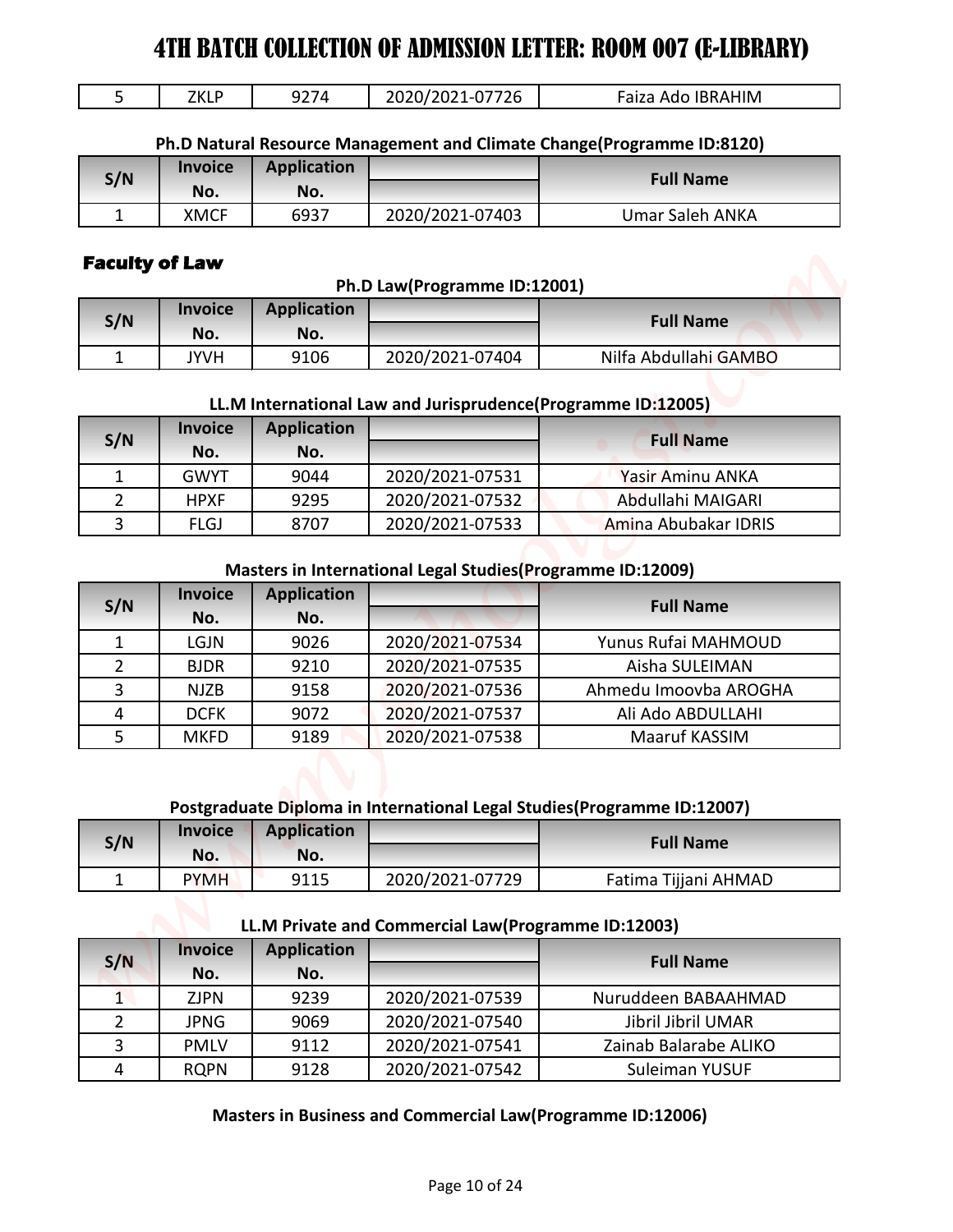| S/N          | <b>Invoice</b><br>No. | <b>Application</b><br>No. |                 | <b>Full Name</b>           |
|--------------|-----------------------|---------------------------|-----------------|----------------------------|
|              | <b>GRPB</b>           | 9018                      | 2020/2021-07543 | <b>Halliru DAHIRU</b>      |
|              | <b>BCDM</b>           | 9086                      | 2020/2021-07544 | Asmau Ahmad GETSO          |
| $\mathbf{z}$ | LMQW                  | 7273                      | 2020/2021-07545 | <b>Ronald Michael NSHE</b> |

#### **Faculty of Communication Department: Mass Communication**

# 1 ZDCV 8282 2020/2021-07546 Anjolaoluwa Almaz OYEBADEJO 2 | DBQK | 5997 | 2020/2021-07547 | Musa Ahmed JIBRIN 3 FLCK 6017 2020/2021-07548 Ibrahim Mohammed ISHAQ 4 NGVR 6009 2020/2021-07549 Rahma Olamide OLADOSU 5 RVZQ 9088 2020/2021-07550 Farida Zubairu HAMZA 6 | MFXV | 9200 | 2020/2021-07551 | Aliyu JIBRIL 7 BVHZ 5081 2020/2021-07552 Yusufu Yusufu UMAR 8 | VDGW | 5597 | 2020/2021-07553 | Suzeth Nguveren NONGO 9 | TRXZ | 6300 | 2020/2021-07554 | Wuraola Oluwatosin AKINYELE 10 | YBVC | 7138 | 2020/2021-07555 | Tajudeen Taiwo AKINTUNDE **Full Name Masters in Communication Studies (Programme ID:6004) S/N Invoice No. Application No. THE BATCH COLLECTION OF ADMISSION LETTER: ROOM 607 (B-LIBRARY)**<br>
S/N Imagic Application For the Numerical Figure 1.1 of Numerical Collection Figure 1.1 of 24  $\times$  1000 (1991)<br>
2. Collection Figure 1.1 of 2002-221-023-43

#### **Masters in Public Relations (Programme ID:6003)**

| S/N | <b>Invoice</b><br>No. | <b>Application</b><br>No. |                 | <b>Full Name</b> |
|-----|-----------------------|---------------------------|-----------------|------------------|
|     | VCLF                  | 9013                      | 2020/2021-07556 | Ramlatu SHEHU    |

#### **Postgraduate Diploma in Mass Communication (Programme ID:6005)**

| S/N | <b>Invoice</b><br>No. | <b>Application</b><br>No. |                 | <b>Full Name</b>           |
|-----|-----------------------|---------------------------|-----------------|----------------------------|
|     | <b>GZDX</b>           | 9246                      | 2020/2021-07731 | <b>Bashir BELLO</b>        |
|     | <b>TRBP</b>           | 9242                      | 2020/2021-07732 | Abdulwasiu Adeyemo ADEYEMI |

# **Faculty of Clinical Sciences Department: Medical Microbiology and Parasitology**

**Masters in Infection Prevention and Control(Programme ID:5116)**

| S/N | <b>Invoice</b><br>No. | <b>Application</b><br>No. |                 | <b>Full Name</b>        |
|-----|-----------------------|---------------------------|-----------------|-------------------------|
|     | <b>HWLP</b>           | 9157                      | 2020/2021-07557 | Maryam Dahiru UMAR      |
|     | <b>WVQH</b>           | 9195                      | 2020/2021-07558 | Karibo Ibinabo ANITA    |
|     | YHVM                  | 9174                      | 2020/2021-07559 | <b>Mahamud SULEIMAN</b> |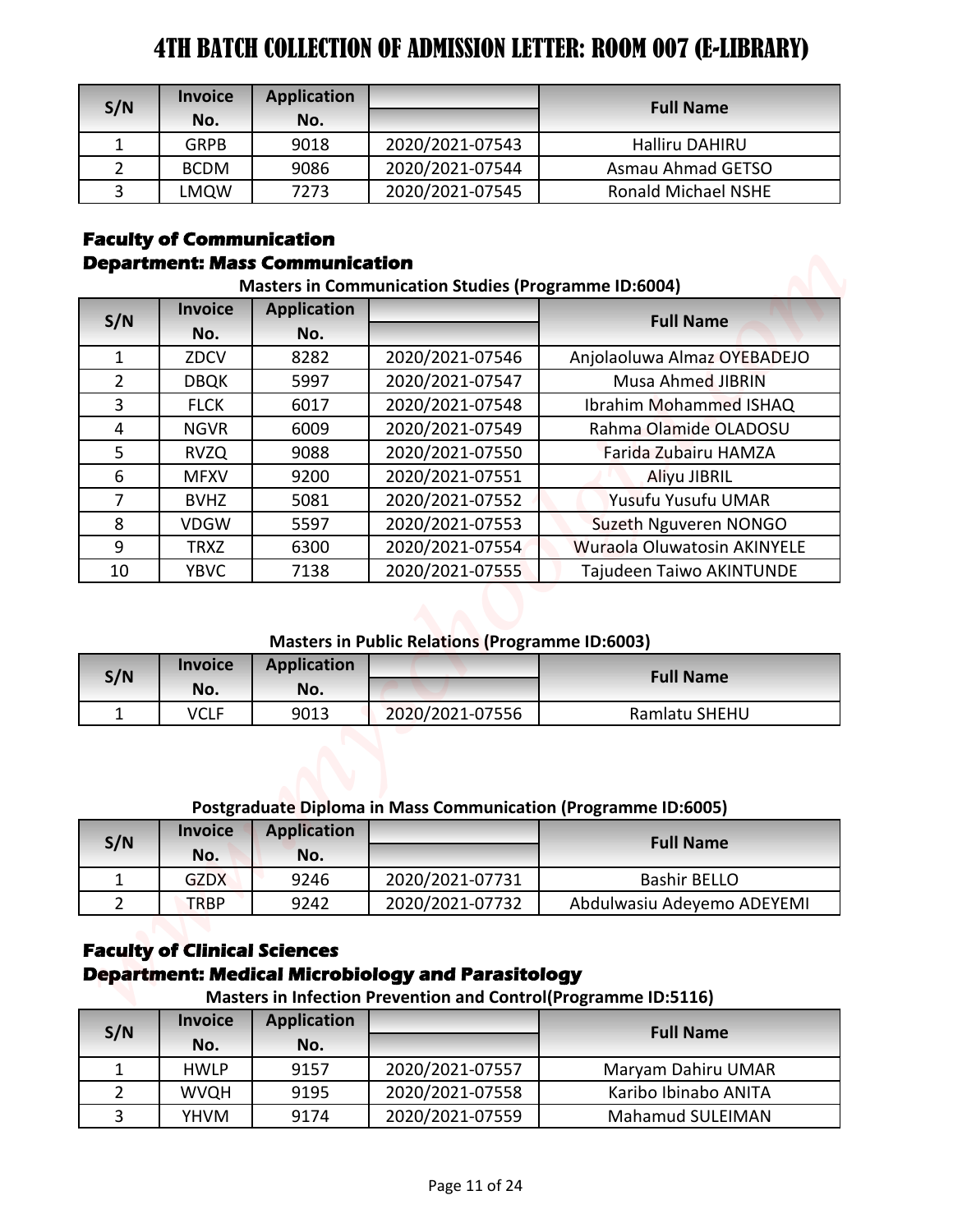| BHJP | 4079 | 2020/2021-07560 | Deborah Opeyemi AKINBINU |
|------|------|-----------------|--------------------------|
| ҮСНК | 640  | 2020/2021-07561 | Festus Anataku ANAGOGO   |
| YMRH | 377  | 2020/2021-07762 | Joseph Shima AWAKA       |

# **Department: Community Medicine**

#### **M.Sc Public Health(Programme ID:5001)**

| 4                   | <b>BHJP</b>                                     | 4079                                                        | 2020/2021-07560                                               | Deborah Opeyemi AKINBINU                 |
|---------------------|-------------------------------------------------|-------------------------------------------------------------|---------------------------------------------------------------|------------------------------------------|
| 5                   | <b>YCHK</b>                                     | 640                                                         | 2020/2021-07561                                               | Festus Anataku ANAGOGO                   |
| $6\overline{6}$     | <b>YMRH</b>                                     | 377                                                         | 2020/2021-07762                                               | Joseph Shima AWAKA                       |
| S/N                 | <b>Invoice</b>                                  | <b>Department: Community Medicine</b><br><b>Application</b> | M.Sc Public Health (Programme ID:5001)                        | <b>Full Name</b>                         |
|                     | No.                                             | No.                                                         |                                                               |                                          |
| $\mathbf{1}$        | <b>VNLR</b>                                     | 9153                                                        | 2020/2021-07562                                               | Mukhtar MAHMUD                           |
| $\overline{2}$      | KJZV                                            | 9240                                                        | 2020/2021-07563                                               | Zayyad Yaduma SAAD                       |
| 3                   | <b>PLVQ</b>                                     | 9138                                                        | 2020/2021-07564                                               | Ifesinachi Joy OMEJE                     |
| 4                   | <b>VLCB</b>                                     | 8827                                                        | 2020/2021-07565                                               | Husna Baba TANKO                         |
| 5                   | <b>DFGH</b>                                     | 9303                                                        | 2020/2021-07566                                               | Suleiman Addra MARAFA                    |
| 6                   | <b>VGRP</b>                                     | 9302                                                        | 2020/2021-07567                                               | Musa Alhaji RUFAI                        |
|                     |                                                 |                                                             | <b>Masters in Public Health (Programme ID:5005)</b>           |                                          |
|                     | <b>Invoice</b>                                  | <b>Application</b>                                          |                                                               |                                          |
| S/N                 | No.                                             | No.                                                         |                                                               | <b>Full Name</b>                         |
| $\mathbf{1}$        | <b>VHXD</b>                                     | 8920                                                        | 2020/2021-07568                                               | Bilyaminu Magaji UMAR                    |
| $\overline{2}$      | <b>QMHL</b>                                     | 9152                                                        | 2020/2021-07569                                               | <b>Yunus Eze MUHAMMAD</b>                |
| S/N                 | <b>Invoice</b><br>No.                           | <b>Application</b><br>No.                                   | M.Sc Public Health(Child and Adolescent Health)(Programme ID: | <b>Full Name</b>                         |
| 1                   | <b>PXNF</b>                                     | 3398                                                        | 2020/2021-07570                                               | Zainu YAKUBU                             |
|                     |                                                 |                                                             |                                                               |                                          |
|                     | <b>Department: Psychiatry</b><br><b>Invoice</b> | <b>Application</b>                                          | M.Sc Mental Health and Policy (Programme ID:5501)             |                                          |
| S/N                 | No.                                             | No.                                                         |                                                               | <b>Full Name</b>                         |
| 1                   | <b>VXPL</b>                                     | 4691                                                        | 2020/2021-07571                                               | Hassan Hassan MURTALA                    |
|                     |                                                 |                                                             |                                                               |                                          |
| $\overline{2}$      | <b>RMPG</b>                                     | 2011<br><b>Faculty of Allied Health Sciences</b>            | 2020/2021-07572                                               | Tijani NUHU                              |
|                     |                                                 | <b>Department: Nursing Science</b>                          | <b>Postgraduate Diploma in Nursing (Programme ID:2202)</b>    |                                          |
|                     | <b>Invoice</b>                                  | <b>Application</b>                                          |                                                               |                                          |
| S/N<br>$\mathbf{1}$ | No.<br><b>RYFB</b>                              | No.<br>9075                                                 | 2020/2021-07730                                               | <b>Full Name</b><br><b>Bala MOHAMMED</b> |

#### **Masters in Public Health(Programme ID:5005)**

| S/N | <b>Invoice</b> | <b>Application</b> |                 | <b>Full Name</b>      |
|-----|----------------|--------------------|-----------------|-----------------------|
|     | No.            | No.                |                 |                       |
|     | VHXD           | 8920               | 2020/2021-07568 | Bilyaminu Magaji UMAR |
|     | QMHL           | 9152               | 2020/2021-07569 | Yunus Eze MUHAMMAD    |

#### **M.Sc Public Health(Child and Adolescent Health)(Programme ID: )**

| S/N | <b>Invoice</b><br>No. | <b>Application</b><br>No. |                 | <b>Full Name</b> |
|-----|-----------------------|---------------------------|-----------------|------------------|
|     | <b>PXNF</b>           | 3398                      | 2020/2021-07570 | Zainu YAKUBU     |

### **Department: Psychiatry**

#### **M.Sc Mental Health and Policy(Programme ID:5501)**

| S/N | <b>Invoice</b><br>No. | <b>Application</b><br>No. |                 | <b>Full Name</b>      |
|-----|-----------------------|---------------------------|-----------------|-----------------------|
|     | VXPL                  | 4691                      | 2020/2021-07571 | Hassan Hassan MURTALA |
|     | <b>RMPG</b>           | 2011                      | 2020/2021-07572 | Tijani NUHU           |

# **Faculty of Allied Health Sciences Department: Nursing Science**

| S/N | <b>Invoice</b><br>No. | <b>Application</b><br>No. |                 | <b>Full Name</b>     |
|-----|-----------------------|---------------------------|-----------------|----------------------|
|     | RYFB                  | 9075                      | 2020/2021-07730 | <b>Bala MOHAMMED</b> |

# **International Institute of Islamic Banking and Finance (IIIBF) Department: Islamic Banking and Finance**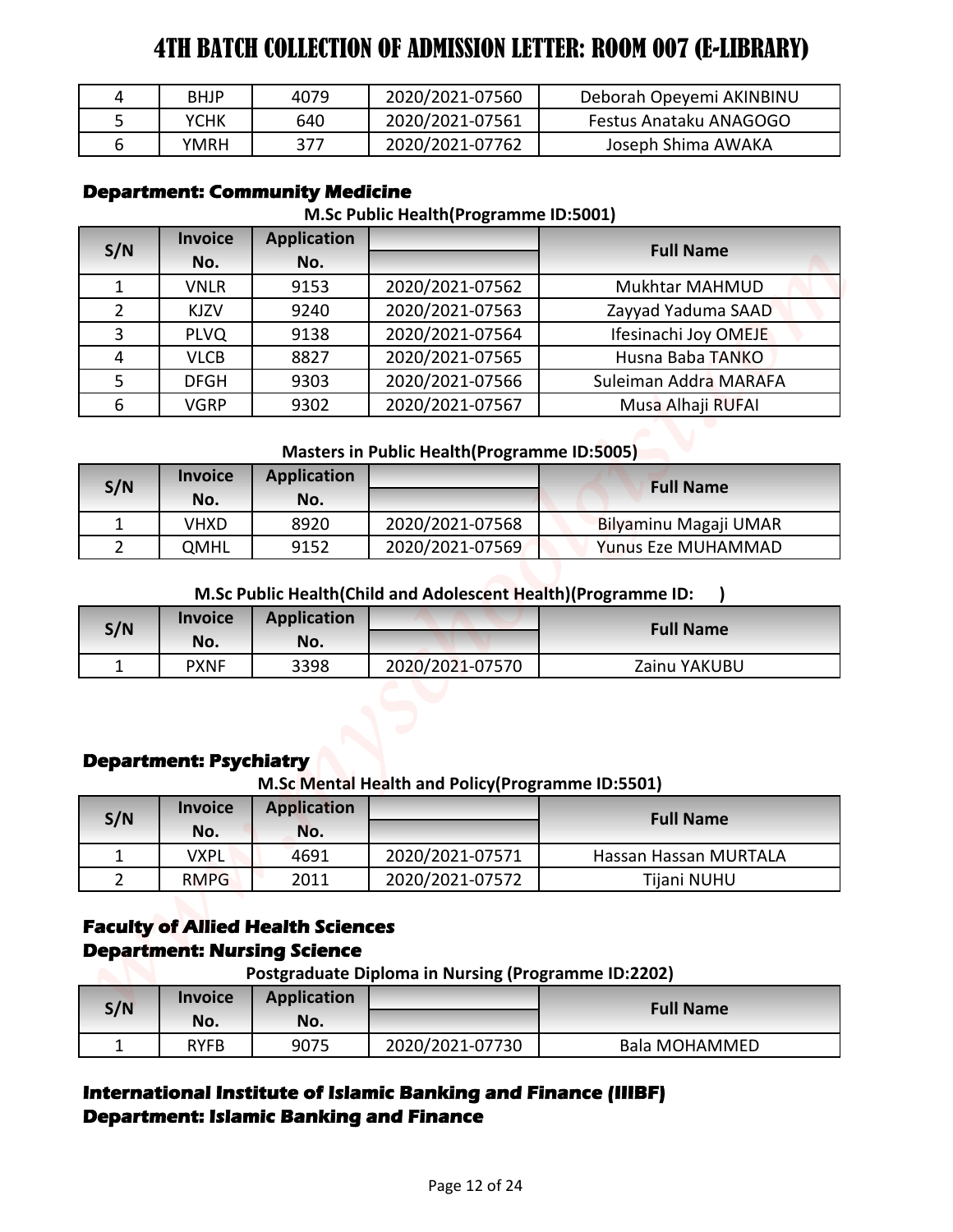| S/N | <b>Invoice</b> | Application |                 | <b>Full Name</b>    |  |
|-----|----------------|-------------|-----------------|---------------------|--|
|     | No.            | No.         |                 |                     |  |
|     | XBRF           | 9261        | 2020/2021-07573 | Ahmed Baba HUSSEINI |  |

#### **M.Sc Islamic Banking and Finance(Programme ID:11001)**

#### **Masters in Islamic Banking and Finance (Programme ID:11002)**

|                |                            |                                          | M.Sc Islamic Banking and Finance(Programme ID:11001)               |                                                                          |
|----------------|----------------------------|------------------------------------------|--------------------------------------------------------------------|--------------------------------------------------------------------------|
|                | <b>Invoice</b>             | <b>Application</b>                       |                                                                    |                                                                          |
| S/N            | No.                        | No.                                      |                                                                    | <b>Full Name</b>                                                         |
| $\mathbf{1}$   | <b>XBRF</b>                | 9261                                     | 2020/2021-07573                                                    | Ahmed Baba HUSSEINI                                                      |
|                |                            |                                          | <b>Masters in Islamic Banking and Finance (Programme ID:11002)</b> |                                                                          |
|                | <b>Invoice</b>             | <b>Application</b>                       |                                                                    |                                                                          |
| S/N            | No.                        | No.                                      |                                                                    | <b>Full Name</b>                                                         |
| $\mathbf{1}$   | <b>NZGJ</b>                | 9140                                     | 2020/2021-07574                                                    | Zainab Ahmed GAANDA                                                      |
| $\overline{2}$ | <b>NQRF</b>                | 6766                                     | 2020/2021-07575                                                    | Usman MUHAMMAD                                                           |
| 3              | QVBL                       | 9009                                     | 2020/2021-07576                                                    | Mohammed Ali SHEHU                                                       |
| 4              | <b>GFRP</b>                | 9033                                     | 2020/2021-07577                                                    | Adamu Suleiman LAWAN                                                     |
| 5              | <b>HCRG</b>                | 9037                                     | 2020/2021-07578                                                    | Ibrahim HAMZA                                                            |
| 6              | <b>VNXG</b>                | 9167                                     | 2020/2021-07579                                                    | <b>Muhammad Lawan GANA</b>                                               |
| $\overline{7}$ | <b>YQBH</b>                | 9178                                     | 2020/2021-07580                                                    | Garba Aliyu RAMADAN                                                      |
| 8              | <b>FQWM</b>                | 9262                                     | 2020/2021-07581                                                    | Babagana Bukar IBRAHIM                                                   |
| 9              | <b>TQDG</b>                | 8934                                     | 2020/2021-07582                                                    | Yahaya Isah MUKHTAR                                                      |
|                | <b>Invoice</b>             | <b>Application</b>                       |                                                                    | Postgraduate Diploma in Islamic Banking and Finance (Programme ID:11003) |
| S/N            | No.                        | No.                                      |                                                                    | <b>Full Name</b>                                                         |
| $\mathbf{1}$   | <b>GHRD</b>                | 9039                                     | 2020/2021-07727                                                    | <b>Mohammed SALISU</b>                                                   |
| $\overline{2}$ | <b>CXBT</b>                | 9109                                     | 2020/2021-07728                                                    | Aisha MUHAMMED                                                           |
|                |                            |                                          |                                                                    |                                                                          |
|                | <b>Department: Anatomy</b> | <b>Faculty of Basic Medical Sciences</b> | Ph.D Anatomy(Programme ID:4001)                                    |                                                                          |
|                | <b>Invoice</b>             | <b>Application</b>                       |                                                                    |                                                                          |
| S/N            | No.                        | No.                                      |                                                                    | <b>Full Name</b>                                                         |
| $\mathbf{1}$   | <b>CTBJ</b>                | 6829                                     | 2020/2021-07405                                                    | Lukman Abolaji MOHAMMED                                                  |
| $2^{\circ}$    | <b>RZKQ</b>                | 6978                                     | 2020/2021-07406                                                    | Jemila Ojoma ALLEY                                                       |
|                |                            |                                          |                                                                    |                                                                          |
|                | <b>Invoice</b>             | <b>Application</b>                       | M.Sc Anatomy(Programme ID:4002)                                    |                                                                          |
| S/N            | No.                        | No.                                      |                                                                    | <b>Full Name</b>                                                         |
| 1              | <b>MWTL</b>                | 7707                                     | 2020/2021-07386                                                    | Jamila MOHAMMED                                                          |
| $\overline{2}$ | <b>VTQN</b>                | 7710                                     | 2020/2021-07390                                                    | Halima Elladan ALIYU                                                     |
| 3 <sup>1</sup> | <b>VNMK</b>                | 6592                                     | 2020/2021-07583                                                    | Nabila SUNUSI                                                            |
|                |                            | <b>Department: Human Physiology</b>      | M.Sc Human Physiology(Programme ID:4202)                           |                                                                          |
|                | <b>Invoice</b>             | <b>Application</b>                       |                                                                    |                                                                          |
| S/N            | No.<br><b>QLFT</b>         | No.<br>9005                              | 2020/2021-07584                                                    | <b>Full Name</b><br>Jemimah Adoh YAKUBU                                  |

| S/N | <b>Invoice</b><br>No. | <b>Application</b><br>No. |                 | <b>Full Name</b>       |
|-----|-----------------------|---------------------------|-----------------|------------------------|
|     | GHRD                  | 9039                      | 2020/2021-07727 | <b>Mohammed SALISU</b> |
|     | CXBT                  | 9109                      | 2020/2021-07728 | Aisha MUHAMMED         |

# **Faculty of Basic Medical Sciences Department: Anatomy**

**Ph.D Anatomy(Programme ID:4001)**

| S/N | <b>Invoice</b><br>No. | <b>Application</b><br>No. |                 | <b>Full Name</b>        |
|-----|-----------------------|---------------------------|-----------------|-------------------------|
|     | CTBJ                  | 6829                      | 2020/2021-07405 | Lukman Abolaji MOHAMMED |
|     | RZKQ                  | 6978                      | 2020/2021-07406 | Jemila Ojoma ALLEY      |

| M.Sc Anatomy (Programme ID:4002) |  |
|----------------------------------|--|
|----------------------------------|--|

| S/N            | <b>Invoice</b><br>No. | <b>Application</b><br>No. |                 | <b>Full Name</b>     |
|----------------|-----------------------|---------------------------|-----------------|----------------------|
|                | <b>MWTL</b>           | 7707                      | 2020/2021-07386 | Jamila MOHAMMED      |
|                | <b>VTQN</b>           | 7710                      | 2020/2021-07390 | Halima Elladan ALIYU |
| $\overline{3}$ | VNMK                  | 6592                      | 2020/2021-07583 | Nabila SUNUSI        |

# **Department: Human Physiology**

**M.Sc Human Physiology(Programme ID:4202)**

| S/N | <b>Invoice</b><br>No. | <b>Application</b><br>No. |                 | <b>Full Name</b>    |
|-----|-----------------------|---------------------------|-----------------|---------------------|
|     | QLFT                  | 9005                      | 2020/2021-07584 | Jemimah Adoh YAKUBU |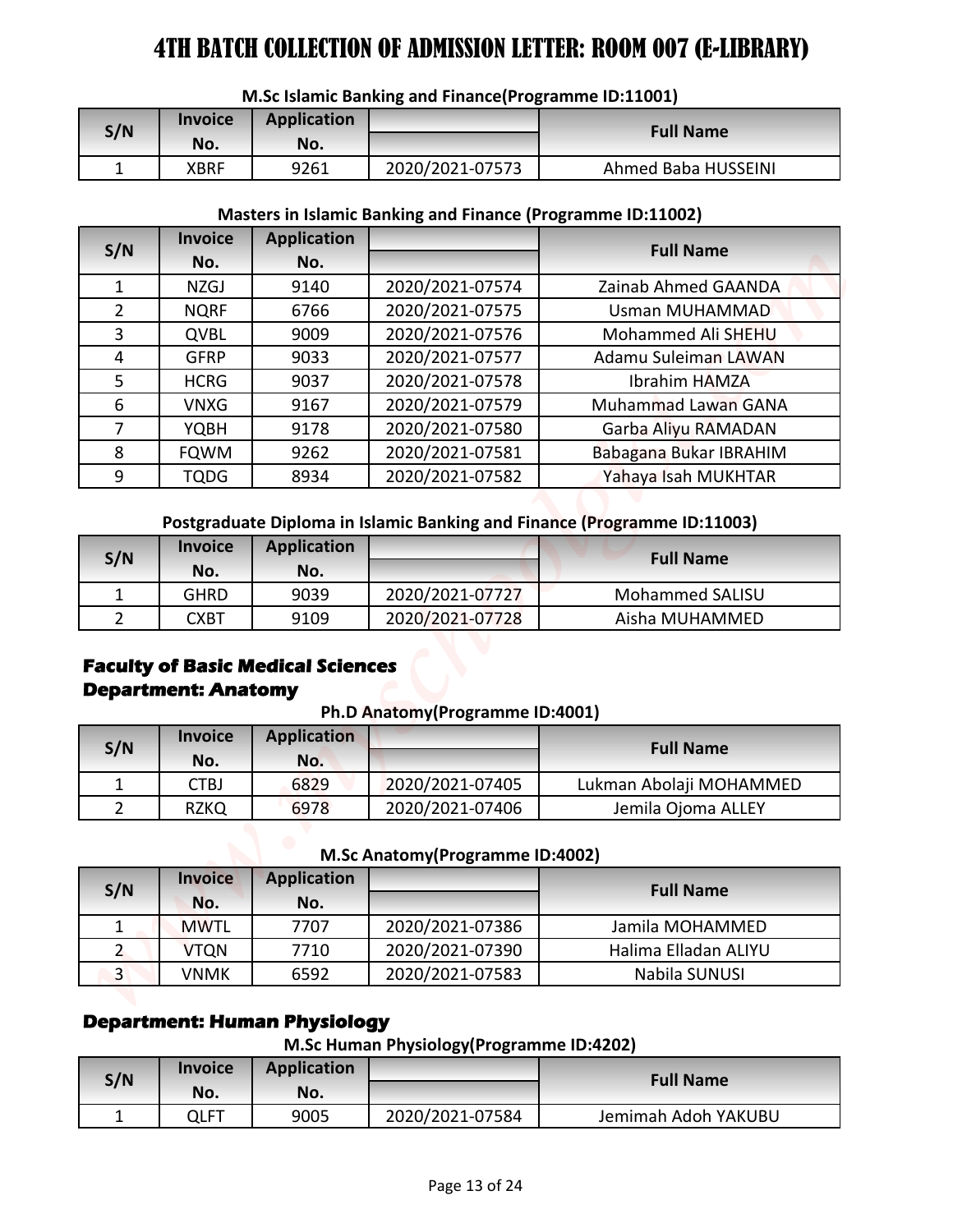| ---<br>-<br>W.<br>$\mathbf{v}$<br>. | 9021 | 75 O.F<br>כסכי<br>. .<br>_____ | <b>\RBA</b><br>1 I W<br>-<br>¬∟ |
|-------------------------------------|------|--------------------------------|---------------------------------|
|                                     |      |                                |                                 |

#### **Postgraduate Diploma in Human Physiology(Programme ID:4204)**

| S/N | <b>Invoice</b> | <b>Application</b> |                 | <b>Full Name</b>      |
|-----|----------------|--------------------|-----------------|-----------------------|
|     | No.            | No.                |                 |                       |
|     | VBXK           | 8709               | 2020/2021-07733 | Khalil Muhammad INUWA |

#### **Department: Biochemistry**

**Ph.D Biochemistry(Programme ID:4110)**

| S/N | <b>Invoice</b><br>No. | <b>Application</b><br>No. |                 | <b>Full Name</b>       |
|-----|-----------------------|---------------------------|-----------------|------------------------|
|     | XLBQ                  | 8656                      | 2020/2021-07407 | Fatima Abdullahi HARUN |

#### **M.Sc Biotechnology(Programme ID:4102)**

| S/N | <b>Invoice</b> | <b>Application</b> |                 | <b>Full Name</b>            |
|-----|----------------|--------------------|-----------------|-----------------------------|
|     | No.            | No.                |                 |                             |
|     | <b>HDVT</b>    | 9182               | 2020/2021-07586 | <b>Hilal Mukhtar SHUAIB</b> |

#### **Postgraduate Diploma in Biotechnology(Programme ID:4111)**

| S/N | <b>Invoice</b><br>No. | <b>Application</b><br>No. |                 | <b>Full Name</b>   |
|-----|-----------------------|---------------------------|-----------------|--------------------|
|     | <b>TCPW</b>           | 9017                      | 2020/2021-07734 | Adamu CHIROMA      |
|     | QMLX                  | 9236                      | 2020/2021-07735 | Afodia Adamu ILIYA |

#### **Postgraduate Diploma in Medical Biochemistry (Programme ID:4108)**

| S/N | <b>Invoice</b> | <b>Application</b> |                 | <b>Full Name</b>          |
|-----|----------------|--------------------|-----------------|---------------------------|
|     | No.            | No.                |                 |                           |
|     | TDKM           | 9090               | 2020/2021-07736 | Rashida Salihu LADAN      |
|     | <b>NJQF</b>    | 9177               | 2020/2021-07737 | Ajibade Habibullahi TUNDE |

#### **Postgraduate Diploma in Nutrition and Dietetics (Programme ID:4109)**

| 9021<br><b>Application</b><br>No.<br>8709<br><b>Department: Biochemistry</b><br><b>Application</b><br>No. | 2020/2021-07585<br>Postgraduate Diploma in Human Physiology (Programme ID:4204)<br>2020/2021-07733<br>Ph.D Biochemistry(Programme ID:4110) | Auwalu GARBA<br><b>Full Name</b><br>Khalil Muhammad INUWA                                                                                                                                 |
|-----------------------------------------------------------------------------------------------------------|--------------------------------------------------------------------------------------------------------------------------------------------|-------------------------------------------------------------------------------------------------------------------------------------------------------------------------------------------|
|                                                                                                           |                                                                                                                                            |                                                                                                                                                                                           |
|                                                                                                           |                                                                                                                                            |                                                                                                                                                                                           |
|                                                                                                           |                                                                                                                                            |                                                                                                                                                                                           |
|                                                                                                           |                                                                                                                                            |                                                                                                                                                                                           |
|                                                                                                           |                                                                                                                                            |                                                                                                                                                                                           |
|                                                                                                           |                                                                                                                                            |                                                                                                                                                                                           |
|                                                                                                           |                                                                                                                                            |                                                                                                                                                                                           |
|                                                                                                           |                                                                                                                                            |                                                                                                                                                                                           |
|                                                                                                           |                                                                                                                                            | <b>Full Name</b>                                                                                                                                                                          |
|                                                                                                           |                                                                                                                                            |                                                                                                                                                                                           |
| 8656                                                                                                      | 2020/2021-07407                                                                                                                            | Fatima Abdullahi HARUN                                                                                                                                                                    |
|                                                                                                           |                                                                                                                                            |                                                                                                                                                                                           |
| <b>Application</b>                                                                                        |                                                                                                                                            | <b>Full Name</b>                                                                                                                                                                          |
| No.                                                                                                       |                                                                                                                                            |                                                                                                                                                                                           |
| 9182                                                                                                      |                                                                                                                                            | <b>Hilal Mukhtar SHUAIB</b>                                                                                                                                                               |
|                                                                                                           |                                                                                                                                            |                                                                                                                                                                                           |
|                                                                                                           |                                                                                                                                            |                                                                                                                                                                                           |
|                                                                                                           |                                                                                                                                            | <b>Full Name</b>                                                                                                                                                                          |
| 9017                                                                                                      | 2020/2021-07734                                                                                                                            | Adamu CHIROMA                                                                                                                                                                             |
| 9236                                                                                                      | 2020/2021-07735                                                                                                                            | Afodia Adamu ILIYA                                                                                                                                                                        |
| <b>Application</b>                                                                                        |                                                                                                                                            | <b>Full Name</b>                                                                                                                                                                          |
|                                                                                                           |                                                                                                                                            |                                                                                                                                                                                           |
| No.                                                                                                       |                                                                                                                                            |                                                                                                                                                                                           |
| 9090                                                                                                      | 2020/2021-07736                                                                                                                            | Rashida Salihu LADAN                                                                                                                                                                      |
| 9177                                                                                                      | 2020/2021-07737                                                                                                                            | Ajibade Habibullahi TUNDE                                                                                                                                                                 |
|                                                                                                           |                                                                                                                                            |                                                                                                                                                                                           |
|                                                                                                           | Postgraduate Diploma in Nutrition and Dietetics (Programme ID:4109)                                                                        |                                                                                                                                                                                           |
| <b>Application</b>                                                                                        |                                                                                                                                            | <b>Full Name</b>                                                                                                                                                                          |
| No.<br>9051                                                                                               | 2020/2021-07738                                                                                                                            | Saidu Mohammed ABUBAKAR                                                                                                                                                                   |
|                                                                                                           | <b>Application</b><br>No.                                                                                                                  | M.Sc Biotechnology(Programme ID:4102)<br>2020/2021-07586<br>Postgraduate Diploma in Biotechnology (Programme ID:4111)<br>Postgraduate Diploma in Medical Biochemistry (Programme ID:4108) |

# **Faculty of Life Sciences Department: Biological Sciences**

#### **Ph.D Zoology(Programme ID:14014)**

| S/N | <b>Invoice</b><br>No. | <b>Application</b><br>No. |                 | <b>Full Name</b>  |
|-----|-----------------------|---------------------------|-----------------|-------------------|
|     | `QM<br>DT             | 9025                      | 2020/2021-07408 | Ibrahim ABDULLAHI |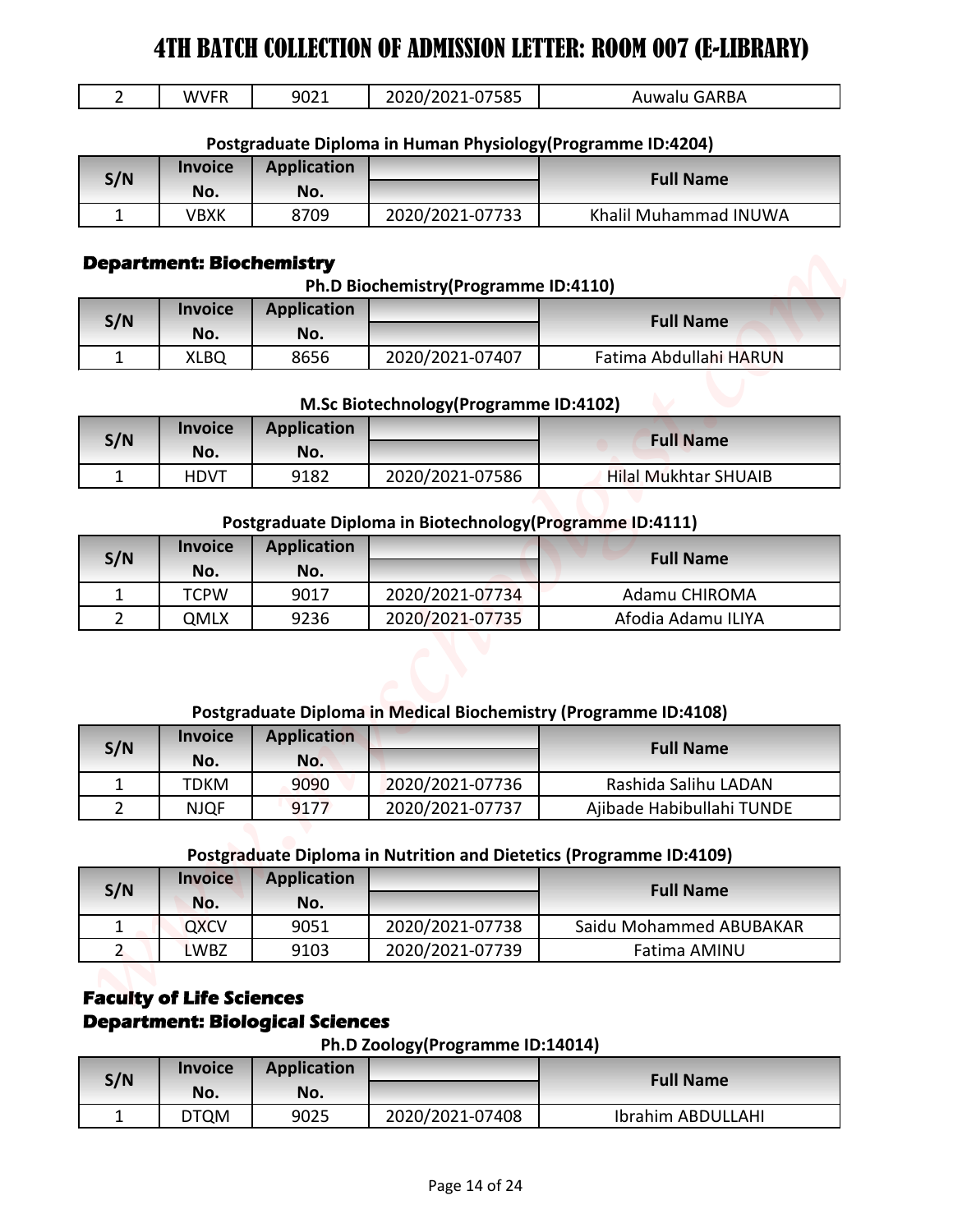|     | $\cdots$       |                    |                 |                        |  |  |
|-----|----------------|--------------------|-----------------|------------------------|--|--|
| S/N | <b>Invoice</b> | <b>Application</b> |                 | <b>Full Name</b>       |  |  |
|     | No.            | No.                |                 |                        |  |  |
|     | KRCJ           | 3874               | 2020/2021-07587 | Najati Lawal DANYARO   |  |  |
|     | XTLJ           | 6948               | 2020/2021-07588 | Hadiza Dahiru SULEIMAN |  |  |

#### **M.Sc Biology(Programme ID:14009)**

#### **M.Sc Biology(Programme ID:14009)**

| S/N | <b>Invoice</b><br>No. | <b>Application</b><br>No. |                 | <b>Full Name</b>  |
|-----|-----------------------|---------------------------|-----------------|-------------------|
|     | YKLG                  | 2709                      | 2020/2021-07589 | Fatima Ali KIDAJI |

# **Postgraduate Diploma in Biological Sciences(Programme ID:14011)**

| S/N | <b>Invoice</b><br>No. | <b>Application</b><br>No. |                 | <b>Full Name</b>    |
|-----|-----------------------|---------------------------|-----------------|---------------------|
|     | <b>XVLD</b>           | 9070                      | 2020/2021-07740 | Muhammad ZAHARADEEN |

#### **Department: Microbiology**

|                     |                                                                    |                                                                          | M.Sc Biology(Programme ID:14009)                                 |                                             |
|---------------------|--------------------------------------------------------------------|--------------------------------------------------------------------------|------------------------------------------------------------------|---------------------------------------------|
| S/N                 | <b>Invoice</b>                                                     | <b>Application</b>                                                       |                                                                  | <b>Full Name</b>                            |
|                     | No.                                                                | No.                                                                      |                                                                  |                                             |
| 1                   | <b>KRCJ</b>                                                        | 3874                                                                     | 2020/2021-07587                                                  | Najati Lawal DANYARO                        |
| $\overline{2}$      | <b>XTLJ</b>                                                        | 6948                                                                     | 2020/2021-07588                                                  | Hadiza Dahiru SULEIMAN                      |
|                     |                                                                    |                                                                          | M.Sc Biology (Programme ID:14009)                                |                                             |
|                     | <b>Invoice</b>                                                     | <b>Application</b>                                                       |                                                                  |                                             |
| S/N                 | No.                                                                | No.                                                                      |                                                                  | <b>Full Name</b>                            |
| $\mathbf{1}$        | <b>YKLG</b>                                                        | 2709                                                                     | 2020/2021-07589                                                  | Fatima Ali KIDAJI                           |
|                     |                                                                    |                                                                          |                                                                  |                                             |
|                     |                                                                    |                                                                          | Postgraduate Diploma in Biological Sciences (Programme ID:14011) |                                             |
| S/N                 | <b>Invoice</b>                                                     | <b>Application</b>                                                       |                                                                  | <b>Full Name</b>                            |
|                     | No.                                                                | No.                                                                      |                                                                  |                                             |
| 1                   | <b>XVLD</b>                                                        | 9070                                                                     | 2020/2021-07740                                                  | Muhammad ZAHARADEEN                         |
| S/N                 | <b>Invoice</b><br>No.                                              | <b>Application</b><br>No.                                                | Postgraduate Diploma in Environmental and Public Health          | <b>Full Name</b>                            |
| $\mathbf{1}$        | <b>QVHB</b>                                                        | 9023                                                                     | 2020/2021-07741                                                  | Hadiyya GARBA                               |
|                     | <b>WXMV</b>                                                        | 9148                                                                     | 2020/2021-07742                                                  | Muhammad Abdu UMAR                          |
| $\overline{2}$      |                                                                    |                                                                          |                                                                  |                                             |
| 3                   | <b>KJDR</b>                                                        | 9228                                                                     | 2020/2021-07743                                                  | Damilola Boluwatife ABIOLA                  |
| 4                   | <b>GHLW</b>                                                        | 8436                                                                     | 2020/2021-07744                                                  | Nura MOHAMMED                               |
| 5                   | <b>DFPR</b>                                                        | 9175                                                                     | 2020/2021-07745                                                  | Rukayya DAUDA                               |
| S/N<br>$\mathbf{1}$ | <b>Department: Physics</b><br><b>Invoice</b><br>No.<br><b>ZTGF</b> | <b>Faculty of Physical Sciences</b><br><b>Application</b><br>No.<br>9029 | Ph.D Physics (Programme ID:14321)<br>2020/2021-07409             | <b>Full Name</b><br>Yusuf Abubakar MUHAMMAD |
|                     |                                                                    |                                                                          | M.Sc Physics(Programme ID:14310)                                 |                                             |
| S/N                 | <b>Invoice</b>                                                     | <b>Application</b>                                                       |                                                                  | <b>Full Name</b>                            |
|                     | No.                                                                | No.                                                                      |                                                                  |                                             |
| $\vert$             | <b>MHPJ</b>                                                        | 7609                                                                     | 2020/2021-07590                                                  | Ibrahim Ashiru GAMBO                        |
| 2 <sup>1</sup>      | <b>QKYF</b>                                                        | 7705                                                                     | 2020/2021-07591                                                  | Sadiq Sani IDRIS                            |
| $\overline{3}$      | <b>XRYP</b>                                                        | 7105                                                                     | 2020/2021-07592                                                  | Modu Mustapha GAMBO                         |
|                     |                                                                    |                                                                          | M.Sc Physics(Programme ID:14312)                                 |                                             |
| S/N                 | <b>Invoice</b><br>No.                                              | <b>Application</b><br>No.                                                |                                                                  | <b>Full Name</b>                            |

# **Faculty of Physical Sciences Department: Physics**

**Ph.D Physics (Programme ID:14321)**

| S/N | <b>Invoice</b> | <b>Application</b> |                 | <b>Full Name</b>        |
|-----|----------------|--------------------|-----------------|-------------------------|
|     | No.            | No.                |                 |                         |
|     | ZTGF           | 9029               | 2020/2021-07409 | Yusuf Abubakar MUHAMMAD |

**M.Sc Physics(Programme ID:14310)**

| S/N | <b>Invoice</b><br>No. | <b>Application</b><br>No. |                 | <b>Full Name</b>     |
|-----|-----------------------|---------------------------|-----------------|----------------------|
|     | <b>MHPJ</b>           | 7609                      | 2020/2021-07590 | Ibrahim Ashiru GAMBO |
|     | QKYF                  | 7705                      | 2020/2021-07591 | Sadiq Sani IDRIS     |
|     | <b>XRYP</b>           | 7105                      | 2020/2021-07592 | Modu Mustapha GAMBO  |

#### **M.Sc Physics(Programme ID:14312)**

|     | <b>Invoice</b> | <b>Application</b> |                  |
|-----|----------------|--------------------|------------------|
| S/N |                |                    | <b>Full Name</b> |
|     | No.            | No.                |                  |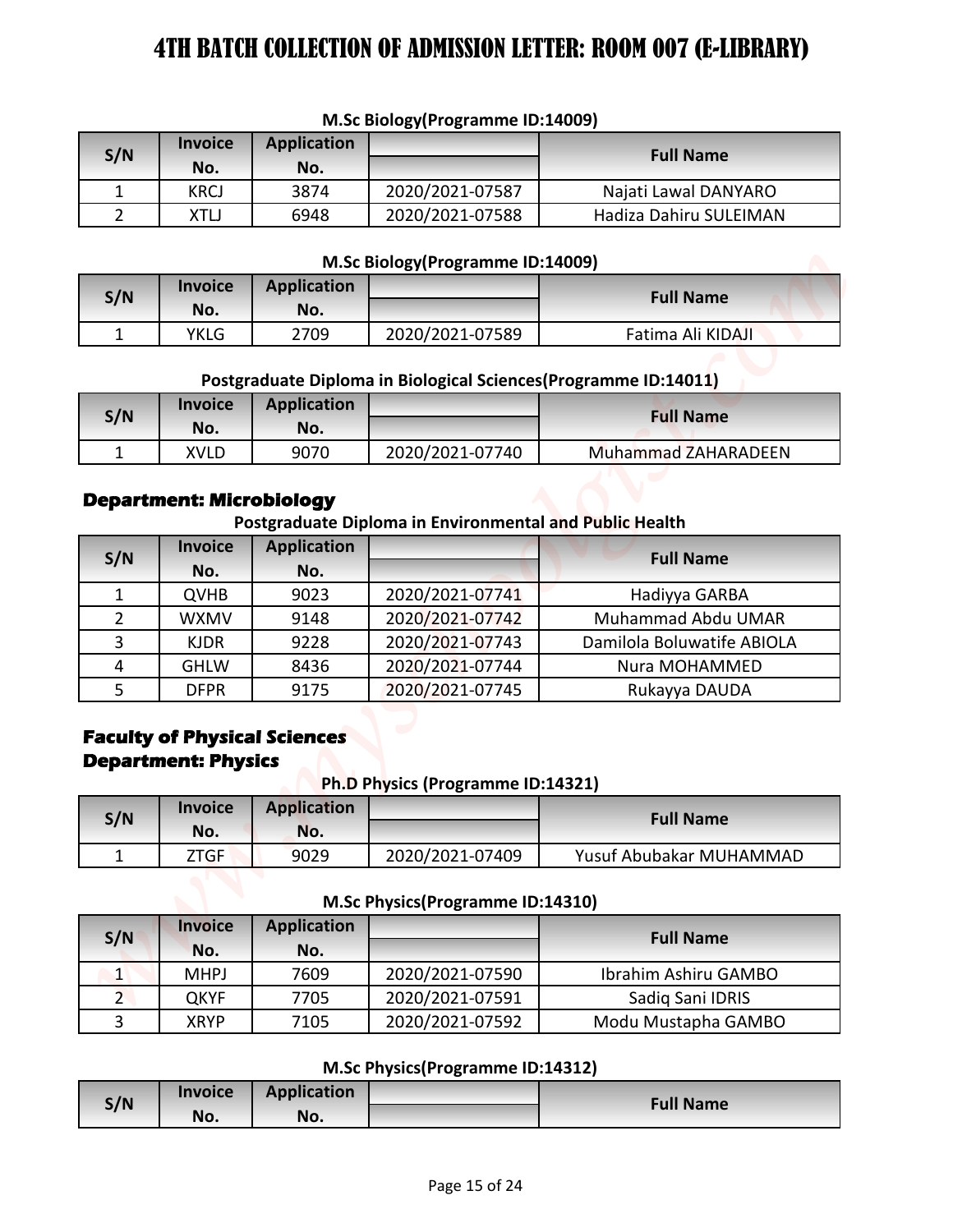| <b>FKQT</b> | 8957 | 2020/2021-07593 | Rose Abang PETER |
|-------------|------|-----------------|------------------|

|  | M.Sc Nuclear Physics(Programme ID:14315) |  |
|--|------------------------------------------|--|
|--|------------------------------------------|--|

| 4TH BATCH COLLECTION OF ADMISSION LETTER: ROOM 007 (E-LIBRARY) |                            |                                          |                                                                                                |                                                |
|----------------------------------------------------------------|----------------------------|------------------------------------------|------------------------------------------------------------------------------------------------|------------------------------------------------|
| $\mathbf{1}$                                                   | <b>FKQT</b>                | 8957                                     | 2020/2021-07593                                                                                | Rose Abang PETER                               |
|                                                                |                            |                                          | M.Sc Nuclear Physics(Programme ID:14315)                                                       |                                                |
|                                                                | <b>Invoice</b>             | <b>Application</b>                       |                                                                                                |                                                |
| S/N                                                            | No.                        | No.                                      |                                                                                                | <b>Full Name</b>                               |
| $\mathbf{1}$                                                   | <b>VLDH</b>                | 9073                                     | 2020/2021-07594                                                                                | Sada Yusuf ALIYU                               |
| $\overline{2}$                                                 | <b>JVBZ</b>                | 9024                                     | 2020/2021-07595                                                                                | Abdulmalik IBRAHIM                             |
| 3                                                              | <b>GXZQ</b>                | 9193                                     | 2020/2021-07596                                                                                | <b>Bashir Abubakar SALEH</b>                   |
|                                                                |                            |                                          | M.Sc Physics(Programme ID:14308)                                                               |                                                |
|                                                                | <b>Invoice</b>             | <b>Application</b>                       |                                                                                                |                                                |
| S/N                                                            | No.                        | No.                                      |                                                                                                | <b>Full Name</b>                               |
| $\mathbf{1}$                                                   | <b>PTXL</b>                | 9204                                     | 2020/2021-07597                                                                                | Abubakar Mukhtar USMAN                         |
| $\overline{2}$                                                 | QDRF                       | 9060                                     | 2020/2021-07598                                                                                | Muhammad ADAM                                  |
|                                                                |                            |                                          | Postgraduate Diploma in Industrial Physics(Programme ID:14316)                                 |                                                |
| S/N                                                            | <b>Invoice</b>             | <b>Application</b>                       |                                                                                                | <b>Full Name</b>                               |
|                                                                | No.                        | No.                                      |                                                                                                |                                                |
|                                                                |                            |                                          |                                                                                                |                                                |
| $\mathbf{1}$<br>$\overline{2}$                                 | <b>GWVK</b><br><b>PYGM</b> | 6834<br>9110                             | 2020/2021-07746<br>2020/2021-07747                                                             | <b>Friday Musa SALEH</b><br>Salihu Bello USMAN |
|                                                                |                            | <b>Department: Mathematical Sciences</b> | M.Phil/Ph.D Mathematics(Programme ID:14106)                                                    |                                                |
|                                                                | <b>Invoice</b>             | <b>Application</b>                       |                                                                                                |                                                |
| S/N                                                            | No.                        | No.                                      |                                                                                                | <b>Full Name</b>                               |
| $\mathbf{1}$                                                   | <b>CDHP</b>                | 1942                                     | 2020/2021-07411                                                                                | <b>Barnabas LUKA</b>                           |
|                                                                |                            |                                          | M.Sc Mathematics (Programme ID:14102)                                                          |                                                |
|                                                                | <b>Invoice</b>             | <b>Application</b>                       |                                                                                                |                                                |
| S/N                                                            | No.                        | No.                                      |                                                                                                | <b>Full Name</b>                               |
| $\mathbf{1}$                                                   | <b>PBVZ</b>                | 9135                                     | 2020/2021-07599                                                                                | Hashim Abdullahi HAFIZ                         |
|                                                                |                            |                                          |                                                                                                |                                                |
|                                                                | <b>Invoice</b>             | <b>Application</b>                       | Postgraduate Diploma in Mathematics (Programme ID:14105)                                       |                                                |
| S/N                                                            | No.                        | No.                                      |                                                                                                | <b>Full Name</b>                               |
| $\vert$ 1                                                      | <b>NZDY</b>                | 9245                                     | 2020/2021-07748                                                                                | Lawan SULEIMAN                                 |
|                                                                |                            |                                          | <b>Department: Pure and Industrial Chemistry</b><br>M.Phil/Ph.D Chemistry (Programme ID:14504) |                                                |
|                                                                | <b>Invoice</b>             | <b>Application</b>                       |                                                                                                | <b>Full Name</b>                               |
| S/N<br>$\mathbf{1}$                                            | No.<br><b>KHTW</b>         | No.<br>1242                              | 2020/2021-07410                                                                                | Hassan Gurama MUSTAPHA                         |

#### **M.Sc Physics(Programme ID:14308)**

| S/N | <b>Invoice</b><br>No. | <b>Application</b><br>No. |                 | <b>Full Name</b>       |
|-----|-----------------------|---------------------------|-----------------|------------------------|
|     | PTXL                  | 9204                      | 2020/2021-07597 | Abubakar Mukhtar USMAN |
|     | QDRF                  | 9060                      | 2020/2021-07598 | Muhammad ADAM          |

### **Postgraduate Diploma in Industrial Physics(Programme ID:14316)**

| S/N | <b>Invoice</b><br>No. | <b>Application</b><br>No. |                 | <b>Full Name</b>         |
|-----|-----------------------|---------------------------|-----------------|--------------------------|
|     | <b>GWVK</b>           | 6834                      | 2020/2021-07746 | <b>Friday Musa SALEH</b> |
|     | <b>PYGM</b>           | 9110                      | 2020/2021-07747 | Salihu Bello USMAN       |

### **Department: Mathematical Sciences**

#### **M.Phil/Ph.D Mathematics(Programme ID:14106)**

| S/N | <b>Invoice</b> | <b>Application</b> |                 | <b>Full Name</b> |
|-----|----------------|--------------------|-----------------|------------------|
|     | No.            | No.                |                 |                  |
|     | CDHP           | 1942               | 2020/2021-07411 | Barnabas LUKA    |

#### **M.Sc Mathematics(Programme ID:14102)**

| S/N | <b>Invoice</b><br>No. | <b>Application</b><br>No. |                 | <b>Full Name</b>       |
|-----|-----------------------|---------------------------|-----------------|------------------------|
|     | <b>PBVZ</b>           | 9135                      | 2020/2021-07599 | Hashim Abdullahi HAFIZ |

### **Postgraduate Diploma in Mathematics (Programme ID:14105)**

| S/N           | <b>Invoice</b><br>No. | Application<br>No. |                 | <b>Full Name</b> |
|---------------|-----------------------|--------------------|-----------------|------------------|
| A<br><b>.</b> | <b>NZDY</b>           | 9245               | 2020/2021-07748 | Lawan SULEIMAN   |

# **Department: Pure and Industrial Chemistry**

### **M.Phil/Ph.D Chemistry (Programme ID:14504)**

| S/N | <b>Invoice</b><br>No. | <b>Application</b><br>No. |                 | <b>Full Name</b>       |
|-----|-----------------------|---------------------------|-----------------|------------------------|
|     | <b>KHTW</b>           | 1242                      | 2020/2021-07410 | Hassan Gurama MUSTAPHA |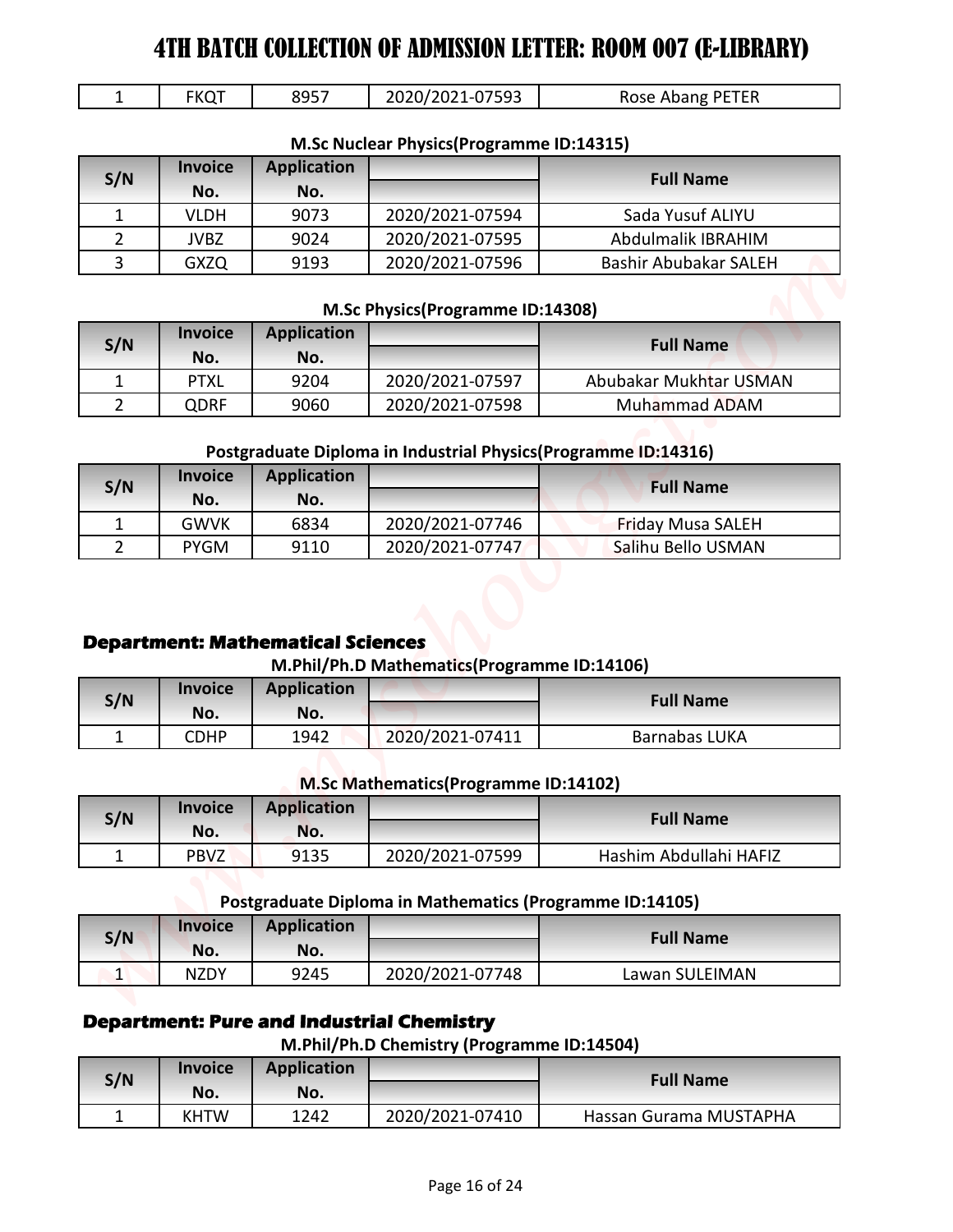| S/N | <b>Invoice</b><br>No. | Application<br>No. |                 | <b>Full Name</b>           |
|-----|-----------------------|--------------------|-----------------|----------------------------|
|     | <b>JTQC</b>           | 9028               | 2020/2021-07600 | Ziyaulhaq Auwal ABDULKADIR |
|     | <b>CLWN</b>           | 2921               | 2020/2021-07601 | Mariya Uba BABANMARYAM     |
|     | <b>CPWL</b>           | 4196               | 2020/2021-07602 | Sadig Aliyu ADAMU          |

#### **M.Sc Chemistry(Programme ID:14510)**

#### **M.Sc Chemistry(Programme ID:14512)**

| M.Sc Chemistry(Programme ID:14510) |                            |                           |                                                        |                                                      |  |  |  |
|------------------------------------|----------------------------|---------------------------|--------------------------------------------------------|------------------------------------------------------|--|--|--|
| S/N                                | <b>Invoice</b>             | <b>Application</b>        |                                                        | <b>Full Name</b>                                     |  |  |  |
|                                    | No.                        | No.                       |                                                        |                                                      |  |  |  |
| 1<br>$\overline{2}$                | <b>JTQC</b><br><b>CLWN</b> | 9028<br>2921              | 2020/2021-07600<br>2020/2021-07601                     | Ziyaulhaq Auwal ABDULKADIR<br>Mariya Uba BABANMARYAM |  |  |  |
| 3                                  | <b>CPWL</b>                | 4196                      | 2020/2021-07602                                        | Sadiq Aliyu ADAMU                                    |  |  |  |
|                                    |                            |                           |                                                        |                                                      |  |  |  |
|                                    |                            |                           | M.Sc Chemistry(Programme ID:14512)                     |                                                      |  |  |  |
| S/N                                | <b>Invoice</b>             | <b>Application</b>        |                                                        | <b>Full Name</b>                                     |  |  |  |
|                                    | No.                        | No.                       |                                                        |                                                      |  |  |  |
| 1                                  | <b>XWQF</b>                | 6580                      | 2020/2021-07603                                        | <b>Abba DAHIRU</b>                                   |  |  |  |
| $\overline{2}$                     | <b>GXJL</b>                | 7613                      | 2020/2021-07604                                        | Mustapha Jikamshi SURAJO                             |  |  |  |
| 3                                  | <b>THJQ</b>                | 8126                      | 2020/2021-07605                                        | Aminu Haruna MAHMUD                                  |  |  |  |
| 4                                  | ZYJD                       | 8561                      | 2020/2021-07606                                        | Usman Ibrahim JARMAI                                 |  |  |  |
| 5                                  | <b>CWFM</b>                | 8671                      | 2020/2021-07607                                        | <b>Rabiah Bashir LAWAL</b>                           |  |  |  |
|                                    |                            |                           | M.Sc Chemistry(Programme ID:14507)                     |                                                      |  |  |  |
| S/N                                | <b>Invoice</b>             | <b>Application</b>        |                                                        | <b>Full Name</b>                                     |  |  |  |
|                                    | No.                        | No.                       |                                                        |                                                      |  |  |  |
| $\mathbf{1}$                       | <b>NWJV</b>                | 1548                      | 2020/2021-07608                                        | Terkula James TARZOHO                                |  |  |  |
| $\overline{2}$                     | <b>HQGX</b>                | 4491                      | 2020/2021-07609                                        | Adamu Abdullahi BALA                                 |  |  |  |
|                                    |                            |                           | M.Sc Chemistry(Programme ID:14508)                     |                                                      |  |  |  |
|                                    | <b>Invoice</b>             | <b>Application</b>        |                                                        |                                                      |  |  |  |
| S/N                                | No.                        | No.                       |                                                        | <b>Full Name</b>                                     |  |  |  |
| $\mathbf{1}$                       | <b>MKWY</b>                | 9278                      | 2020/2021-07610                                        | Isah JIBRIN                                          |  |  |  |
| $\overline{2}$                     | <b>KPVN</b>                | 6221                      | 2020/2021-07611                                        | Musa AMINU                                           |  |  |  |
|                                    |                            |                           |                                                        |                                                      |  |  |  |
|                                    |                            |                           | M.Sc Chemistry (Programme ID:14507)                    |                                                      |  |  |  |
| S/N                                | <b>Invoice</b><br>No.      | <b>Application</b><br>No. |                                                        | <b>Full Name</b>                                     |  |  |  |
| $\mathbf{1}$                       | <b>CRFY</b>                | 9133                      | 2020/2021-07612                                        | Muhammad Abdulmutalib ADAZIGU                        |  |  |  |
| $\overline{2}$                     | <b>HJFC</b>                | 9273                      | 2020/2021-07613                                        | Ahmad Shuaibu BABAYO                                 |  |  |  |
|                                    |                            |                           |                                                        |                                                      |  |  |  |
|                                    |                            |                           | Postgraduate Diploma in Chemistry (Programme ID:14513) |                                                      |  |  |  |
| S/N                                | <b>Invoice</b>             | <b>Application</b>        |                                                        | <b>Full Name</b>                                     |  |  |  |
|                                    | No.                        | No.                       |                                                        |                                                      |  |  |  |
| $\mathbf{1}$<br>$\overline{2}$     | <b>RPBZ</b>                | 9064                      | 2020/2021-07756                                        | <b>Usman Muhammad KABIR</b>                          |  |  |  |
|                                    | <b>PNXR</b>                | 9117                      | 2020/2021-07757                                        | Tijjani Murtala HAMZA                                |  |  |  |

#### **M.Sc Chemistry(Programme ID:14507)**

| S/N | <b>Invoice</b><br>No. | <b>Application</b><br>No. |                 | <b>Full Name</b>      |
|-----|-----------------------|---------------------------|-----------------|-----------------------|
|     | <b>NWJV</b>           | 1548                      | 2020/2021-07608 | Terkula James TARZOHO |
|     | <b>HQGX</b>           | 4491                      | 2020/2021-07609 | Adamu Abdullahi BALA  |

#### **M.Sc Chemistry(Programme ID:14508)**

| S/N | <b>Invoice</b> | <b>Application</b> |                 | <b>Full Name</b> |
|-----|----------------|--------------------|-----------------|------------------|
|     | No.            | No.                |                 |                  |
|     | <b>MKWY</b>    | 9278               | 2020/2021-07610 | Isah JIBRIN      |
|     | <b>KPVN</b>    | 6221               | 2020/2021-07611 | Musa AMINU       |

### **M.Sc Chemistry(Programme ID:14507)**

| S/N | <b>Invoice</b><br>No. | <b>Application</b><br>No. |                 | <b>Full Name</b>              |
|-----|-----------------------|---------------------------|-----------------|-------------------------------|
|     | <b>CRFY</b>           | 9133                      | 2020/2021-07612 | Muhammad Abdulmutalib ADAZIGU |
|     | <b>HJFC</b>           | 9273                      | 2020/2021-07613 | Ahmad Shuaibu BABAYO          |

#### **Postgraduate Diploma in Chemistry (Programme ID:14513)**

| S/N | <b>Invoice</b><br>No. | <b>Application</b><br>No. |                 | <b>Full Name</b>      |
|-----|-----------------------|---------------------------|-----------------|-----------------------|
|     | <b>RPBZ</b>           | 9064                      | 2020/2021-07756 | Usman Muhammad KABIR  |
|     | <b>PNXR</b>           | 9117                      | 2020/2021-07757 | Tijjani Murtala HAMZA |

# **Faculty of Computing Department: Computer Science**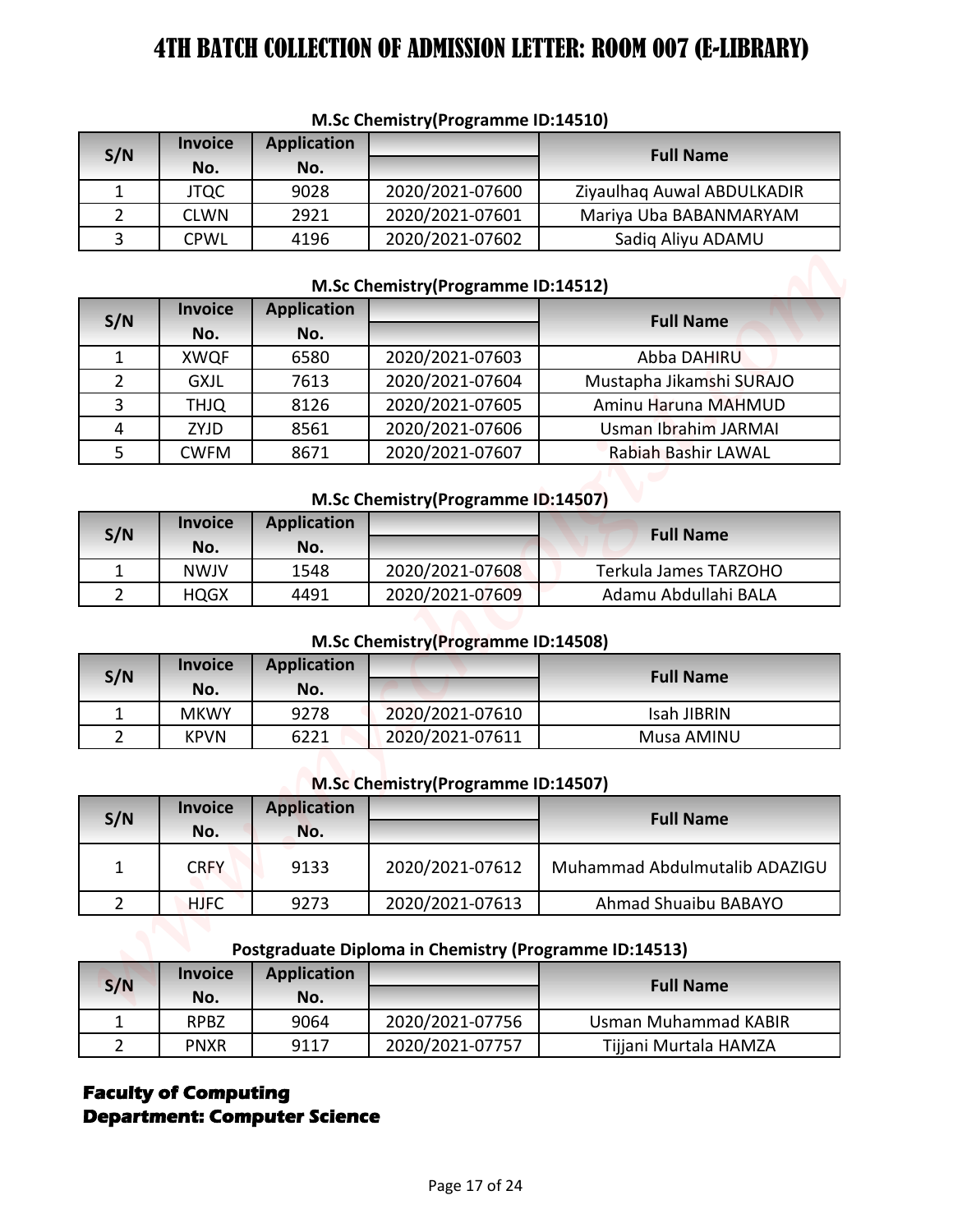#### **M.Sc Computer Science(Programme ID:7001)**

| S/N | <b>Invoice</b><br>No. | <b>Application</b><br>No. |                 | <b>Full Name</b> |
|-----|-----------------------|---------------------------|-----------------|------------------|
| -   | NBHK                  | 9186                      | 2020/2021-07614 | Adamu MUHAMMAD   |

#### **Masters in Computer Applications(Programme ID:7004)**

| S/N | <b>Invoice</b><br>No. | <b>Application</b><br>No. |                 | <b>Full Name</b>         |
|-----|-----------------------|---------------------------|-----------------|--------------------------|
|     | <b>PNCH</b>           | 9220                      | 2020/2021-07615 | Onome Georgina OGHOJAFOR |
|     | <b>NLMW</b>           | 9231                      | 2020/2021-07616 | <b>Yusuf SULAIMAN</b>    |

### **Postgraduate Diploma in Computer Science (Programme ID:7002)**

| S/N | <b>Invoice</b><br>No. | <b>Application</b><br>No. |                 | <b>Full Name</b>               |
|-----|-----------------------|---------------------------|-----------------|--------------------------------|
|     | YGND                  | 9102                      | 2020/2021-07749 | <b>Abubakar Mohammed SARKI</b> |
|     | <b>HWJP</b>           | 9144                      | 2020/2021-07750 | <b>Umar Bashir NAGUDU</b>      |

#### **Postgraduate Diploma in Computer Application (Programme ID: )**

| S/N | <b>Invoice</b><br>No. | <b>Application</b><br>No. |                 | <b>Full Name</b>      |
|-----|-----------------------|---------------------------|-----------------|-----------------------|
|     | JXGH                  | 3028                      | 2020/2021-06471 | Babangida MUKADDAS    |
|     | VLPX                  | 9147                      | 2020/2021-07751 | <b>Ibrahim YAKUBU</b> |
|     | <b>BXZQ</b>           | 8711                      | 2020/2021-07752 | Omale Lydia AMICHI    |

# **Department: Information Technology**

#### **Masters in Cyber Security(Programme ID:7102)**

|                                  |                            |                                           | M.Sc Computer Science(Programme ID:7001)                           |                                        |
|----------------------------------|----------------------------|-------------------------------------------|--------------------------------------------------------------------|----------------------------------------|
| S/N                              | <b>Invoice</b>             | <b>Application</b>                        |                                                                    | <b>Full Name</b>                       |
|                                  | No.                        | No.                                       |                                                                    |                                        |
| $\mathbf{1}$                     | <b>NBHK</b>                | 9186                                      | 2020/2021-07614                                                    | Adamu MUHAMMAD                         |
|                                  |                            |                                           | <b>Masters in Computer Applications (Programme ID:7004)</b>        |                                        |
| S/N                              | <b>Invoice</b>             | <b>Application</b>                        |                                                                    | <b>Full Name</b>                       |
|                                  | No.                        | No.                                       |                                                                    |                                        |
| 1                                | <b>PNCH</b>                | 9220                                      | 2020/2021-07615                                                    | Onome Georgina OGHOJAFOR               |
| $\overline{2}$                   | <b>NLMW</b>                | 9231                                      | 2020/2021-07616                                                    | <b>Yusuf SULAIMAN</b>                  |
|                                  |                            |                                           | Postgraduate Diploma in Computer Science (Programme ID:7002)       |                                        |
|                                  | <b>Invoice</b>             | <b>Application</b>                        |                                                                    |                                        |
| S/N                              | No.                        | No.                                       |                                                                    | <b>Full Name</b>                       |
| $\mathbf{1}$                     | <b>YGND</b>                | 9102                                      | 2020/2021-07749                                                    | <b>Abubakar Mohammed SARKI</b>         |
| $\overline{2}$                   | <b>HWJP</b>                | 9144                                      | 2020/2021-07750                                                    | <b>Umar Bashir NAGUDU</b>              |
|                                  |                            |                                           |                                                                    |                                        |
|                                  | <b>Invoice</b>             | <b>Application</b>                        | <b>Postgraduate Diploma in Computer Application (Programme ID:</b> |                                        |
| S/N                              | No.                        | No.                                       |                                                                    | <b>Full Name</b>                       |
| $\mathbf{1}$                     | <b>JXGH</b>                | 3028                                      | 2020/2021-06471                                                    | Babangida MUKADDAS                     |
| $\overline{2}$                   | <b>VLPX</b>                | 9147                                      | 2020/2021-07751                                                    | Ibrahim YAKUBU                         |
|                                  |                            |                                           |                                                                    |                                        |
| 3                                | <b>BXZQ</b>                | 8711                                      | 2020/2021-07752                                                    | Omale Lydia AMICHI                     |
|                                  |                            | <b>Department: Information Technology</b> | <b>Masters in Cyber Security (Programme ID:7102)</b>               |                                        |
|                                  | <b>Invoice</b>             | <b>Application</b>                        |                                                                    | <b>Full Name</b>                       |
|                                  | No.                        | No.                                       |                                                                    |                                        |
| 1                                | <b>NXFZ</b>                | 9096                                      | 2020/2021-07617                                                    | Ibrahim Kabri ABUBAKAR                 |
| $\overline{2}$<br>$\overline{3}$ | <b>CZPK</b><br><b>BWPR</b> | 9226<br>9198                              | 2020/2021-07618<br>2020/2021-07619                                 | Assalafi Isa IBRAHIM<br>Rufai ABUBAKAR |
| $\overline{4}$                   | <b>FRZK</b>                | 9230                                      | 2020/2021-07620                                                    | Abdullahi MUSA                         |
| 5                                | <b>QYWK</b>                | 9244                                      | 2020/2021-07621                                                    | Lawal Yusuf DAURA                      |
| 6                                | <b>QXRD</b>                | 9253                                      | 2020/2021-07622                                                    | Afolabi Kayode YUSUF                   |
| $\overline{7}$                   | <b>CDQW</b>                | 9260                                      | 2020/2021-07623                                                    | Yusuf LUKMAN                           |
| 8                                | <b>JVDX</b>                | 9266                                      | 2020/2021-07624                                                    | Dingwur Garba DASHE                    |
| 9                                | <b>NTLH</b>                | 9263                                      | 2020/2021-07625                                                    | Maisara Muhammad TUKUR                 |
| 10                               | <b>JLWG</b>                | 9309                                      | 2020/2021-07626                                                    | Abdullahi Ibrahim YAKUBU               |
| 11                               | <b>VMBQ</b>                | 9283                                      | 2020/2021-07627                                                    | Ahmad Farouk MUHAMMAD                  |
| S/N<br>12                        | <b>KWQT</b>                | 9290                                      | 2020/2021-07628                                                    | <b>Faisal ABDULKADIR</b>               |
| 13                               | <b>GMKR</b>                | 9299                                      | 2020/2021-07629                                                    | Abubakar RABIU                         |
| 14                               | <b>NWBQ</b>                | 9304                                      | 2020/2021-07630                                                    | Bagu Iorlumun HYACINTH                 |
| 15<br>16                         | <b>JHMP</b>                | 8851                                      | 2020/2021-07631                                                    | Nafiu Garba ALIYU                      |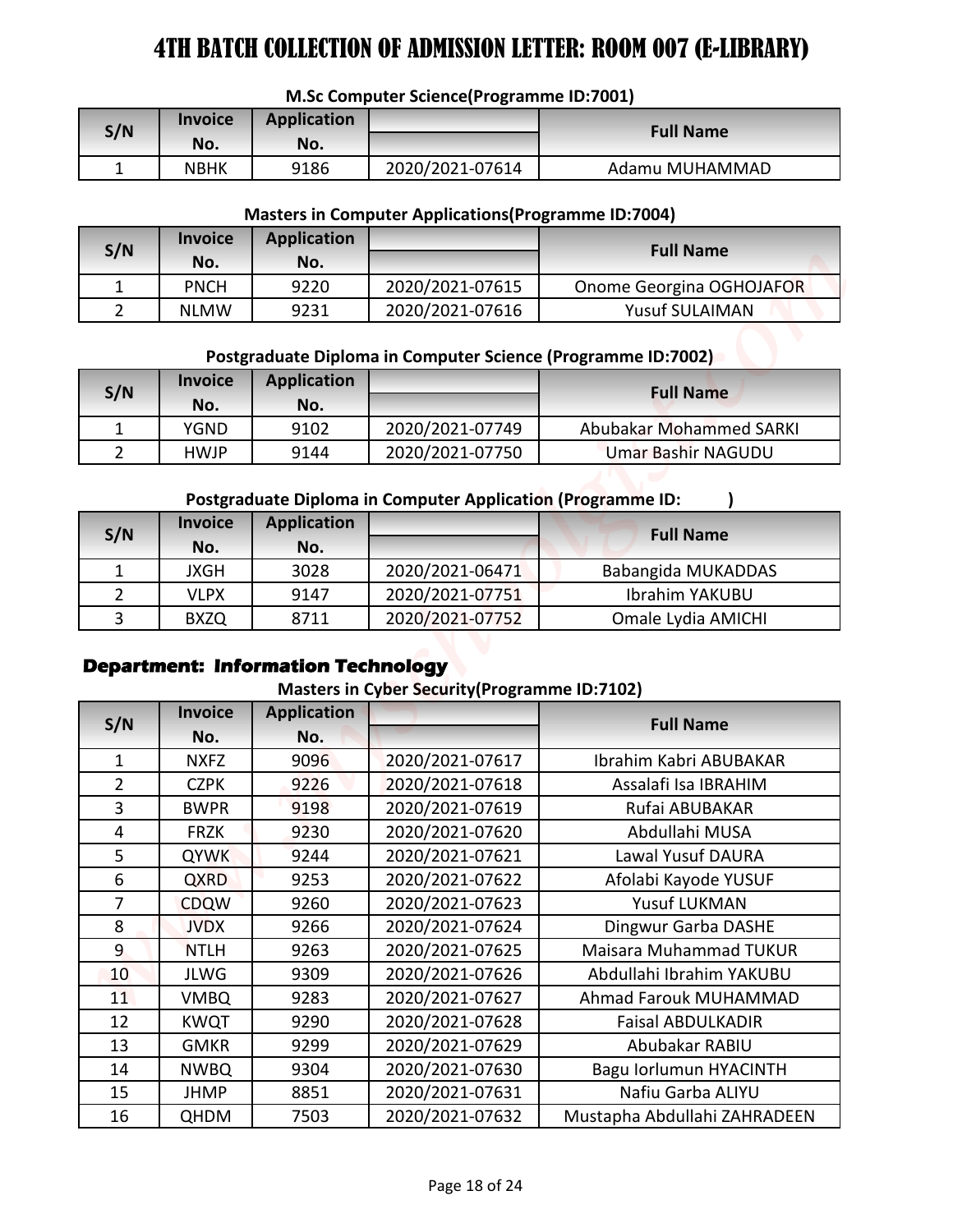| 17 | <b>VCJW</b> | 7756 | 2020/2021-07633 | Sadeeg MUSA               |
|----|-------------|------|-----------------|---------------------------|
| 18 | <b>PMXQ</b> | 7862 | 2020/2021-07634 | Khalid Musa IBRAHIM       |
| 19 | <b>WZTH</b> | 99   | 2020/2021-07635 | Adams Bamanga ABDULLAHI   |
| 20 | <b>KLWH</b> | 8875 | 2020/2021-07636 | Shamsuddeen Ibrahim YUSUF |
| 21 | <b>GQFL</b> | 8550 | 2020/2021-07637 | Anas ABDULHADI            |
| 22 | <b>GVYB</b> | 8700 | 2020/2021-07638 | Farida Kamilu ILAH        |
| 23 | <b>HNYZ</b> | 735  | 2020/2021-07639 | Ahmad Hadi SANI           |

# **Masters in Information and Communication Technology (Programme ID:7101)**

| S/N           | <b>Invoice</b> | <b>Application</b> |                 | <b>Full Name</b>               |
|---------------|----------------|--------------------|-----------------|--------------------------------|
|               | No.            | No.                |                 |                                |
|               | <b>RCVN</b>    | 9168               | 2020/2021-07640 | Isiyaku MUSA                   |
| $\mathcal{P}$ | <b>LPWK</b>    | 9048               | 2020/2021-07641 | <b>Abubakar Muhammed ASHIR</b> |
| 3             | <b>MCDY</b>    | 9185               | 2020/2021-07642 | <b>Aminu MUKHTAR</b>           |
|               | <b>YZXH</b>    | 9194               | 2020/2021-07643 | Fatima Ibrahim BABBA           |
| 5             | <b>TKVQ</b>    | 9229               | 2020/2021-07644 | Aminu Sirajo IBRAHIM           |
| 6             | <b>LPCQ</b>    | 9293               | 2020/2021-07645 | Abdulmumin Ahamad GARBA        |

# **Faculty of Engineering Department: Civil Engineering**

#### **Ph.D Civil Engineering(Programme ID:10114)**

| S/N | <b>Invoice</b> | <b>Application</b> |                 | <b>Full Name</b>       |
|-----|----------------|--------------------|-----------------|------------------------|
|     | No.            | No.                |                 |                        |
|     | <b>NGBX</b>    | 9165               | 2020/2021-07412 | Usman Muhammad BAKUNDI |
|     | <b>MQRX</b>    | 9184               | 2020/2021-07413 | Isah Musa SAFANA       |

#### **M.Eng Civil Engineering (Programme ID:10107)**

| $\overline{2}$<br>$\mathbf{1}$<br>$\overline{2}$<br>3<br>$\overline{4}$<br>5<br>$6^{\circ}$ | Invoice<br>No.<br><b>GCHV</b><br><b>PHFK</b><br><b>YXKQ</b><br><b>TWPZ</b><br><b>DFVX</b><br><b>XVMG</b><br><b>Invoice</b> | <b>Application</b><br>No.<br>9125<br>9089<br>9285<br>5455<br>9113<br>7065<br><b>Department: Electrical Engineering</b><br><b>Application</b> | <b>M.Eng Civil Engineering (Programme ID:10107)</b><br>2020/2021-07646<br>2020/2021-07647<br>2020/2021-07648<br>2020/2021-07394<br>2020/2021-07649<br>2020/2021-07650<br>M.Eng. Electrical Engineering (Programme ID:10205) | <b>Full Name</b><br>Musa MATI<br>Ukinvore Ushiki ADAMU<br>Sadik Zakariyya HASSAN<br><b>Ismail IBRAHIM</b><br>Abdullahi Balarabe BELLO<br>Yahaya Sani SHAWAI |
|---------------------------------------------------------------------------------------------|----------------------------------------------------------------------------------------------------------------------------|----------------------------------------------------------------------------------------------------------------------------------------------|-----------------------------------------------------------------------------------------------------------------------------------------------------------------------------------------------------------------------------|-------------------------------------------------------------------------------------------------------------------------------------------------------------|
|                                                                                             |                                                                                                                            |                                                                                                                                              |                                                                                                                                                                                                                             |                                                                                                                                                             |
| S/N                                                                                         |                                                                                                                            |                                                                                                                                              |                                                                                                                                                                                                                             |                                                                                                                                                             |
|                                                                                             |                                                                                                                            |                                                                                                                                              |                                                                                                                                                                                                                             |                                                                                                                                                             |
|                                                                                             |                                                                                                                            |                                                                                                                                              |                                                                                                                                                                                                                             |                                                                                                                                                             |
|                                                                                             |                                                                                                                            |                                                                                                                                              |                                                                                                                                                                                                                             |                                                                                                                                                             |
|                                                                                             |                                                                                                                            |                                                                                                                                              |                                                                                                                                                                                                                             |                                                                                                                                                             |
|                                                                                             |                                                                                                                            |                                                                                                                                              |                                                                                                                                                                                                                             |                                                                                                                                                             |
|                                                                                             |                                                                                                                            |                                                                                                                                              |                                                                                                                                                                                                                             |                                                                                                                                                             |
|                                                                                             |                                                                                                                            |                                                                                                                                              |                                                                                                                                                                                                                             |                                                                                                                                                             |
|                                                                                             |                                                                                                                            |                                                                                                                                              |                                                                                                                                                                                                                             |                                                                                                                                                             |
|                                                                                             | <b>MQRX</b>                                                                                                                | 9184                                                                                                                                         | 2020/2021-07413                                                                                                                                                                                                             | Isah Musa SAFANA                                                                                                                                            |
| $\mathbf{1}$                                                                                | <b>NGBX</b>                                                                                                                | 9165                                                                                                                                         | 2020/2021-07412                                                                                                                                                                                                             | <b>Usman Muhammad BAKUNDI</b>                                                                                                                               |
|                                                                                             | No.                                                                                                                        | No.                                                                                                                                          |                                                                                                                                                                                                                             |                                                                                                                                                             |
| S/N                                                                                         | <b>Invoice</b>                                                                                                             | <b>Application</b>                                                                                                                           |                                                                                                                                                                                                                             | <b>Full Name</b>                                                                                                                                            |
|                                                                                             |                                                                                                                            | <b>Department: Civil Engineering</b>                                                                                                         | Ph.D Civil Engineering(Programme ID:10114)                                                                                                                                                                                  |                                                                                                                                                             |
| 6                                                                                           | <b>LPCQ</b><br><b>Faculty of Engineering</b>                                                                               | 9293                                                                                                                                         | 2020/2021-07645                                                                                                                                                                                                             | Abdulmumin Ahamad GARBA                                                                                                                                     |
| 5                                                                                           | <b>TKVQ</b>                                                                                                                | 9229                                                                                                                                         | 2020/2021-07644                                                                                                                                                                                                             | Aminu Sirajo IBRAHIM                                                                                                                                        |
| $\overline{4}$                                                                              | <b>YZXH</b>                                                                                                                | 9194                                                                                                                                         | 2020/2021-07643                                                                                                                                                                                                             | Fatima Ibrahim BABBA                                                                                                                                        |
| 3                                                                                           | <b>MCDY</b>                                                                                                                | 9185                                                                                                                                         | 2020/2021-07642                                                                                                                                                                                                             | Aminu MUKHTAR                                                                                                                                               |
| $\overline{2}$                                                                              | <b>LPWK</b>                                                                                                                | 9048                                                                                                                                         | 2020/2021-07641                                                                                                                                                                                                             | Abubakar Muhammed ASHIR                                                                                                                                     |
| $\mathbf{1}$                                                                                | <b>RCVN</b>                                                                                                                | 9168                                                                                                                                         | 2020/2021-07640                                                                                                                                                                                                             | Isiyaku MUSA                                                                                                                                                |
| S/N                                                                                         | No.                                                                                                                        | No.                                                                                                                                          |                                                                                                                                                                                                                             | <b>Full Name</b>                                                                                                                                            |
|                                                                                             | <b>Invoice</b>                                                                                                             | <b>Application</b>                                                                                                                           |                                                                                                                                                                                                                             | Masters in Information and Communication Technology (Programme ID:7101)                                                                                     |
|                                                                                             |                                                                                                                            |                                                                                                                                              |                                                                                                                                                                                                                             |                                                                                                                                                             |
| 23                                                                                          | <b>HNYZ</b>                                                                                                                | 735                                                                                                                                          | 2020/2021-07639                                                                                                                                                                                                             | Ahmad Hadi SANI                                                                                                                                             |
| 22                                                                                          | <b>GVYB</b>                                                                                                                | 8700                                                                                                                                         | 2020/2021-07638                                                                                                                                                                                                             | Farida Kamilu ILAH                                                                                                                                          |
| 21                                                                                          | <b>GQFL</b>                                                                                                                | 8550                                                                                                                                         | 2020/2021-07637                                                                                                                                                                                                             | <b>Anas ABDULHADI</b>                                                                                                                                       |
|                                                                                             | <b>KLWH</b>                                                                                                                | 8875                                                                                                                                         | 2020/2021-07636                                                                                                                                                                                                             | Shamsuddeen Ibrahim YUSUF                                                                                                                                   |
| 20                                                                                          | <b>WZTH</b>                                                                                                                | 99                                                                                                                                           | 2020/2021-07635                                                                                                                                                                                                             | Adams Bamanga ABDULLAHI                                                                                                                                     |
| 19                                                                                          | <b>PMXQ</b>                                                                                                                | 7756<br>7862                                                                                                                                 | 2020/2021-07634                                                                                                                                                                                                             | Sadeeq MUSA<br>Khalid Musa IBRAHIM                                                                                                                          |
| 17<br>18                                                                                    | <b>VCJW</b>                                                                                                                |                                                                                                                                              | 2020/2021-07633                                                                                                                                                                                                             |                                                                                                                                                             |

# **Department: Electrical Engineering**

|     |                | -           | . . | . . |                  |
|-----|----------------|-------------|-----|-----|------------------|
| S/N | <b>Invoice</b> | Application |     |     |                  |
|     | No.            | No.         |     |     | <b>Full Name</b> |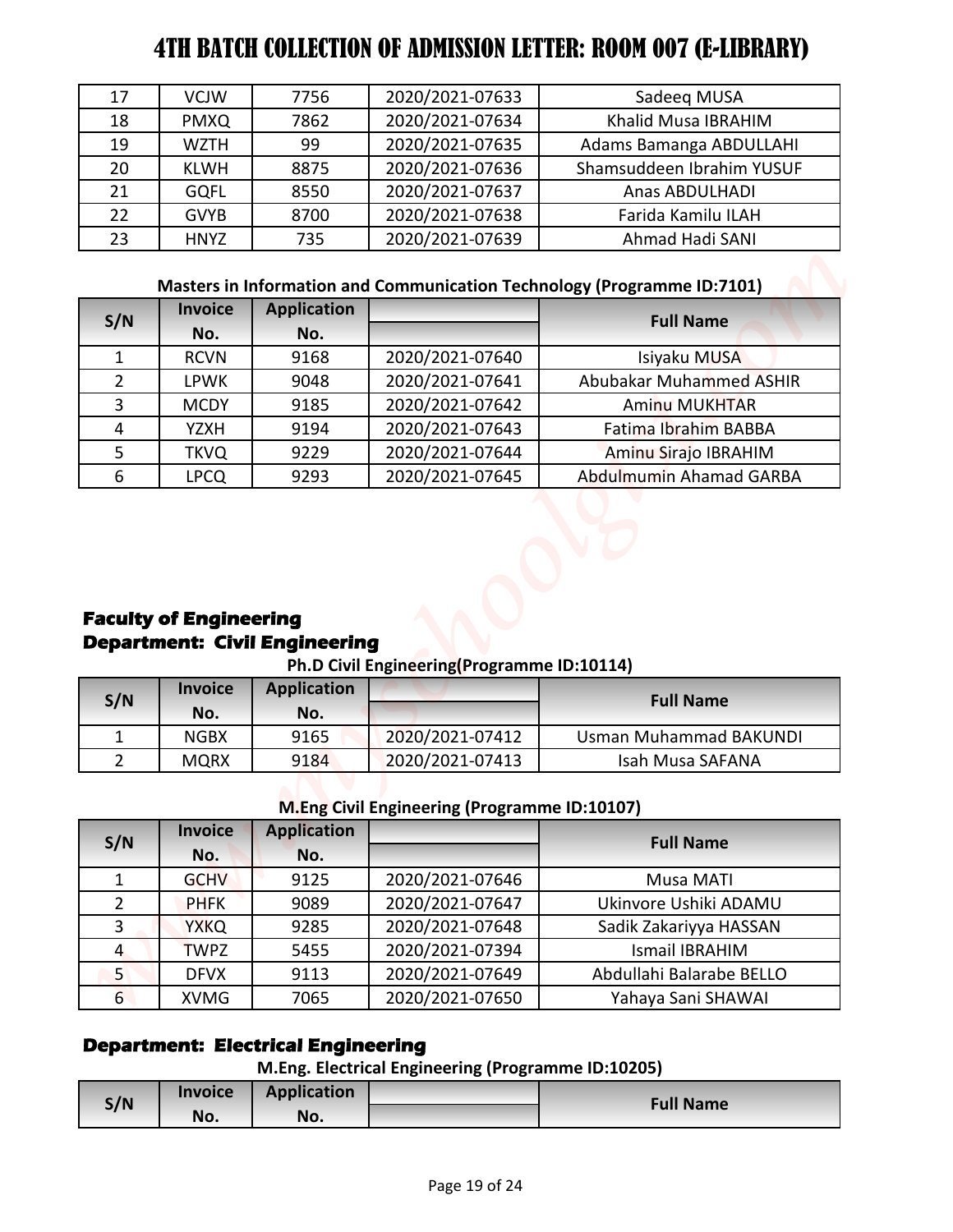|  | RTJG | 9022 | 2020/2021-07651 | <b>Bilyaminu RABIU</b> |
|--|------|------|-----------------|------------------------|
|--|------|------|-----------------|------------------------|

#### **M.Eng. Electrical Engineering (Programme ID:10204)**

| S/N | <b>Invoice</b> | <b>Application</b> |                 | <b>Full Name</b>             |
|-----|----------------|--------------------|-----------------|------------------------------|
|     | No.            | No.                |                 |                              |
|     | <b>BVHG</b>    | 9281               | 2020/2021-07652 | Muhammadbashir Onimisi ISHAQ |

#### **M.Eng. Electrical Engineering (Programme ID:10202)**

| S/N | <b>Invoice</b> | <b>Application</b> |                 | <b>Full Name</b> |
|-----|----------------|--------------------|-----------------|------------------|
|     | No.            | No.                |                 |                  |
|     | TZD            | 6736               | 2020/2021-07653 | Adah SAMUEL      |

#### **Postgraduate Diploma in Electrical Engineering (Programme ID:10206)**

| S/N | <b>Invoice</b><br>No. | <b>Application</b><br>No. |                 | <b>Full Name</b>           |
|-----|-----------------------|---------------------------|-----------------|----------------------------|
|     | <b>BFMX</b>           | 9043                      | 2020/2021-07754 | Emmanuel Anabu EZIMA       |
|     | <b>FTXV</b>           | 7687                      | 2020/2021-07755 | <b>Muhammad Bukar BUNI</b> |

### **Department: Mechanical Engineering**

#### **M.Eng Production Engineering(Programme ID:10305)**

| S/N | <b>Invoice</b><br>No. | <b>Application</b><br>No. |                 | <b>Full Name</b>       |
|-----|-----------------------|---------------------------|-----------------|------------------------|
|     | ZQYR                  | 9074                      | 2020/2021-07654 | Adamou Salihou BAGUIRI |

#### **Postgraduate Diploma in Mechanical Engineering (Programme ID:10307)**

| S/N | <b>Invoice</b> | <b>Application</b> |                 | <b>Full Name</b>               |
|-----|----------------|--------------------|-----------------|--------------------------------|
|     | No.            | No.                |                 |                                |
|     | XDKT           | 9221               | 2020/2021-07753 | <b>Muhammad Sulieman BELLO</b> |

### **Faculty of Agriculture Department: Animal Science**

#### **Ph.D Animal Science(Programme ID:1217)**

| S/N | <b>Invoice</b><br>No. | <b>Application</b><br>No. |                 | <b>Full Name</b>  |
|-----|-----------------------|---------------------------|-----------------|-------------------|
|     | <b>GZMT</b>           | 7745                      | 2020/2021-07387 | Saad Said MAIKEKE |

#### **Ph.D Animal Science(Programme ID:1217)**

| $\mathbf{1}$                                                       | <b>RTJG</b>    | 9022               | 2020/2021-07651                                    | <b>Bilyaminu RABIU</b>                                              |
|--------------------------------------------------------------------|----------------|--------------------|----------------------------------------------------|---------------------------------------------------------------------|
|                                                                    |                |                    | M.Eng. Electrical Engineering (Programme ID:10204) |                                                                     |
|                                                                    | <b>Invoice</b> | <b>Application</b> |                                                    |                                                                     |
| S/N                                                                | No.            | No.                |                                                    | <b>Full Name</b>                                                    |
| $\mathbf{1}$                                                       | <b>BVHG</b>    | 9281               | 2020/2021-07652                                    | Muhammadbashir Onimisi ISHAQ                                        |
|                                                                    |                |                    |                                                    |                                                                     |
|                                                                    | <b>Invoice</b> | <b>Application</b> | M.Eng. Electrical Engineering (Programme ID:10202) |                                                                     |
| S/N                                                                | No.            | No.                |                                                    | <b>Full Name</b>                                                    |
| $\mathbf{1}$                                                       | <b>LTZD</b>    | 6736               | 2020/2021-07653                                    | <b>Adah SAMUEL</b>                                                  |
|                                                                    |                |                    |                                                    |                                                                     |
|                                                                    |                |                    |                                                    | Postgraduate Diploma in Electrical Engineering (Programme ID:10206) |
| S/N                                                                | <b>Invoice</b> | <b>Application</b> |                                                    | <b>Full Name</b>                                                    |
|                                                                    | No.            | No.                |                                                    |                                                                     |
| 1                                                                  | <b>BFMX</b>    | 9043               | 2020/2021-07754                                    | Emmanuel Anabu EZIMA                                                |
| $\overline{2}$                                                     | <b>FTXV</b>    | 7687               | 2020/2021-07755                                    | <b>Muhammad Bukar BUNI</b>                                          |
| S/N                                                                | No.            | No.                |                                                    | <b>Full Name</b>                                                    |
| $\mathbf{1}$                                                       | <b>ZQYR</b>    | 9074               | 2020/2021-07654                                    | <b>Adamou Salihou BAGUIRI</b>                                       |
|                                                                    |                |                    |                                                    | Postgraduate Diploma in Mechanical Engineering (Programme ID:10307) |
|                                                                    | <b>Invoice</b> | <b>Application</b> |                                                    |                                                                     |
| S/N                                                                | No.            | No.                |                                                    | <b>Full Name</b>                                                    |
| $\mathbf{1}$                                                       | <b>XDKT</b>    | 9221               | 2020/2021-07753                                    | Muhammad Sulieman BELLO                                             |
|                                                                    |                |                    |                                                    |                                                                     |
| <b>Faculty of Agriculture</b><br><b>Department: Animal Science</b> | <b>Invoice</b> | <b>Application</b> | Ph.D Animal Science(Programme ID:1217)             |                                                                     |
| S/N                                                                | No.            | No.                |                                                    | <b>Full Name</b>                                                    |
| $\mathbf{1}$                                                       | <b>GZMT</b>    | 7745               | 2020/2021-07387                                    | Saad Said MAIKEKE                                                   |
|                                                                    |                |                    | Ph.D Animal Science(Programme ID:1217)             |                                                                     |
|                                                                    | <b>Invoice</b> | <b>Application</b> |                                                    |                                                                     |
| S/N                                                                | No.            | No.                |                                                    | <b>Full Name</b>                                                    |
| 1                                                                  | <b>LJRM</b>    | 7922               | 2020/2021-07414                                    | Dahiru MUKHTAR                                                      |
| $\overline{2}$                                                     | <b>MNVT</b>    | 8197               | 2020/2021-07415                                    | Mujahid Garba SANI                                                  |
|                                                                    |                |                    | M.Sc Animal Science(Programme ID:1210)             |                                                                     |

#### **M.Sc Animal Science(Programme ID:1210)**

| C/N | <b>Invoice</b> | <b>Application</b> | <b>Euli Name</b> |
|-----|----------------|--------------------|------------------|
|     |                |                    |                  |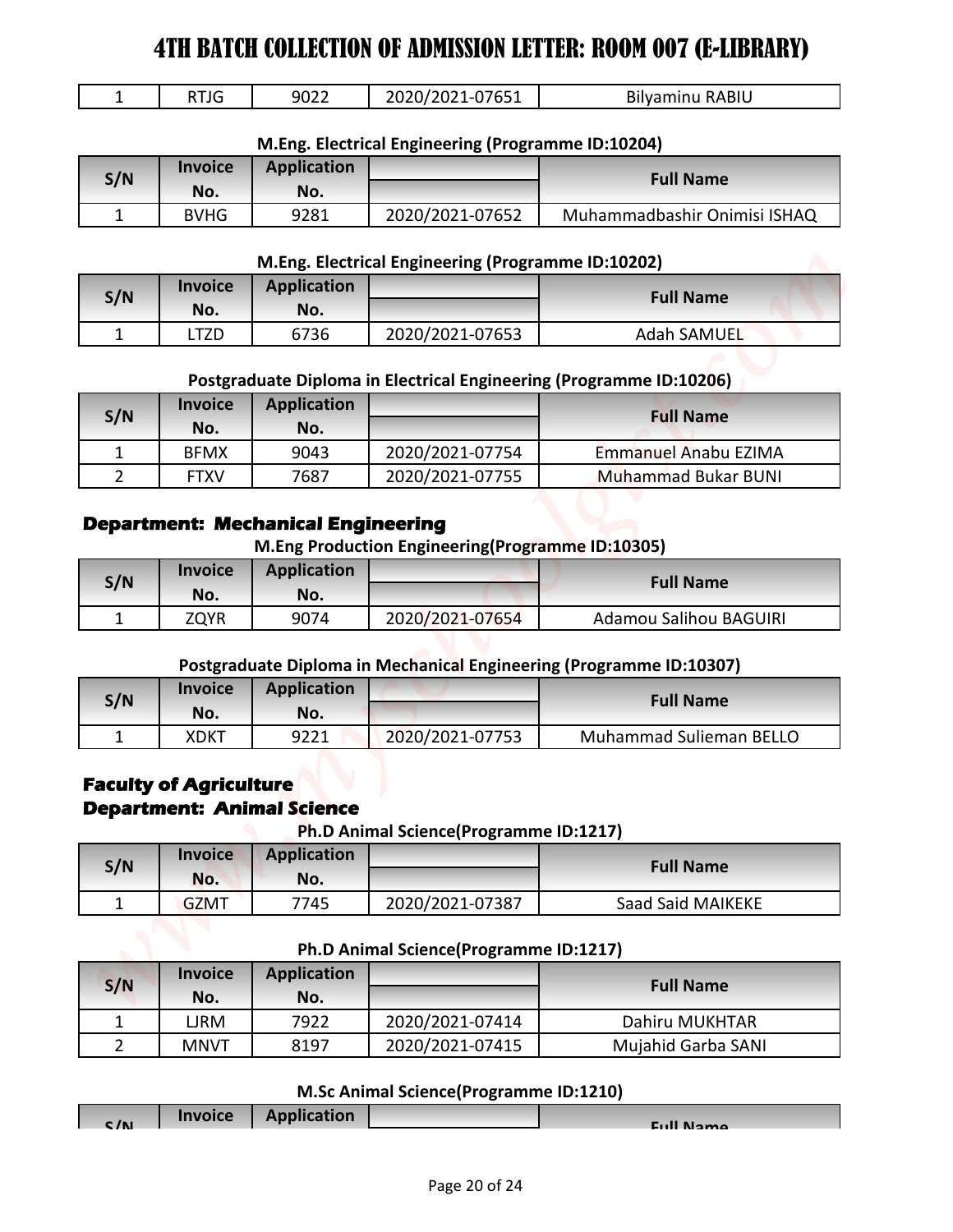| JIV | No.  | No.  |                 | <b>FUILIVALLIC</b>      |
|-----|------|------|-----------------|-------------------------|
|     | QLMB | 8125 | 2020/2021-07655 | Fatima Olujumoke WAMBAI |
|     | PQRH | 8313 | 2020/2021-07656 | Fadilah Faroug IBRAHIM  |

#### **M.Sc Animal Science(Programme ID:1227)**

| S/N | <b>Invoice</b><br>No. | <b>Application</b><br>No. |                 | <b>Full Name</b>     |
|-----|-----------------------|---------------------------|-----------------|----------------------|
|     | <b>FKHW</b>           | 7934                      | 2020/2021-07388 | Zaharaddeen MUHAMMAD |

#### **M.Sc Animal Science(Programme ID:1208)**

| S/N | <b>Invoice</b><br>No. | <b>Application</b><br>No. |                 | <b>Full Name</b>       |
|-----|-----------------------|---------------------------|-----------------|------------------------|
|     | <b>RCBP</b>           | 6470                      | 2020/2021-07657 | <b>Mohammed YAHAYA</b> |
|     | <b>KLMP</b>           | 7624                      | 2020/2021-07658 | Nasiru SHUAIBU         |

# **M.Sc Animal Science(Programme ID:1206)**

| S/N | <b>Invoice</b><br>No. | <b>Application</b><br>No. |                 | <b>Full Name</b>        |
|-----|-----------------------|---------------------------|-----------------|-------------------------|
|     | YGPX                  | 7742                      | 2020/2021-07659 | Abubakar Suleiman YUSUF |
|     | <b>GYRQ</b>           | 7952                      | 2020/2021-07660 | Musa UMAR               |

#### **Department: Soil Science**

**Ph.D Soil Science(Programme ID:1403)**

| S/N | <b>Invoice</b><br>No. | Application<br>No. |                 | <b>Full Name</b> |
|-----|-----------------------|--------------------|-----------------|------------------|
|     | <b>MDKZ</b>           | 9050               | 2020/2021-07417 | Goni MAKINTA     |

#### **Department: Agronomy**

**Ph.D Agronomy(Programme ID:1109)**

| S/N | <b>Invoice</b><br>No. | <b>Application</b><br>No. |                 | <b>Full Name</b> |
|-----|-----------------------|---------------------------|-----------------|------------------|
|     | <b>HPWB</b>           | 5566                      | 2020/2021-07416 | Abdulazeez TUKUR |

**M.Sc Agronomy(Programme ID:1104)**

| J/ IV          | No.                                            | No.                       |                                                      | <b>FUILIVAILE</b>        |
|----------------|------------------------------------------------|---------------------------|------------------------------------------------------|--------------------------|
| $\mathbf{1}$   | <b>QLMB</b>                                    | 8125                      | 2020/2021-07655                                      | Fatima Olujumoke WAMBAI  |
| $\overline{2}$ | <b>PQRH</b>                                    | 8313                      | 2020/2021-07656                                      | Fadilah Farouq IBRAHIM   |
|                |                                                |                           | M.Sc Animal Science(Programme ID:1227)               |                          |
|                | <b>Invoice</b>                                 | <b>Application</b>        |                                                      |                          |
| S/N            | No.                                            | No.                       |                                                      | <b>Full Name</b>         |
| $\mathbf{1}$   | <b>FKHW</b>                                    | 7934                      | 2020/2021-07388                                      | Zaharaddeen MUHAMMAD     |
|                |                                                |                           | M.Sc Animal Science(Programme ID:1208)               |                          |
| S/N            | <b>Invoice</b>                                 | <b>Application</b>        |                                                      | <b>Full Name</b>         |
|                | No.                                            | No.                       |                                                      |                          |
| $\mathbf{1}$   | <b>RCBP</b>                                    | 6470                      | 2020/2021-07657                                      | Mohammed YAHAYA          |
| $\overline{2}$ | <b>KLMP</b>                                    | 7624                      | 2020/2021-07658                                      | Nasiru SHUAIBU           |
|                |                                                |                           | M.Sc Animal Science(Programme ID:1206)               |                          |
|                |                                                | <b>Application</b>        |                                                      |                          |
|                | <b>Invoice</b>                                 |                           |                                                      |                          |
|                | No.                                            | No.                       |                                                      | <b>Full Name</b>         |
| S/N<br>1       | <b>YGPX</b>                                    | 7742                      | 2020/2021-07659                                      | Abubakar Suleiman YUSUF  |
| $\overline{2}$ | <b>GYRQ</b><br><b>Department: Soil Science</b> | 7952                      | 2020/2021-07660                                      | Musa UMAR                |
| S/N            | <b>Invoice</b><br>No.                          | <b>Application</b><br>No. | Ph.D Soil Science(Programme ID:1403)                 | <b>Full Name</b>         |
| $\mathbf{1}$   | <b>MDKZ</b>                                    | 9050                      | 2020/2021-07417                                      | Goni MAKINTA             |
|                | <b>Department: Agronomy</b>                    |                           | Ph.D Agronomy (Programme ID:1109)                    |                          |
| S/N            | <b>Invoice</b>                                 | <b>Application</b>        |                                                      | <b>Full Name</b>         |
|                | No.                                            | No.                       |                                                      |                          |
| $\mathbf{1}$   | <b>HPWB</b>                                    | 5566                      | 2020/2021-07416<br>M.Sc Agronomy (Programme ID:1104) | Abdulazeez TUKUR         |
| S/N            | <b>Invoice</b><br>No.                          | <b>Application</b><br>No. |                                                      | <b>Full Name</b>         |
| $\mathbf{1}$   | <b>QMBH</b>                                    | 8588                      | 2020/2021-07661                                      | Hadiza MUSTAPHA          |
| 2              | <b>PCGJ</b>                                    | 8459                      | 2020/2021-07662                                      | Abbas ABUBAKAR           |
| 3 <sup>1</sup> | <b>KTJV</b>                                    | 8495                      | 2020/2021-07663                                      | Amina Ado YAHAYA         |
| 4              | <b>VLRT</b>                                    | 8597                      | 2020/2021-07664                                      | Suleiman ABDULKADIR      |
| 5              | <b>QDJY</b>                                    | 8719                      | 2020/2021-07665                                      | Zainab Muhammad MUSTAPHA |

# **Department: Agricultural Economics and Extension**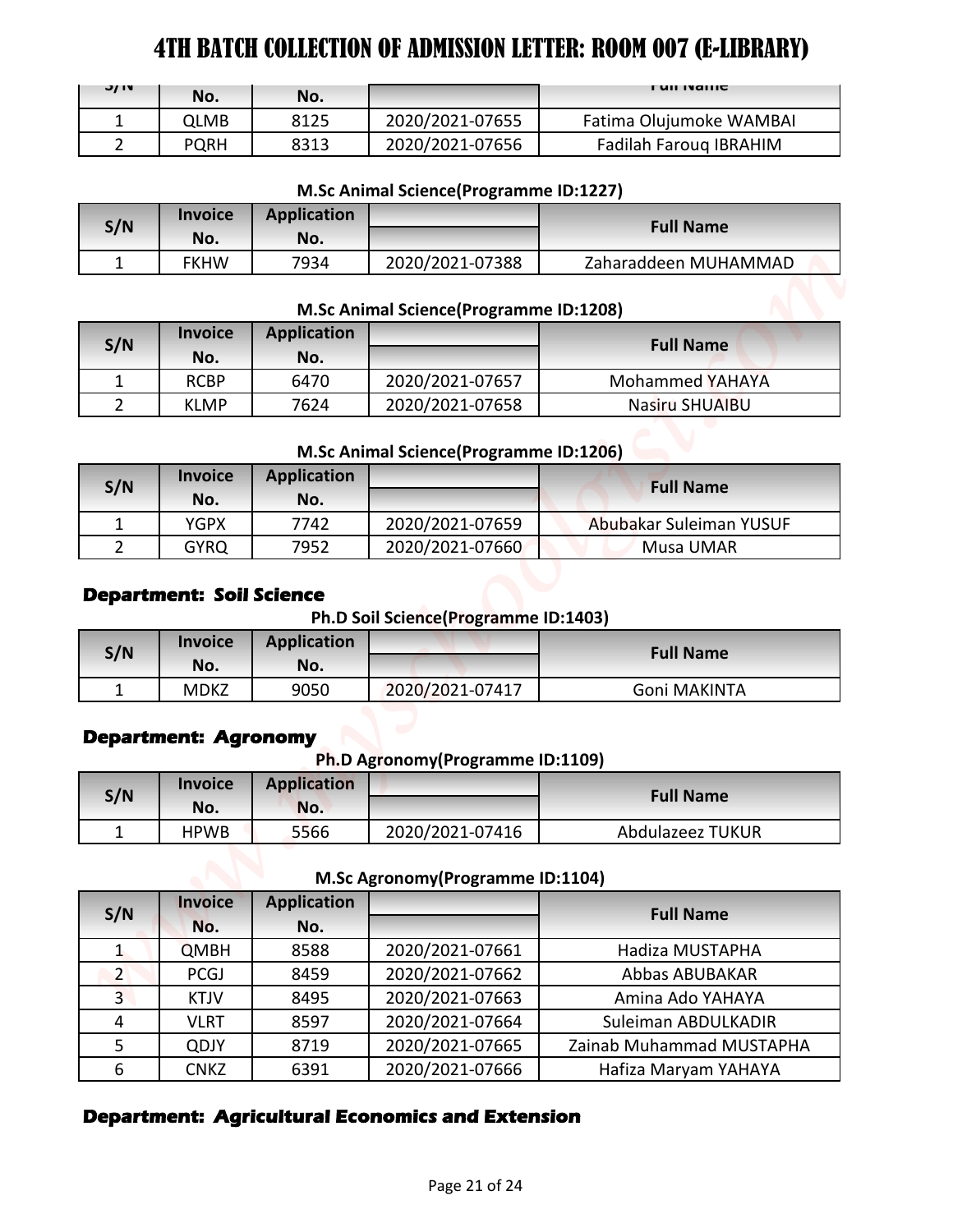**M.Sc Agricultural Economics(Programme ID:1002)**

| S/N | <b>Invoice</b><br>No. | Application<br>No. |                 | <b>Full Name</b> |
|-----|-----------------------|--------------------|-----------------|------------------|
|     |                       |                    |                 |                  |
|     | <b>BMYR</b>           | 9059               | 2020/2021-07667 | Nuhu Toro ADAMU  |

#### **M.Sc Agricultural Extension(Programme ID:1003)**

| S/N | <i><b>Invoice</b></i><br>No. | Application<br>No. |                 | <b>Full Name</b>  |
|-----|------------------------------|--------------------|-----------------|-------------------|
|     | <b>XHJC</b>                  | 5427               | 2020/2021-07668 | Yusuf Lawal ATIKU |

### **Department: Crop Protection**

**M.Sc Crop Protection (Programme ID:1301)**

| S/N | <b>Invoice</b><br>No. | <b>Application</b><br>No. |                 | <b>Full Name</b>        |
|-----|-----------------------|---------------------------|-----------------|-------------------------|
|     | <b>XYKV</b>           | 9042                      | 2020/2021-07669 | Yahanasu Ahmad BADAMASI |
|     | <b>HYXR</b>           | 8915                      | 2020/2021-07670 | <b>Habibu ABUBAKAR</b>  |

# **Faculty of Earth and Environmental Science Department: Architechture**

**M.Sc. Architecture(Programme ID:8201)**

| S/N | <b>Invoice</b><br>No. | <b>Application</b><br>No. |                 | <b>Full Name</b> |
|-----|-----------------------|---------------------------|-----------------|------------------|
|     | <b>NTKH</b>           | 3400                      | 2020/2021-07671 | Ahmed ISHAQ      |

### **Department: Geology**

#### **M.Sc. Petroleum Geosciences(Programme ID:8303)**

| S/N | <b>Invoice</b><br>No. | <b>Application</b><br>No. |                 | <b>Full Name</b>     |
|-----|-----------------------|---------------------------|-----------------|----------------------|
|     | FXZM                  | 9145                      | 2020/2021-07672 | Muhammad Bello HAMIS |

#### **M.Sc. Hydrogeology and Environmental Geology(Programme ID:8302)**

|                                                   |                                  |                                                          | M.Sc Agricultural Economics (Programme ID:1002)     |                                                                                      |
|---------------------------------------------------|----------------------------------|----------------------------------------------------------|-----------------------------------------------------|--------------------------------------------------------------------------------------|
| S/N                                               | <b>Invoice</b>                   | <b>Application</b>                                       |                                                     | <b>Full Name</b>                                                                     |
|                                                   | No.                              | No.                                                      |                                                     |                                                                                      |
| $\mathbf{1}$                                      | <b>BMYR</b>                      | 9059                                                     | 2020/2021-07667                                     | Nuhu Toro ADAMU                                                                      |
|                                                   |                                  |                                                          | M.Sc Agricultural Extension(Programme ID:1003)      |                                                                                      |
|                                                   | <b>Invoice</b>                   | <b>Application</b>                                       |                                                     |                                                                                      |
| S/N                                               | No.                              | No.                                                      |                                                     | <b>Full Name</b>                                                                     |
| 1                                                 | <b>XHJC</b>                      | 5427                                                     | 2020/2021-07668                                     | Yusuf Lawal ATIKU                                                                    |
|                                                   | <b>Invoice</b>                   | <b>Department: Crop Protection</b><br><b>Application</b> | <b>M.Sc Crop Protection (Programme ID:1301)</b>     |                                                                                      |
| S/N                                               | No.                              | No.                                                      |                                                     | <b>Full Name</b>                                                                     |
| $\mathbf{1}$                                      | <b>XYKV</b>                      | 9042                                                     | 2020/2021-07669                                     | Yahanasu Ahmad BADAMASI                                                              |
| $\overline{2}$                                    | <b>HYXR</b>                      | 8915                                                     | 2020/2021-07670                                     | <b>Habibu ABUBAKAR</b>                                                               |
| <b>Faculty of Earth and Environmental Science</b> | <b>Department: Architechture</b> |                                                          | M.Sc. Architecture(Programme ID:8201)               |                                                                                      |
| S/N                                               | <b>Invoice</b><br>No.            | <b>Application</b><br>No.                                |                                                     | <b>Full Name</b>                                                                     |
| $\mathbf 1$                                       | <b>NTKH</b>                      | 3400                                                     | 2020/2021-07671                                     | Ahmed ISHAQ                                                                          |
|                                                   | <b>Department: Geology</b>       |                                                          | M.Sc. Petroleum Geosciences (Programme ID:8303)     |                                                                                      |
|                                                   | <b>Invoice</b>                   | <b>Application</b>                                       |                                                     |                                                                                      |
| S/N                                               | No.                              | No.                                                      |                                                     | <b>Full Name</b>                                                                     |
| 1                                                 | <b>FXZM</b>                      | 9145                                                     | 2020/2021-07672                                     | Muhammad Bello HAMIS                                                                 |
|                                                   |                                  |                                                          |                                                     |                                                                                      |
|                                                   | <b>Invoice</b>                   | <b>Application</b>                                       |                                                     | M.Sc. Hydrogeology and Environmental Geology (Programme ID:8302)<br><b>Full Name</b> |
| S/N                                               | No.                              | No.                                                      |                                                     |                                                                                      |
| $\mathbf{1}$                                      | <b>VRGL</b>                      | 9092                                                     | 2020/2021-07673                                     | Attahiru SAMINU                                                                      |
| $\overline{2}$                                    | <b>JWMN</b>                      | 9279                                                     | 2020/2021-07674                                     | Abdulazeez HARUNA                                                                    |
| 3                                                 | QDMJ                             | 9215                                                     | 2020/2021-07675                                     | Umar Danbaba JIBO                                                                    |
|                                                   |                                  |                                                          | Postgraduate Diploma in Geology (Programme ID:8304) |                                                                                      |
|                                                   | <b>Invoice</b>                   | <b>Application</b>                                       |                                                     |                                                                                      |
| S/N                                               | No.                              | No.                                                      |                                                     | <b>Full Name</b>                                                                     |

#### **Postgraduate Diploma in Geology(Programme ID:8304)**

| S/N | <b>Invoice</b><br>No. | <b>Application</b><br>No. |                 | <b>Full Name</b>    |
|-----|-----------------------|---------------------------|-----------------|---------------------|
|     | <b>MVLF</b>           | 9164                      | 2020/2021-07761 | Mahmoud ABDULRAHMAN |

### **Department: Environmental Management**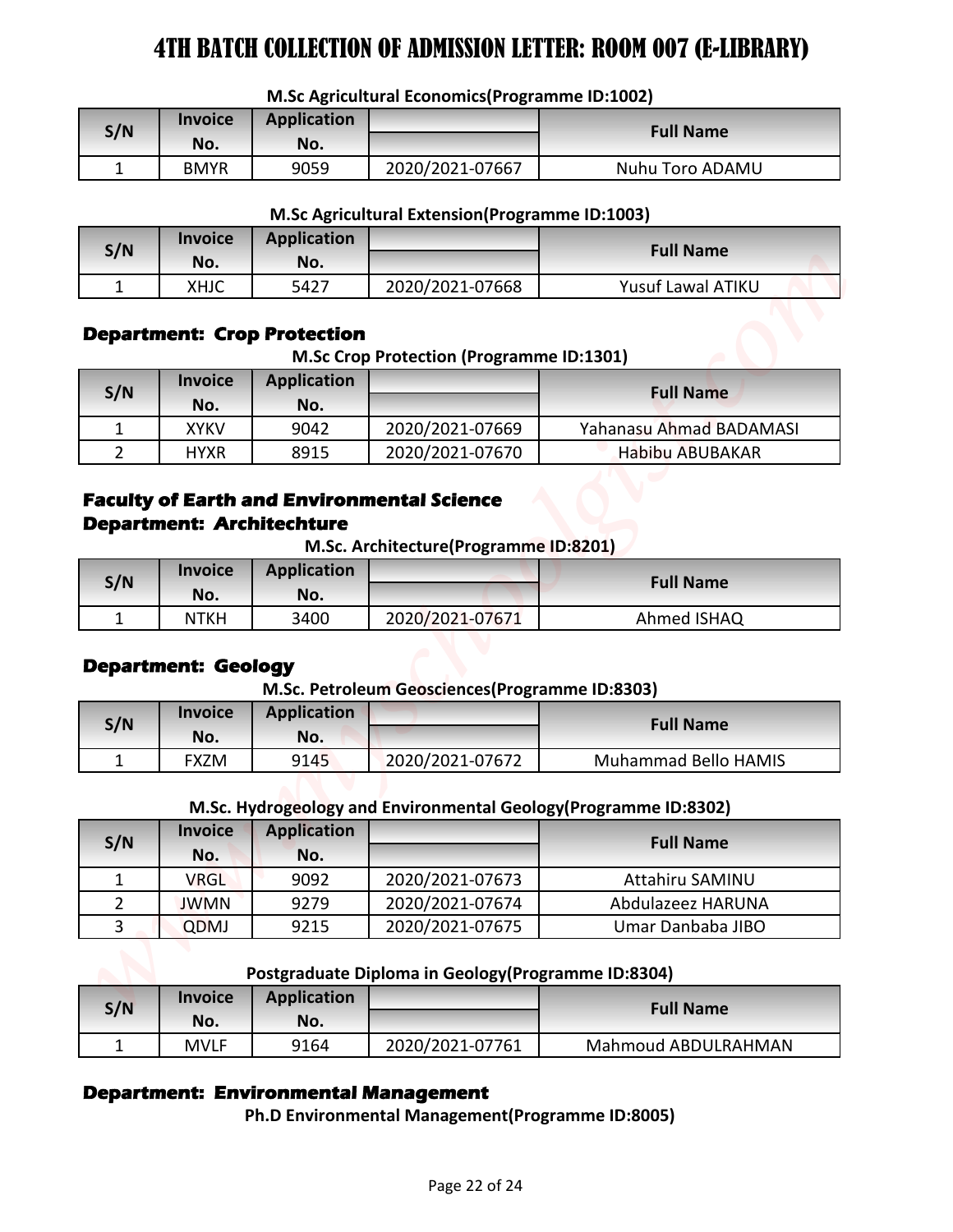| S/N | <b>Invoice</b><br>No. | <b>Application</b><br>No. |                 | <b>Full Name</b>   |
|-----|-----------------------|---------------------------|-----------------|--------------------|
|     | JLMG                  | 9149                      | 2020/2021-07418 | Ahmad Yahya ZAKARI |

#### **M.Sc Environmental Management(Programme ID:8002)**

|                         | <b>Invoice</b>                                 | <b>Application</b>        |                                                                |                                                                        |
|-------------------------|------------------------------------------------|---------------------------|----------------------------------------------------------------|------------------------------------------------------------------------|
| S/N                     | No.                                            | No.                       |                                                                | <b>Full Name</b>                                                       |
| $\mathbf{1}$            | <b>JLMG</b>                                    | 9149                      | 2020/2021-07418                                                | Ahmad Yahya ZAKARI                                                     |
|                         |                                                |                           |                                                                |                                                                        |
|                         | <b>Invoice</b>                                 | <b>Application</b>        | M.Sc Environmental Management (Programme ID:8002)              |                                                                        |
| S/N                     | No.                                            | No.                       |                                                                | <b>Full Name</b>                                                       |
| $\mathbf{1}$            | <b>PKJY</b>                                    | 7678                      | 2020/2021-07676                                                | <b>Naziru Muhammad LAWAL</b>                                           |
| $\overline{2}$          | <b>QTDL</b>                                    | 8033                      | 2020/2021-07677                                                | Rabia Ibrahim ELYAKUB                                                  |
| 3                       | <b>JWRY</b>                                    | 8205                      | 2020/2021-07678                                                | Salim Sulaiman UMAR                                                    |
| $\overline{\mathbf{4}}$ | <b>TDPM</b>                                    | 9249                      | 2020/2021-07679                                                | Ummusalama Muhammad SALIS                                              |
| 5                       | YZMJ                                           | 222                       | 2020/2021-07680                                                | <b>Emmanuel Ngbo AYUBA</b>                                             |
| 6                       | LWGH                                           | 9218                      | 2020/2021-07681                                                | Umar Aliyu ABDULLAHI                                                   |
| 7                       | <b>VXHN</b>                                    | 9130                      | 2020/2021-07682                                                | Tukur IBRAHIM                                                          |
| 8                       | GWVJ                                           | 9267                      | 2020/2021-07683                                                | Sadiya Isa ADAMU                                                       |
|                         |                                                |                           |                                                                |                                                                        |
|                         |                                                |                           | <b>Masters in Environmental Management (Programme ID:8003)</b> |                                                                        |
| S/N                     | <b>Invoice</b><br>No.                          | <b>Application</b><br>No. |                                                                | <b>Full Name</b>                                                       |
| $\mathbf{1}$            | <b>PKZB</b>                                    | 9127                      | 2020/2021-07684                                                | Khadija Muhammad AUWAL                                                 |
| $\overline{2}$          | <b>MYTG</b>                                    | 9156                      | 2020/2021-07685                                                | Fadila Rabiu IBRAHIM                                                   |
| 3                       | <b>DCFL</b>                                    | 9162                      | 2020/2021-07686                                                | <b>Umar Usman UMAR</b>                                                 |
| 4                       | <b>NMQR</b>                                    | 9163                      | 2020/2021-07687                                                | Ahmad MUHAMMAD                                                         |
| 5                       | <b>VFJC</b>                                    | 8015                      | 2020/2021-07688                                                | <b>Muhammad ALASSAN</b>                                                |
|                         |                                                |                           |                                                                | Postgraduate Diploma in Environmental Management (Programme ID:8004)   |
|                         | <b>Invoice</b>                                 | <b>Application</b>        |                                                                |                                                                        |
| S/N                     | No.                                            | No.                       |                                                                | <b>Full Name</b>                                                       |
| 1                       | <b>BZRN</b>                                    | 9071                      | 2020/2021-07758                                                | Kabiru Abdullahi JOBE                                                  |
| $\overline{2}$          | <b>LVXT</b>                                    | 9114                      | 2020/2021-07759                                                | Aminu Muhammad MALAMI                                                  |
| 3                       | <b>FNHP</b>                                    | 8666                      | 2020/2021-07760                                                | Ibrahim Muhammad GWARZO                                                |
|                         | <b>Department: Geography</b><br><b>Invoice</b> | <b>Application</b>        | Ph.D Geography (Human Geography)(Programme ID:8116)            |                                                                        |
| S/N                     | No.                                            | No.                       |                                                                | <b>Full Name</b>                                                       |
| $\mathbf{1}$            | <b>PLTZ</b>                                    | 8309                      | 2020/2021-07419                                                | Ahmed AMMANI                                                           |
|                         |                                                |                           |                                                                | Ph.D Natural Resource Management and Climate Change(Programme ID:8120) |
|                         | <b>Invoice</b>                                 | <b>Application</b>        |                                                                |                                                                        |
| S/N                     | No.                                            | No.                       |                                                                | <b>Full Name</b>                                                       |
|                         | <b>RBLN</b>                                    | 9038                      | 2020/2021-07420                                                | Garkuwa Muhammad ILIYA                                                 |
| 1                       |                                                |                           |                                                                |                                                                        |
| $\overline{2}$          | <b>MKNX</b>                                    | 9123                      | 2020/2021-07421                                                | Haruna ZAKARI                                                          |

# **Masters in Environmental Management (Programme ID:8003)**

| S/N          | <b>Invoice</b> | <b>Application</b> |                 | <b>Full Name</b>       |
|--------------|----------------|--------------------|-----------------|------------------------|
|              | No.            | No.                |                 |                        |
|              | <b>PKZB</b>    | 9127               | 2020/2021-07684 | Khadija Muhammad AUWAL |
| $\mathbf{2}$ | <b>MYTG</b>    | 9156               | 2020/2021-07685 | Fadila Rabiu IBRAHIM   |
| 3            | <b>DCFL</b>    | 9162               | 2020/2021-07686 | <b>Umar Usman UMAR</b> |
| 4            | <b>NMQR</b>    | 9163               | 2020/2021-07687 | Ahmad MUHAMMAD         |
|              | <b>VFJC</b>    | 8015               | 2020/2021-07688 | Muhammad ALASSAN       |

### **Postgraduate Diploma in Environmental Management (Programme ID:8004)**

| S/N | <b>Invoice</b><br>No. | <b>Application</b><br>No. |                 | <b>Full Name</b>        |
|-----|-----------------------|---------------------------|-----------------|-------------------------|
|     | <b>BZRN</b>           | 9071                      | 2020/2021-07758 | Kabiru Abdullahi JOBE   |
|     | LVXT                  | 9114                      | 2020/2021-07759 | Aminu Muhammad MALAMI   |
|     | <b>FNHP</b>           | 8666                      | 2020/2021-07760 | Ibrahim Muhammad GWARZO |

### **Department: Geography**

**Ph.D Geography (Human Geography)(Programme ID:8116)**

| S/N | <b>Invoice</b><br>No. | <b>Application</b><br>No. |                 | <b>Full Name</b> |
|-----|-----------------------|---------------------------|-----------------|------------------|
|     | <b>PLTZ</b>           | 8309                      | 2020/2021-07419 | Ahmed AMMANI     |

# **Ph.D Natural Resource Management and Climate Change(Programme ID:8120)**

| S/N | <b>Invoice</b><br>No. | <b>Application</b><br>No. |                 | <b>Full Name</b>       |
|-----|-----------------------|---------------------------|-----------------|------------------------|
|     | <b>RBLN</b>           | 9038                      | 2020/2021-07420 | Garkuwa Muhammad ILIYA |
|     | <b>MKNX</b>           | 9123                      | 2020/2021-07421 | Haruna ZAKARI          |
| ર   | <b>JPDN</b>           | 5880                      | 2020/2021-07422 | David Tyonenge KUSUV   |